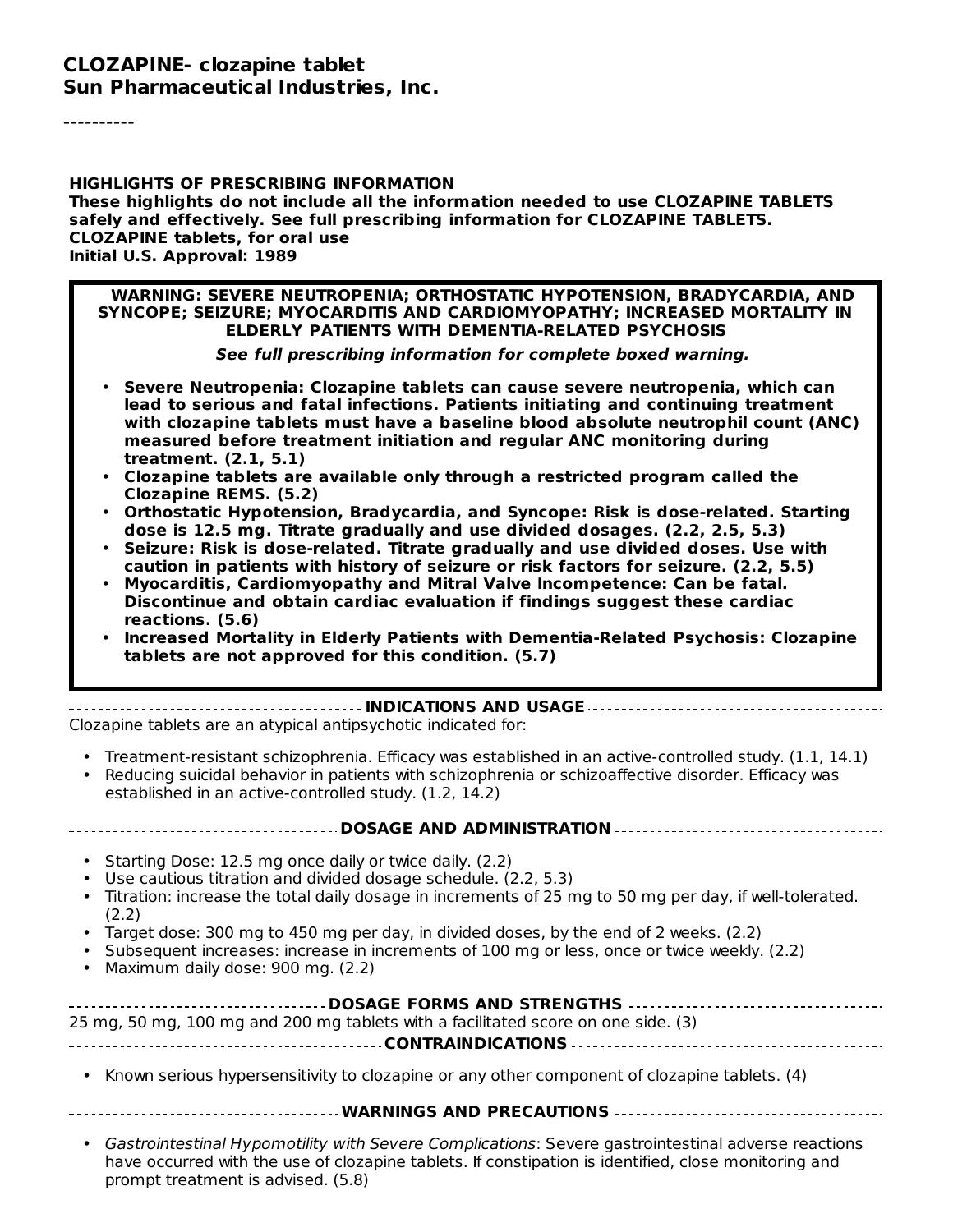- Eosinophilia: Assess for organ involvement (e.g., myocarditis, pancreatitis, hepatitis, colitis, nephritis). prompt treatment is advised. (5.8) Discontinue if these occur. (5.9)
- QT Interval Prolongation: Can be fatal. Consider additional risk factors for prolonged QT interval (disorders and drugs). (5.10)
- Metabolic Changes: Atypical antipsychotic drugs have been associated with metabolic changes that may increase cardiovascular/ cerebrovascular risk. These metabolic changes include:
	- Hyperglycemia and Diabetes Mellitus: Monitor for symptoms of hyperglycemia including polydipsia, polyuria, polyphagia, and weakness. Monitor glucose regularly in patients with diabetes or at risk for diabetes. (5.11)
	- Dyslipidemia: Undesirable alterations in lipids have occurred in patients treated with atypical antipsychotics. (5.11)
	- Weight Gain: Significant weight gain has occurred. Monitor weight gain. (5.11)
- Neuroleptic Malignant Syndrome (NMS): Immediately discontinue and monitor closely. Assess for comorbid conditions. (5.12)
- Hepatotoxicity: Can be fatal. Monitor for hepatotoxicity. Discontinue treatment if hepatitis or transaminase elevations combined with other symptoms occur (5.13).
- Fever: Evaluate for infection and for neutropenia, NMS. (5.14)
- Pulmonary Embolism (PE): Consider PE if respiratory distress, chest pain, or deep-vein thrombosis occur. (5.15)
- Anticholinergic Toxicity: When possible, avoid use with other anticholinergic drugs and use with caution in patients with a current diagnosis or prior history of constipation, urinary retention, clinically significant prostatic hypertrophy, or other conditions in which anticholinergic effects can lead to significant adverse reactions. (5.16, 7.1)
- Interference with Cognitive and Motor Performance: Advise caution when operating machinery, including automobiles. (5.17)

**ADVERSE REACTIONS Most common adverse reactions (≥5%) were: CNS reactions (sedation, dizziness/vertigo, headache, and tremor); cardiovascular reactions (tachycardia, hypotension, and syncope); autonomic nervous system reactions (hypersalivation, sweating, dry mouth, and visual disturbances); gastrointestinal reactions (constipation and nausea); and fever. (**6.1**)To report SUSPECTED ADVERSE REACTIONS, contact Sun Pharmaceutical Industries, Inc. at 1- 800-406-7984 or FDA at 1-800-FDA-1088 or www.fda.gov/medwatch. DRUG INTERACTIONS**

- Concomitant use of Strong CYP1A2 Inhibitors: Reduce clozapine tablets dose to one-third when coadministered with strong CYP1A2 inhibitors (e.g., fluvoxamine, ciprofloxacin, enoxacin). (2.6, 7.1)
- Concomitant use of Strong CYP3A4 Inducers is not recommended. (2.6, 7.1)
- Discontinuation of CYP1A2 or CYP3A4 Inducers: Consider reducing clozapine tablets dose when CYP1A2 inducers (e.g., tobacco smoke) or CYP3A4 inducers (e.g., carbamazepine) are discontinued. (2.6, 7.1)
- Anticholinergic drugs: Concomitant use may increase the risk for anticholinergic toxicity. (5.8, 5.16, 7.1)

**USE IN SPECIFIC POPULATIONS**

• Nursing Mothers: Discontinue drug or discontinue nursing, taking into consideration importance of drug to mother. (8.3)

#### **See 17 for PATIENT COUNSELING INFORMATION.**

**Revised: 3/2021**

**FULL PRESCRIBING INFORMATION: CONTENTS\* WARNING: SEVERE NEUTROPENIA; ORTHOSTATIC HYPOTENSION, BRADYCARDIA, AND SYNCOPE; SEIZURE; MYOCARDITIS AND CARDIOMYOPATHY; INCREASED MORTALITY IN ELDERLY PATIENTS WITH**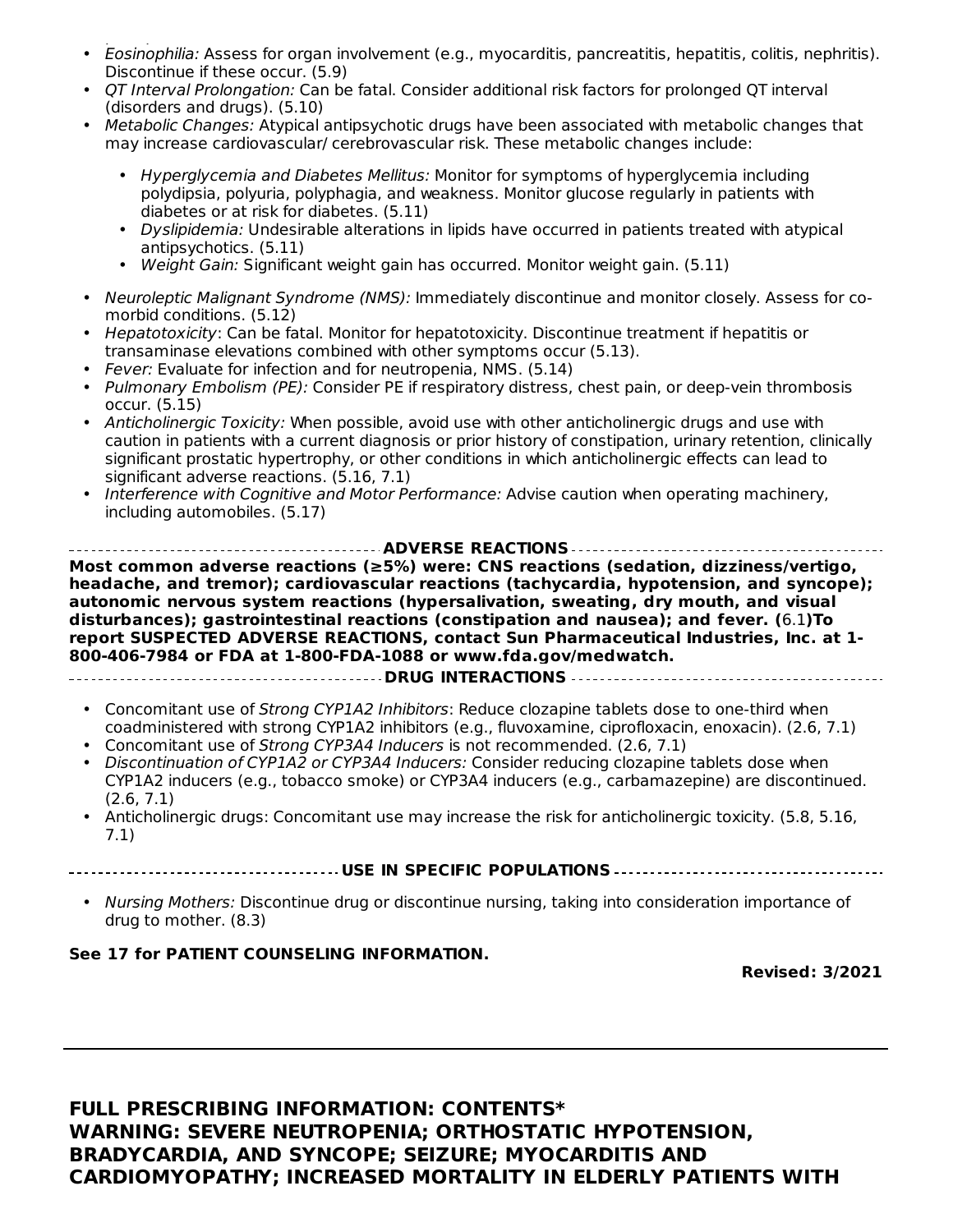## **DEMENTIA-RELATED PSYCHOSIS**

### **1 INDICATIONS AND USAGE**

1.1 Treatment-Resistant Schizophrenia

1.2 Reduction in the Risk of Recurrent Suicidal Behavior in Schizophrenia or Schizoaffective Disorder

### **2 DOSAGE AND ADMINISTRATION**

2.1 Required Laboratory Testing Prior to Initiation and During Therapy

- 2.2 Dosing Information
- 2.3 Maintenance Treatment
- 2.4 Discontinuation of Treatment
- 2.5 Re-Initiation of Treatment

2.6 Dosage Adjustments with Concomitant use of CYP1A2, CYP2D6, CYP3A4 Inhibitors or CYP1A2, CYP3A4 Inducers

2.7 Renal or Hepatic Impairment or CYP2D6 Poor Metabolizers

### **3 DOSAGE FORMS AND STRENGTHS**

#### **4 CONTRAINDICATIONS**

### **5 WARNINGS AND PRECAUTIONS**

- 5.1 Severe Neutropenia
- 5.2 Clozapine REMS Program
- 5.3 Orthostatic Hypotension, Bradycardia, and Syncope
- 5.4 Falls
- 5.5 Seizures
- 5.6 Myocarditis, Cardiomyopathy and Mitral Valve Incompetence
- 5.7 Increased Mortality in Elderly Patients with Dementia-Related Psychosis
- 5.8 Gastrointestinal Hypomotility with Severe Complications
- 5.9 Eosinophilia
- 5.10 QT Interval Prolongation
- 5.11 Metabolic Changes
- 5.12 Neuroleptic Malignant Syndrome
- 5.13 Hepatotoxicity
- 5.14 Fever
- 5.15 Pulmonary Embolism
- 5.16 Anticholinergic Toxicity
- 5.17 Interference with Cognitive and Motor Performance
- 5.18 Tardive Dyskinesia
- 5.19 Cerebrovascular Adverse Reactions

5.20 Recurrence of Psychosis and Cholinergic Rebound after Abrupt Discontinuation of Clozapine Tablets

### **6 ADVERSE REACTIONS**

- 6.1 Clinical Trials Experience
- 6.2 Postmarketing Experience

### **7 DRUG INTERACTIONS**

- 7.1 Potential for Other Drugs to Affect Clozapine Tablets
- 7.2 Potential for Clozapine Tablets to Affect Other Drugs

## **8 USE IN SPECIFIC POPULATIONS**

- 8.1 Pregnancy
- 8.3 Nursing Mothers
- 8.4 Pediatric Use
- 8.5 Geriatric Use
- 8.6 Patients with Renal or Hepatic Impairment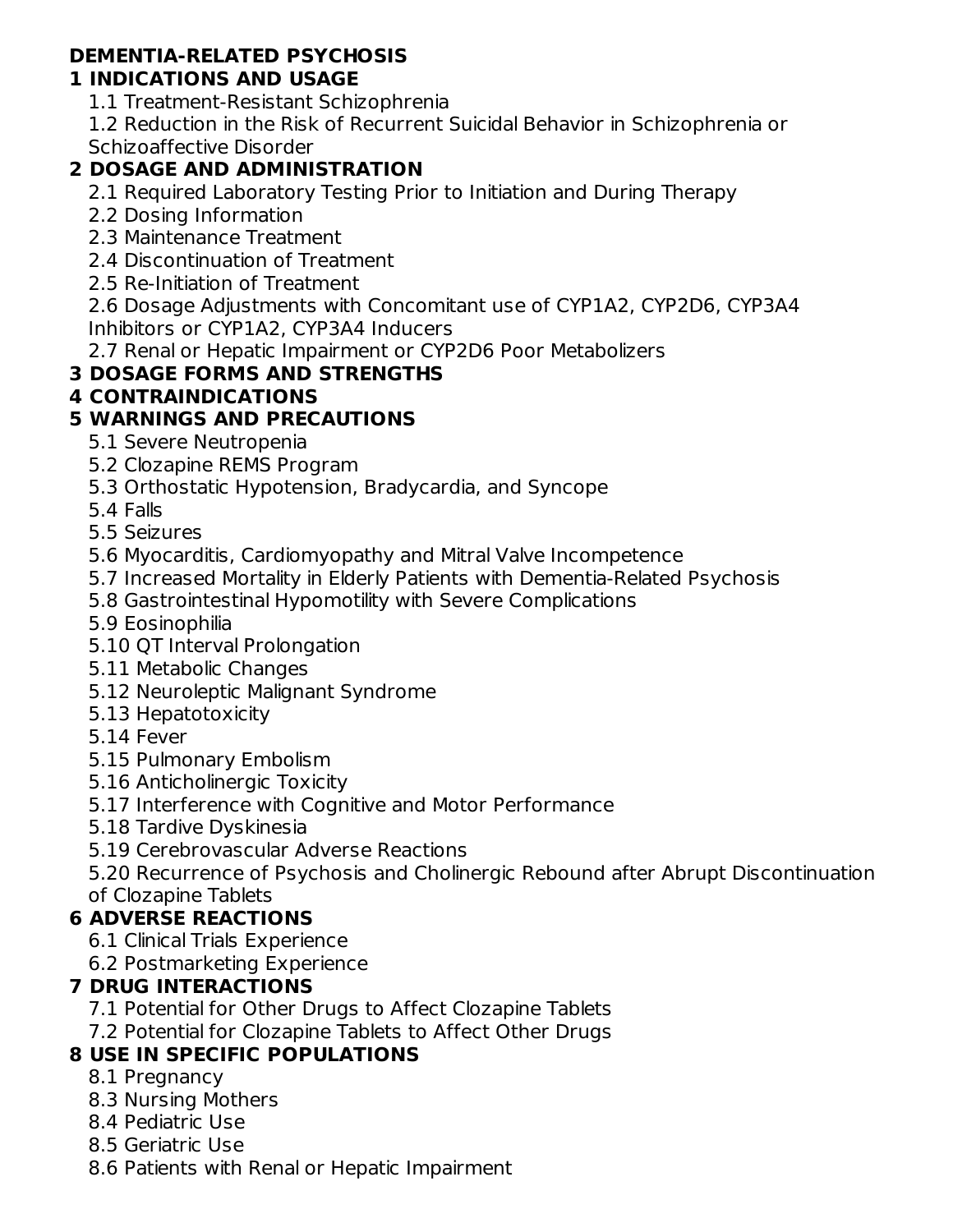8.7 CYP2D6 Poor Metabolizers

8.8 Hospice Patients

#### **10 OVERDOSAGE**

- 10.1 Overdosage Experience
- 10.2 Management of Overdosage

#### **11 DESCRIPTION**

#### **12 CLINICAL PHARMACOLOGY**

- 12.1 Mechanism of Action
- 12.2 Pharmacodynamics
- 12.3 Pharmacokinetics

#### **13 NONCLINICAL TOXICOLOGY**

13.1 Carcinogenesis, Mutagenesis, Impairment of Fertility

#### **14 CLINICAL STUDIES**

- 14.1 Treatment-Resistant Schizophrenia
- 14.2 Recurrent Suicidal Behavior in Schizophrenia or Schizoaffective Disorder

#### **16 HOW SUPPLIED/STORAGE AND HANDLING**

- 16.1 How Supplied
- 16.2 Storage and Handling

#### **17 PATIENT COUNSELING INFORMATION**

 $\ast$  Sections or subsections omitted from the full prescribing information are not listed.

#### **FULL PRESCRIBING INFORMATION**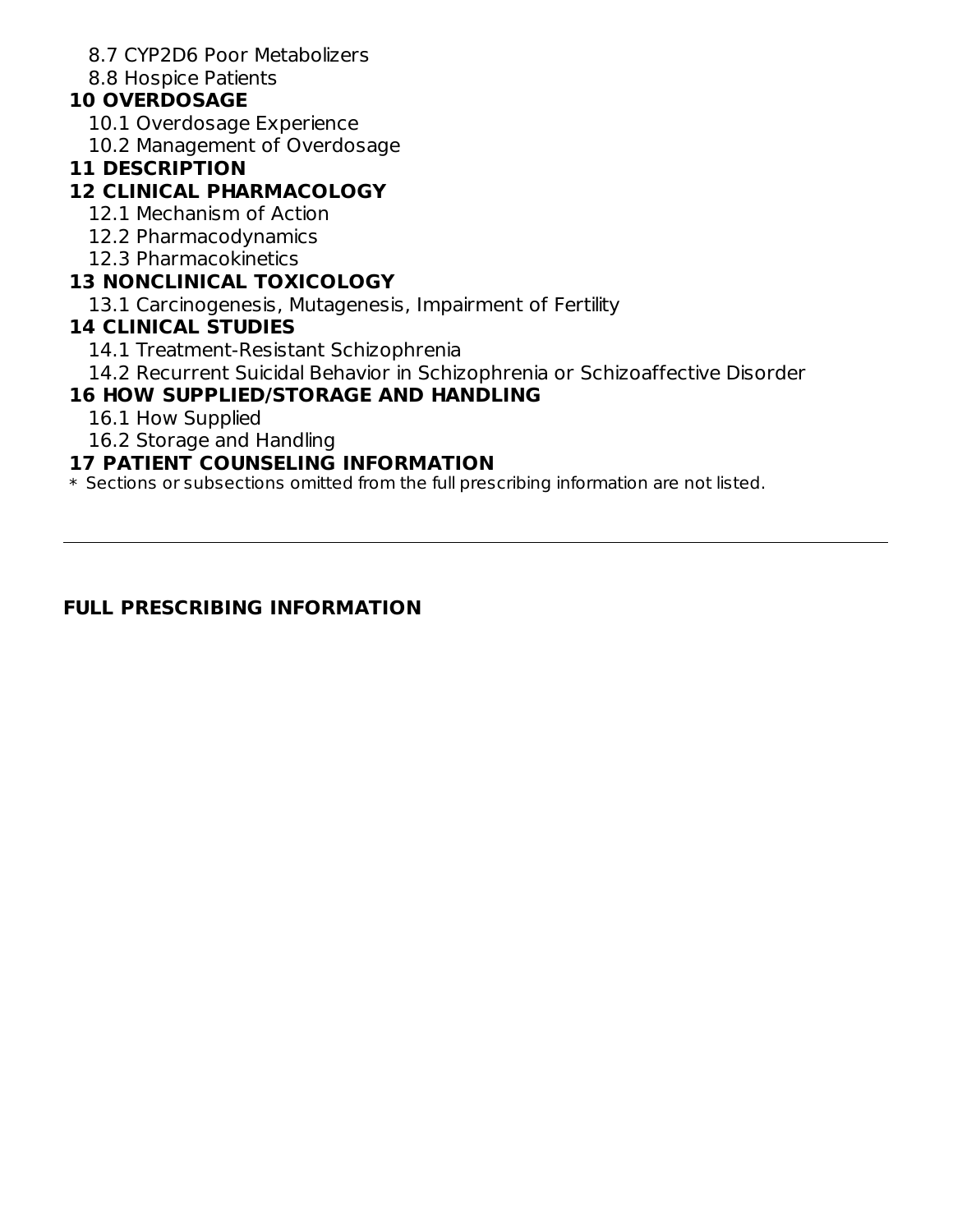#### **WARNING: SEVERE NEUTROPENIA; ORTHOSTATIC HYPOTENSION, BRADYCARDIA, AND SYNCOPE; SEIZURE; MYOCARDITIS AND CARDIOMYOPATHY; INCREASED MORTALITY IN ELDERLY PATIENTS WITH DEMENTIA-RELATED PSYCHOSIS**

#### **Severe Neutropenia**

**Clozapine tablets treatment has caused severe neutropenia, defined as an absolute neutrophil count (ANC) less than 500**/**μL. Severe neutropenia can lead to serious infection and death. Prior to initiating treatment with clozapine tablets a baseline ANC must be at least 1500/μL for the general population; and must be at least 1000/μL for patients with documented Benign Ethnic Neutropenia (BEN). During treatment, patients must have regular ANC monitoring. Advise patients to immediately report symptoms consistent with severe neutropenia or infection (e.g., fever, weakness, lethargy, or sore throat) [see Dosage and Administration (2.1) and Warnings and Precautions (5.1)].**

**Because of the risk of severe neutropenia, clozapine tablets are available only through a restricted program under a Risk Evaluation Mitigation Strategy (REMS) called the Clozapine REMS Program. [see Warnings and Precautions (5.2)].**

#### **Orthostatic Hypotension, Bradycardia, Syncope**

**Orthostatic hypotension, bradycardia, syncope, and cardiac arrest have occurred with clozapine tablets treatment. The risk is highest during the initial titration period, particularly with rapid dose escalation. These reactions can occur with the first dose, with doses as low as 12.5 mg per day. Initiate treatment at 12.5 mg once or twice daily; titrate slowly; and use divided dosages. Use clozapine tablets cautiously in patients with cardiovascular or cerebrovascular disease or conditions predisposing to hypotension (e.g., dehydration, use of antihypertensive medications) [see Dosage and Administration (2.2, 2.5), Warnings and Precautions (5.3)].**

#### **Seizures**

**Seizures have occurred with clozapine tablets treatment. The risk is dose-related. Initiate treatment at 12.5 mg, titrate gradually, and use divided dosing. Use caution when administering clozapine tablets to patients with a history of seizures or other predisposing risk factors for seizure (CNS pathology, medications that lower the seizure threshold, alcohol abuse). Caution patients about engaging in any activity where sudden loss of consciousness could cause serious risk to themselves or others [see Dosage and Administration (2.2), Warnings and Precautions (5.5)].**

#### **Myocarditis, Cardiomyopathy and Mitral Valve Incompetence**

**Fatal myocarditis and cardiomyopathy have occurred with clozapine tablets treatment. Discontinue clozapine tablets and obtain a cardiac evaluation upon suspicion of these reactions. Generally, patients with**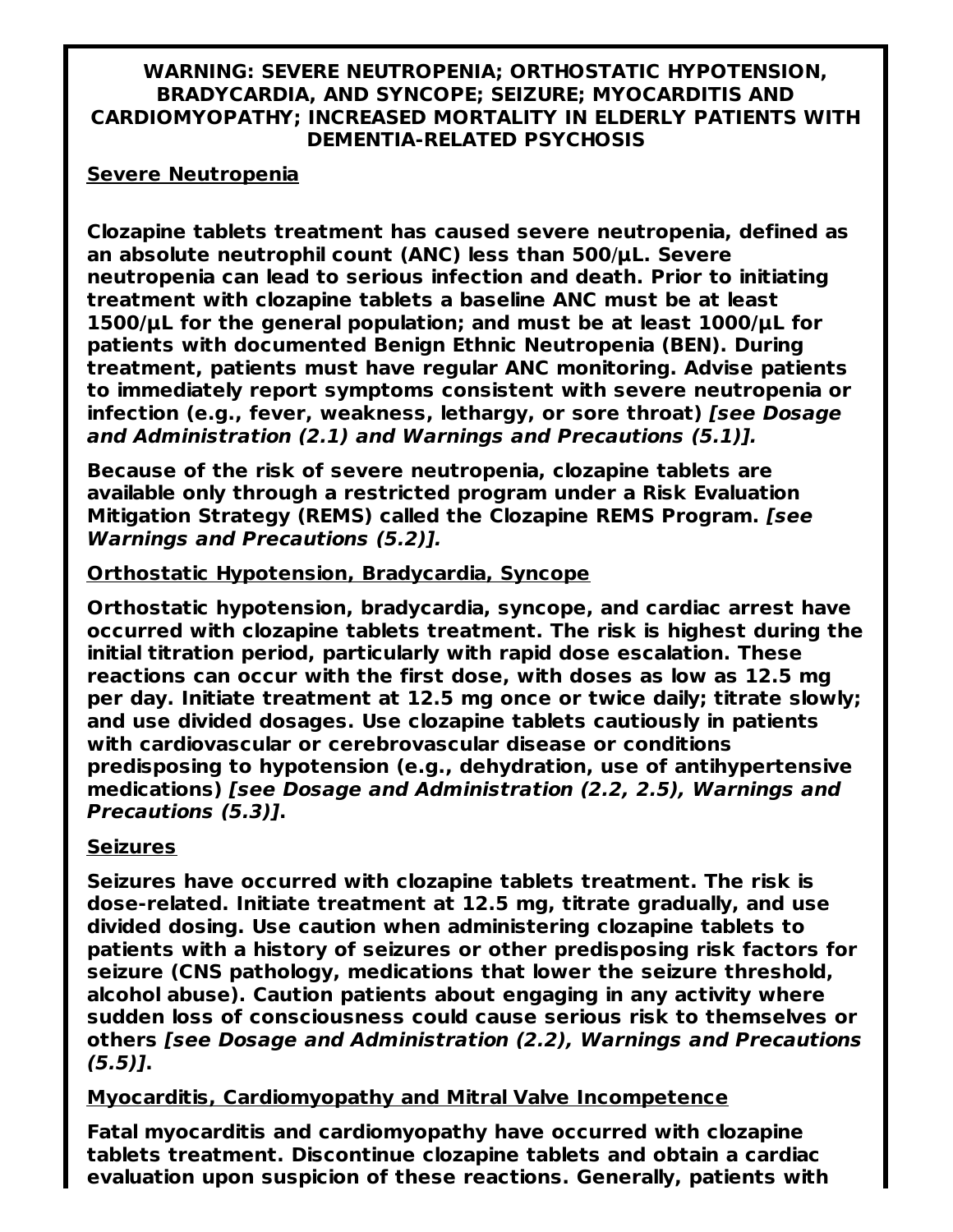**clozapine tablets-related myocarditis or cardiomyopathy should not be rechallenged with clozapine tablets. Consider the possibility of myocarditis or cardiomyopathy if chest pain, tachycardia, palpitations, dyspnea, fever, flu-like symptoms, hypotension, or ECG changes occur [see Warnings and Precautions (5.6)].**

**Increased Mortality in Elderly Patients with Dementia-Related Psychosis**

**Elderly patients with dementia-related psychosis treated with antipsychotic drugs are at an increased risk of death. Clozapine tablets are not approved for use in patients with dementia-related psychosis [see Warnings and Precautions (5.7)].**

## **1 INDICATIONS AND USAGE**

## **1.1 Treatment-Resistant Schizophrenia**

Clozapine tablets are indicated for the treatment of severely ill patients with schizophrenia who fail to respond adequately to standard antipsychotic treatment. Because of the risks of severe neutropenia and of seizure associated with its use, clozapine tablets should be used only in patients who have failed to respond adequately to standard antipsychotic treatment [see Warnings and Precautions (5.1, 5.5)].

The effectiveness of clozapine tablets in treatment-resistant schizophrenia was demonstrated in a 6-week, randomized, double-blind, active-controlled study comparing clozapine tablets and chlorpromazine in patients who had failed other antipsychotics [see Clinical Studies (14.1)].

#### **1.2 Reduction in the Risk of Recurrent Suicidal Behavior in Schizophrenia or Schizoaffective Disorder**

Clozapine tablets are indicated for reducing the risk of recurrent suicidal behavior in patients with schizophrenia or schizoaffective disorder who are judged to be at chronic risk for re-experiencing suicidal behavior, based on history and recent clinical state. Suicidal behavior refers to actions by a patient that put him/herself at risk for death.

The effectiveness of clozapine tablets in reducing the risk of recurrent suicidal behavior was demonstrated over a two-year treatment period in the InterSePT™ trial [see Clinical Studies (14.2)].

## **2 DOSAGE AND ADMINISTRATION**

## **2.1 Required Laboratory Testing Prior to Initiation and During Therapy**

Prior to initiating treatment with clozapine tablets, a baseline ANC must be obtained. The baseline ANC must be at least 1500/ $\mu$ L for the general population, and at least 1000/ $\mu$ L for patients with documented Benign Ethnic Neutropenia (BEN). To continue treatment, the ANC must be monitored regularly [see Warnings and Precautions (5.1)].

## **2.2 Dosing Information**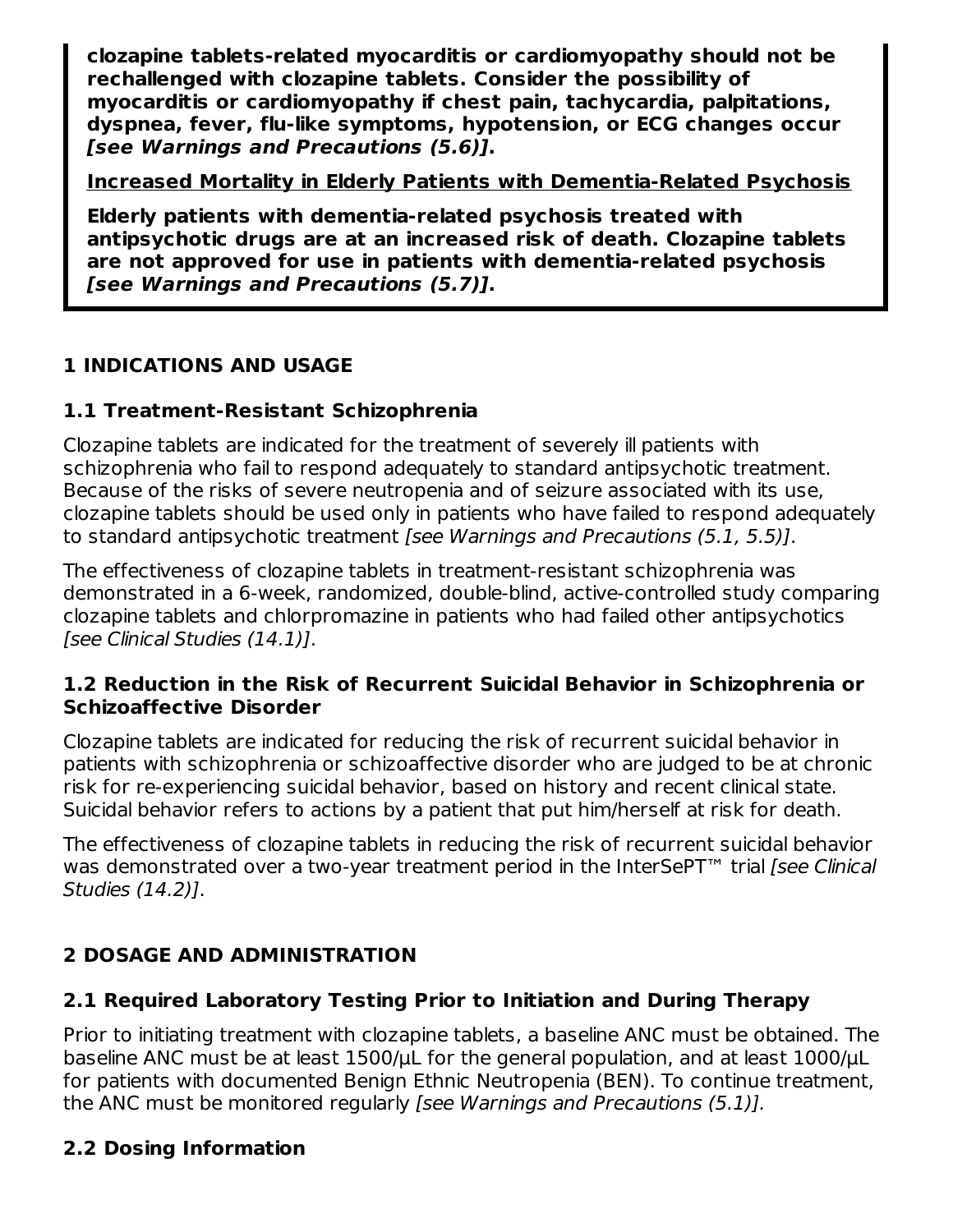The starting dose is 12.5 mg once daily or twice daily. The total daily dose can be increased in increments of 25 mg to 50 mg per day, if well-tolerated, to achieve a target dose of 300 mg to 450 mg per day (administered in divided doses) by the end of 2 weeks. Subsequently, the dose can be increased once weekly or twice weekly, in increments of up to 100 mg. The maximum dose is 900 mg per day. To minimize the risk of orthostatic hypotension, bradycardia, and syncope, it is necessary to use this low starting dose, gradual titration schedule, and divided dosages [see Warnings and Precautions (5.3)].

Clozapine tablets can be taken with or without food [see Pharmacokinetics (12.3)].

## **2.3 Maintenance Treatment**

Generally, patients responding to clozapine tablets should continue maintenance treatment on their effective dose beyond the acute episode.

## **2.4 Discontinuation of Treatment**

Method of treatment discontinuation will vary depending on the patient's last ANC:

- See Table 2 or 3 for appropriate ANC monitoring based on the level of neutropenia if abrupt treatment discontinuation is necessary because of moderate to severe neutropenia.
- Reduce the dose gradually over a period of 1 to 2 weeks if termination of clozapine tablets therapy is planned and there is no evidence of moderate to severe neutropenia.
- $\bullet$ For abrupt clozapine discontinuation for a reason unrelated to neutropenia, continuation of the existing ANC monitoring is recommended for general population patients until their ANC is  $\geq$ 1500/uL and for BEN patients until their ANC is ≥1000/μL or above their baseline.
- Additional ANC monitoring is required for any patient reporting onset of fever (temperature of 38.5°C or 101.3°F, or greater) during the 2 weeks after discontinuation [see Warnings and Precautions (5.1)].
- Monitor all patients carefully for the recurrence of psychotic symptoms and symptoms related to cholinergic rebound such as profuse sweating, headache, nausea, vomiting, and diarrhea.

## **2.5 Re-Initiation of Treatment**

When restarting clozapine tablets in patients who have discontinued clozapine tablets (i.e., 2 days or more since the last dose), re-initiate with 12.5 mg once daily or twice daily. This is necessary to minimize the risk of hypotension, bradycardia, and syncope [see Warnings and Precautions (5.3)]. If that dose is well-tolerated, the dose may be increased to the previously therapeutic dose more quickly than recommended for initial treatment.

#### **2.6 Dosage Adjustments with Concomitant use of CYP1A2, CYP2D6, CYP3A4 Inhibitors or CYP1A2, CYP3A4 Inducers**

Dose adjustments may be necessary in patients with concomitant use of: strong CYP1A2 inhibitors (e.g., fluvoxamine, ciprofloxacin, or enoxacin); moderate or weak CYP1A2 inhibitors (e.g., oral contraceptives, or caffeine); CYP2D6 or CYP3A4 inhibitors (e.g., cimetidine, escitalopram, erythromycin, paroxetine, bupropion, fluoxetine,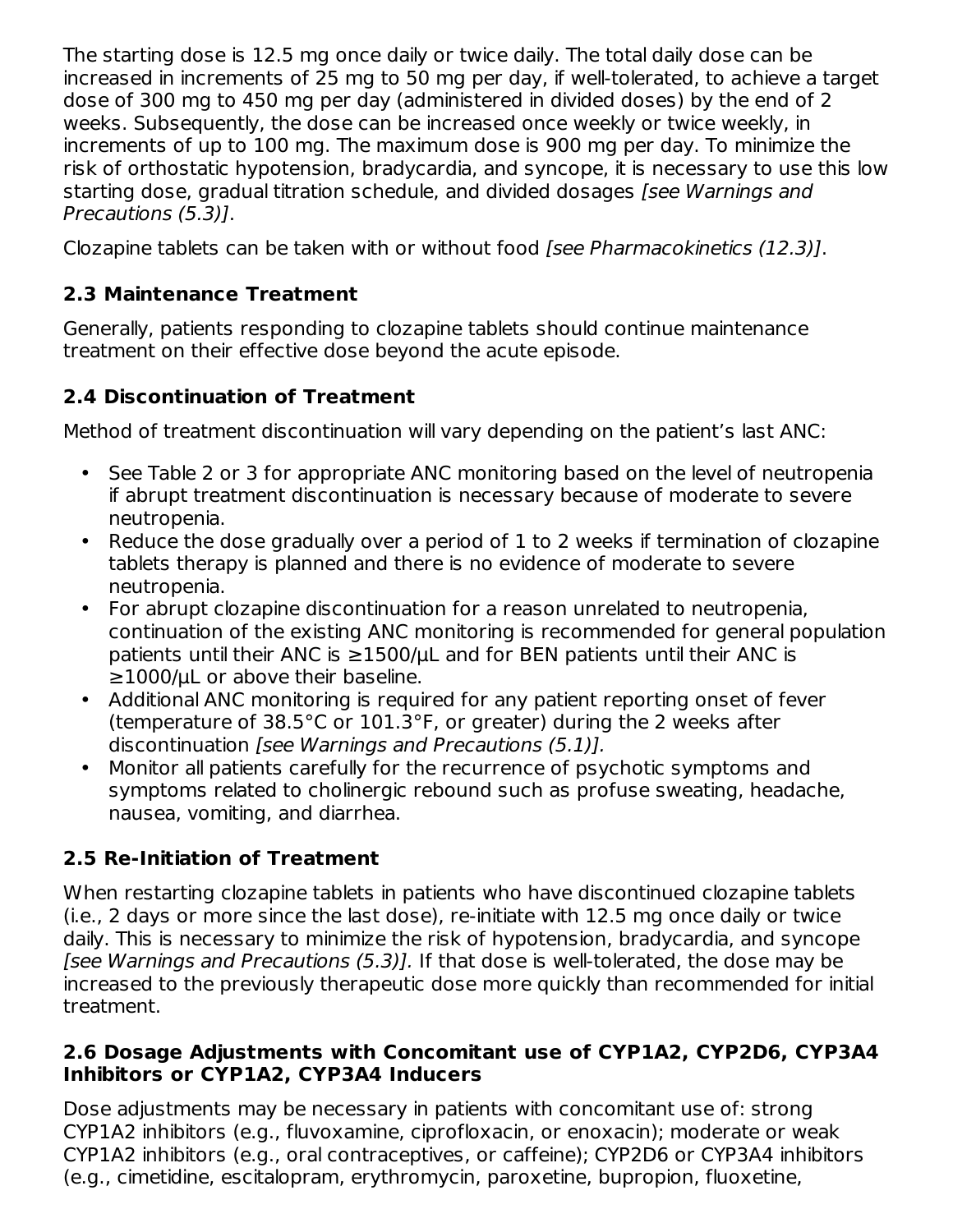quinidine, duloxetine, terbinafine, or sertraline); CYP3A4 inducers (e.g., phenytoin, carbamazepine, St. John's wort, and rifampin); or CYP1A2 inducers (e.g., tobacco smoking) (Table 1) [see Drug Interactions (7)].

| Table 1. Dose Adjustment in Patients Taking Concomitant Medications |  |  |  |  |
|---------------------------------------------------------------------|--|--|--|--|
|---------------------------------------------------------------------|--|--|--|--|

| <b>Co-medications</b>                                                                        | <b>Scenarios</b>                                                                                                                                                                       |                                                                                                         |                                                                                                       |  |
|----------------------------------------------------------------------------------------------|----------------------------------------------------------------------------------------------------------------------------------------------------------------------------------------|---------------------------------------------------------------------------------------------------------|-------------------------------------------------------------------------------------------------------|--|
|                                                                                              | Initiating clozapine tablets Adding a co-<br>while<br>taking a co-medication                                                                                                           | medication<br>while taking<br>clozapine tablets                                                         | Discontinuing a co-<br>medication<br>while continuing<br>clozapine tablets                            |  |
| <b>Strong CYP1A2</b><br>Inhibitors                                                           | Use one-third of the clozapine tablets dose.                                                                                                                                           |                                                                                                         | Increase clozapine<br>tablets dose<br>based on clinical<br>response.                                  |  |
| Moderate or<br><b>Weak</b><br>CYP1A2 Inhibitors necessary.<br>CYP2D6 or<br>CYP3A4 Inhibitors | Monitor for adverse reactions, Consider<br>reducing the clozapine tablets dose if                                                                                                      | Monitor for lack of<br>effectiveness.<br>Consider increasing<br>clozapine tablets dose<br>if necessary. |                                                                                                       |  |
| <b>Strong CYP3A4</b><br>Inducers                                                             | Concomitant use is not recommended.<br>However, if the inducer is necessary, it may<br>be necessary to increase the clozapine<br>tablets dose. Monitor for decreased<br>effectiveness. |                                                                                                         | Reduce clozapine<br>tablets<br>dose based on clinical<br>response.                                    |  |
| CYP1A2 or                                                                                    | Moderate or weak Monitor for decreased effectiveness.<br>Consider increasing the clozapine tablets<br>CYP3A4 Inducers dose if necessary.                                               |                                                                                                         | Monitor for adverse<br>reactions. Consider<br>reducing the clozapine<br>tablets dose if<br>necessary. |  |

#### **2.7 Renal or Hepatic Impairment or CYP2D6 Poor Metabolizers**

It may be necessary to reduce the clozapine tablets dose in patients with significant renal or hepatic impairment, or in CYP2D6 poor metabolizers [see Use in Specific Populations (8.6, 8.7)].

### **3 DOSAGE FORMS AND STRENGTHS**

Clozapine is available as 25 mg, 50 mg, 100 mg and 200 mg yellow colored, round, flat faced beveled edged tablets with a facilitated score on one side.

### **4 CONTRAINDICATIONS**

Clozapine tablets are contraindicated in patients with a history of serious hypersensitivity to clozapine (e.g., photosensitivity, vasculitis, erythema multiforme, or Stevens-Johnson Syndrome) or any other component of clozapine tablets [see Adverse Reactions (6.2)].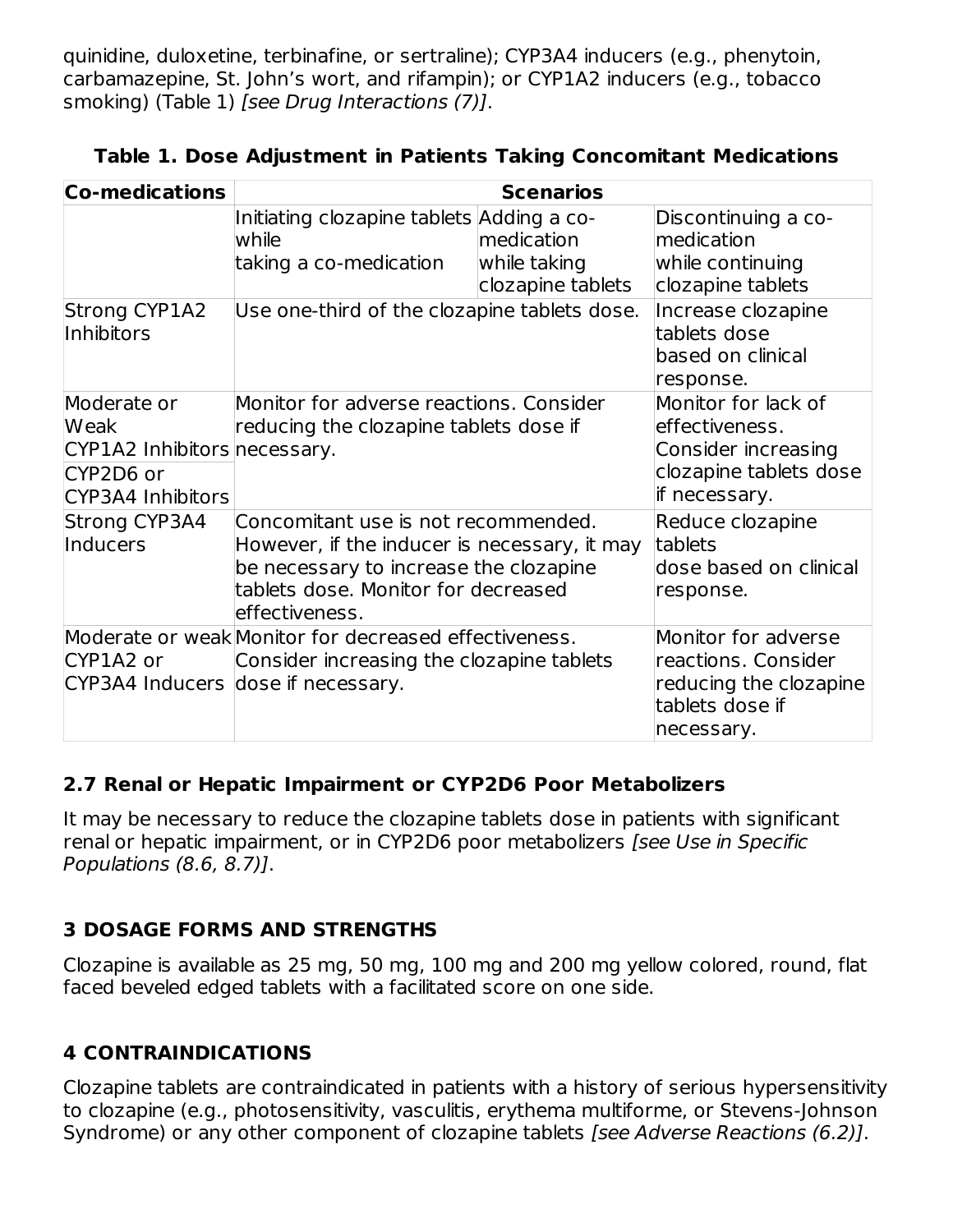### **5 WARNINGS AND PRECAUTIONS**

### **5.1 Severe Neutropenia**

### Background

Clozapine tablets can cause neutropenia (a low absolute neutrophil count (ANC)), defined as a reduction below pre-treatment normal levels of blood neutrophils. The ANC is usually available as a component of the complete blood count (CBC), including differential, and is more relevant to drug-induced neutropenia than is the white blood cell (WBC) count. The ANC may also be calculated using the following formula: ANC equals the Total WBC count multiplied by the total percentage of neutrophils obtained from the differential (neutrophil "segs" plus neutrophil "bands"). Other granulocytes (basophils and eosinophils) contribute minimally to neutropenia and their measurement is not necessary [see Adverse Reactions (6.2)]. Neutropenia may be mild, moderate, or severe (see Table 2 and 3). To improve and standardize understanding, "severe neutropenia" replaces the previous terms severe leukopenia, severe granulocytopenia, or agranulocytosis.

Severe neutropenia, ANC less than  $(<)$  500/ $\mu$ L, occurs in a small percentage of patients taking clozapine tablets and are associated with an increase in the risk of serious and potentially fatal infections. Risk of neutropenia appears greatest during the first 18 weeks on treatment and then declines. The mechanism by which clozapine tablets cause neutropenia is unknown and is not dose-dependent.

Two separate management algorithms are provided below, the first for patients in the general population, and the second for patients identified to have baseline neutropenia.

#### Clozapine Tablets Treatment and Monitoring in the General Patient Population (see Table 2)

Obtain a CBC, including the ANC value, prior to initiating treatment with clozapine tablets to ensure the presence of a normal baseline neutrophil count (equal to or greater than 1500/μL) and to permit later comparisons. Patients in the general population with an ANC equal to or greater than  $(\ge)$  1500/ $\mu$ L are considered within normal range (Table 2) and are eligible to initiate treatment. Weekly ANC monitoring is required for all patients during the first 6 months of treatment. If a patient's ANC remains equal to or greater than 1500/μL for the first 6 months of treatment, monitoring frequency may be reduced to every 2 weeks for the next 6 months. If the ANC remains equal to or greater than 1500/μL for the second 6 months of continuous therapy, ANC monitoring frequency may be reduced to once every 4 weeks thereafter.

| Table 2: Clozapine Tablets Treatment Recommendations Based on Absolute      |  |  |
|-----------------------------------------------------------------------------|--|--|
| <b>Neutrophil Count (ANC) Monitoring for the General Patient Population</b> |  |  |

| <b>ANC Level</b>                | <b>Clozapine Tablets</b><br><b>Treatment Recommendations</b>                                                                                      | <b>ANC Monitoring</b>                                                                                                     |
|---------------------------------|---------------------------------------------------------------------------------------------------------------------------------------------------|---------------------------------------------------------------------------------------------------------------------------|
| Normal range<br>$(21500/\mu L)$ | 1. Initiate treatment<br>2. If treatment interrupted:<br>$3. < 30$ days, continue<br>monitoring as before<br>4. $\geq$ 30 days, monitor as if new | Weekly from initiation to 6<br>$\bullet$<br>months<br>• Every 2 weeks from 6 to 12<br>months<br>• Monthly after 12 months |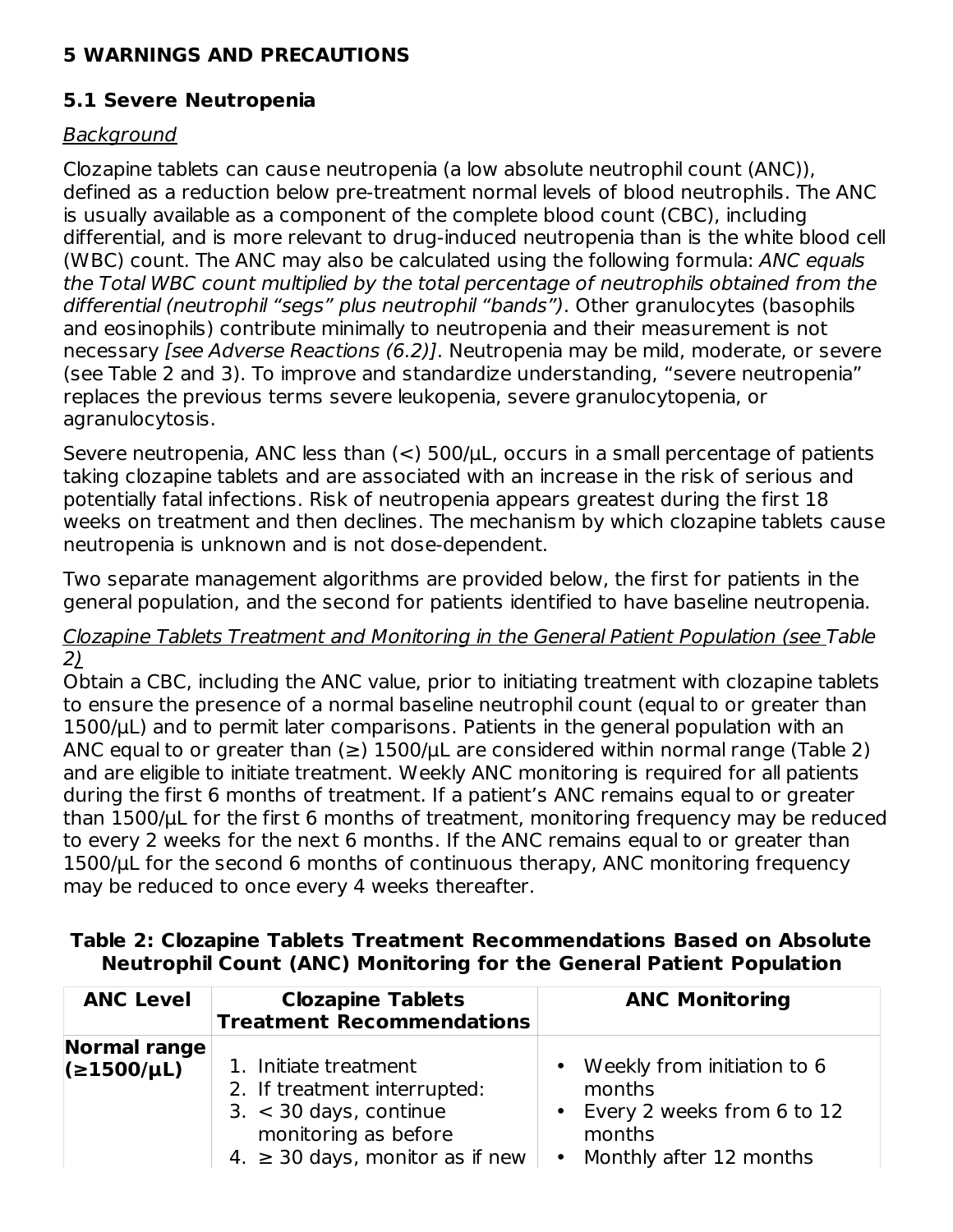|                                                                           | patient                                                                                                                                                                                                        |                                                                                                                                                                                                                                                            |
|---------------------------------------------------------------------------|----------------------------------------------------------------------------------------------------------------------------------------------------------------------------------------------------------------|------------------------------------------------------------------------------------------------------------------------------------------------------------------------------------------------------------------------------------------------------------|
|                                                                           | Discontinuation for reasons<br>other than neutropenia                                                                                                                                                          | • See Section 2.4                                                                                                                                                                                                                                          |
| <b>Mild</b><br>Neutropenia<br>(1000 to<br>$1499/\mu L$ <sup>*</sup>       | Continue treatment                                                                                                                                                                                             | Three times weekly until ANC $\geq$<br>$\bullet$<br>1500/µL<br>Once ANC $\geq$ 1500/µL, return to<br>patient's last "Normal Range"<br>ANC monitoring interval <sup>t</sup>                                                                                 |
| <b>Moderate</b><br><b>Neutropenia</b><br>(500 to<br>$999/µL$ <sup>*</sup> | Recommend hematology<br>consultation<br>Interrupt treatment for<br>suspected clozapine induced<br>neutropenia<br>Resume treatment once ANC<br>$\geq 1000/\mu L$                                                | Daily until ANC $\geq$ 1000/µL, then<br>Three times weekly until ANC $\ge$<br>1500/µL<br>Once ANC $\geq$ 1500/µL, check<br>$\bullet$<br>ANC weekly for 4 weeks, then<br>return to patient's last "Normal<br>Range" ANC monitoring<br>interval <sup>t</sup> |
| <b>Severe</b><br>Neutropenia<br>(less than<br>$500/\mu L$ <sup>*</sup>    | Recommend hematology<br>$\bullet$<br>consultation<br>Interrupt treatment for<br>suspected<br>clozapine-induced<br>neutropenia<br>Do not rechallenge unless<br>prescriber determines<br>benefits outweigh risks | Daily until ANC $\geq$ 1000/µL, then<br>Three times weekly until ANC $\ge$<br>$\bullet$<br>$1500/\mu L$<br>If patient rechallenged, resume<br>$\bullet$<br>treatment as a new patient<br>under "Normal Range"<br>monitoring once ANC $\geq$<br>1500/µL     |

\* Confirm all initial reports of ANC less than 1500/µL with a repeat ANC measurement within 24 hours

† If clinically appropriate

#### Clozapine Tablets Treatment and Monitoring in Patients with Benign Ethnic Neutropenia (see Table 3)

Benign ethnic neutropenia (BEN) is a condition observed in certain ethnic groups whose average ANC values are lower than "standard" laboratory ranges for neutrophils. It is most commonly observed in individuals of African descent (approximate prevalence of 25-50%), some Middle Eastern ethnic groups, and in other non-Caucasian ethnic groups with darker skin. BEN is more common in men. Patients with BEN have normal hematopoietic stem-cell number and myeloid maturation, are healthy, and do not suffer from repeated or severe infections. They are not at increased risk for developing clozapine tablets-induced neutropenia. Additional evaluation may be needed to determine if baseline neutropenia is due to BEN. Consider hematology consultation before initiating or during clozapine tablets treatment as necessary.

Patients with BEN require a different ANC algorithm for clozapine tablets management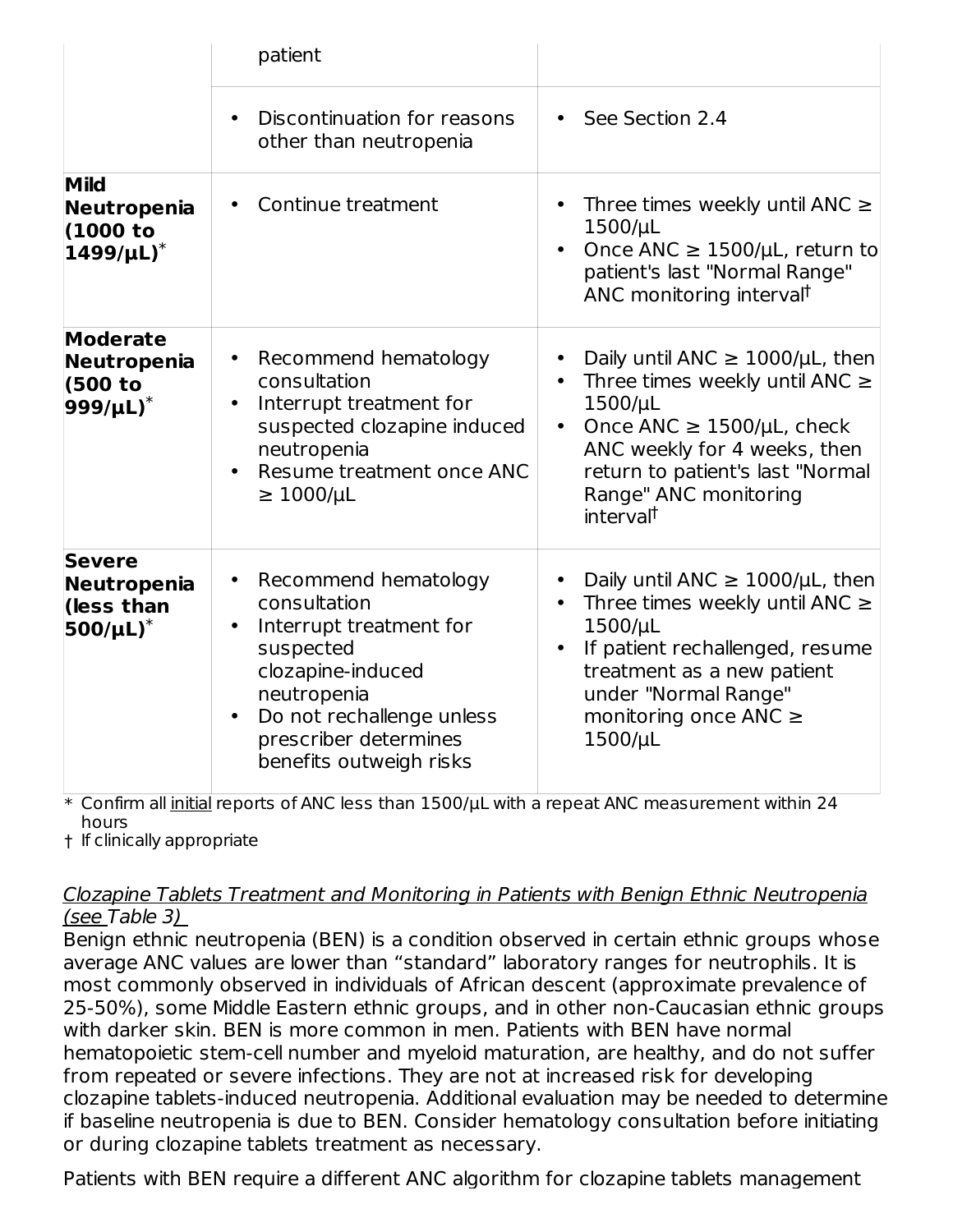Patients with BEN require a different ANC algorithm for clozapine tablets management due to their lower baseline ANC levels. Table 3 provides guidelines for managing clozapine tablets treatment and ANC monitoring in patients with BEN.

| Table 3: Patients with Benign Ethnic Neutropenia (BEN); Clozapine Tablets |
|---------------------------------------------------------------------------|
| Treatment Recommendations Based on Absolute Neutrophil Count (ANC)        |
| Monitoring                                                                |

| <b>ANC Level</b>                                                                            | <b>Treatment</b><br><b>Recommendations</b>                                                                                                                                                                                                  | <b>ANC Monitoring</b>                                                                                                                                                                                                                                                                                                     |
|---------------------------------------------------------------------------------------------|---------------------------------------------------------------------------------------------------------------------------------------------------------------------------------------------------------------------------------------------|---------------------------------------------------------------------------------------------------------------------------------------------------------------------------------------------------------------------------------------------------------------------------------------------------------------------------|
| <b>Normal BEN</b><br>Range<br>(Established<br><b>ANC</b><br>baseline $\geq$<br>$1000/\mu L$ | Obtain at least two<br>$\bullet$<br>baseline ANC levels before<br>initiating treatment<br>If treatment interrupted<br>$\bullet$<br>< 30 days, continue<br>monitoring as before<br>$\geq$ 30 days, monitor<br>$\bullet$<br>as if new patient | Weekly from initiation to 6 months<br>Every 2 weeks from 6 to 12<br>$\bullet$<br>months<br>Monthly after 12 months<br>$\bullet$                                                                                                                                                                                           |
|                                                                                             | Discontinuation for<br>$\bullet$<br>reasons other than<br>neutropenia                                                                                                                                                                       | See Section 2.4                                                                                                                                                                                                                                                                                                           |
| <b>BEN</b><br>Neutropenia<br><b>500 to</b><br>$999/ \mu L^*$                                | Recommend hematology<br>$\bullet$<br>consultation<br>Continue treatment<br>$\bullet$                                                                                                                                                        | Three times weekly until ANC $\geq$<br>$\bullet$<br>1000/ $\mu$ L or $\ge$ patient's known<br>baseline<br>Once ANC $\geq$ 1000/µL, or at<br>$\bullet$<br>patient's known baseline, check<br>ANC weekly for 4 weeks, then<br>return to patient's last "Normal<br><b>BEN Range" ANC monitoring</b><br>interval <sup>†</sup> |
| <b>BEN</b><br><b>Severe</b><br>Neutropenia<br>less than<br>$500/\mu L^*$                    | Recommend hematology<br>$\bullet$<br>consultation<br>Interrupt treatment for<br>$\bullet$<br>suspected<br>clozapine-induced<br>neutropenia<br>Do not rechallenge unless<br>$\bullet$<br>prescriber determines<br>benefits outweigh risks    | Daily until ANC $\geq$ 500/µL, then<br>Three times weekly until ANC $\geq$<br>patient's baseline<br>If patient rechallenged, resume<br>$\bullet$<br>treatment as a new patient under<br>"Normal Range" monitoring once<br>ANC $\geq$ 1000/µL or at patient's<br>baseline                                                  |

 $\ast$  Confirm all initial reports of ANC less than 1500/ $\mu$ L with a repeat ANC measurement within 24 hours

† If clinically appropriate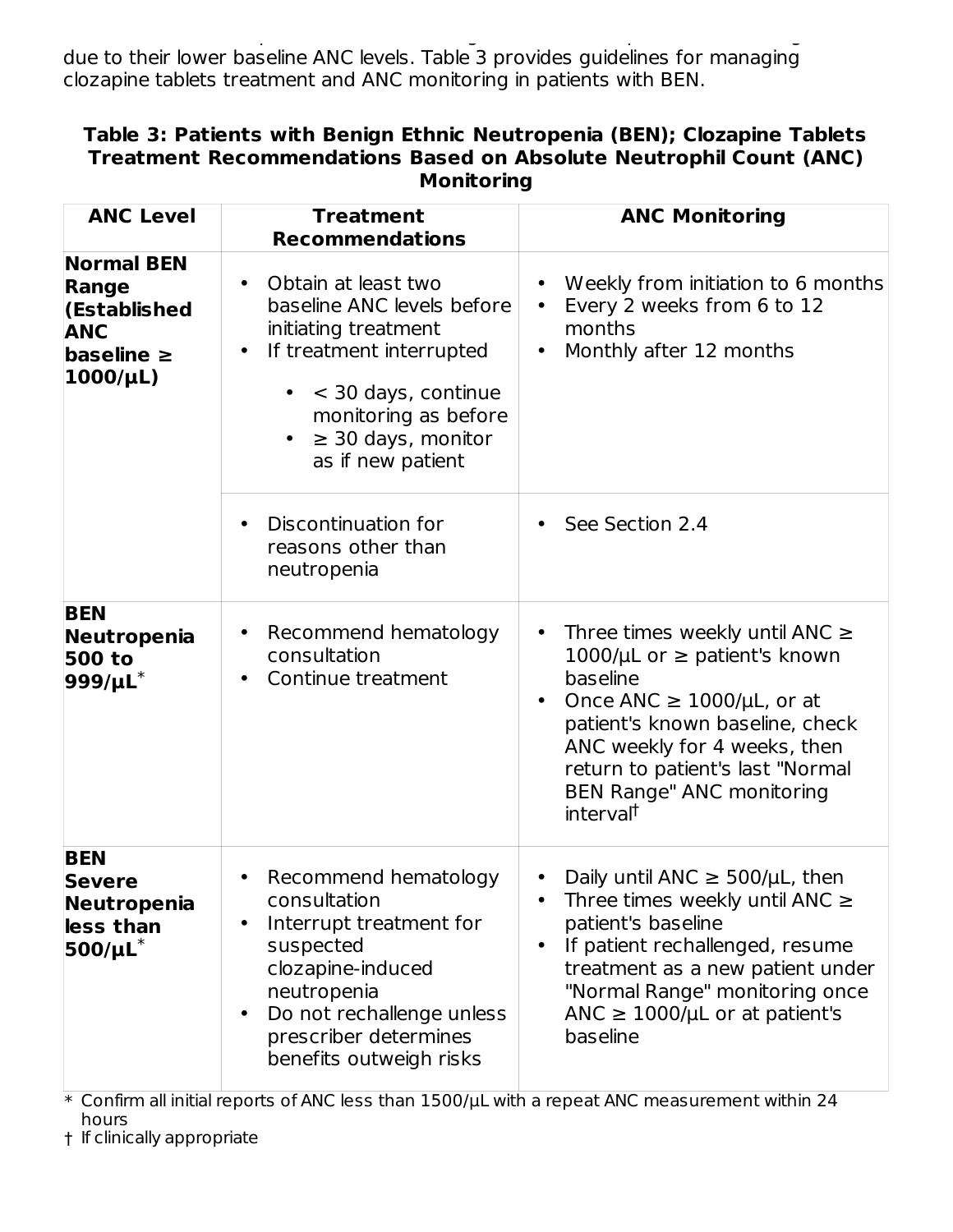#### General Guidelines for Management of All Patients with Fever or with Neutropenia

- Fever: Interrupt clozapine tablets as a precautionary measure in any patient who develops fever, defined as a temperature of 38.5°C [101.3°F] or greater, and obtain an ANC level. Fever is often the first sign of neutropenic infection.
- ANC less than 1000/μL: If fever occurs in any patient with an ANC less than 1000/μL, initiate appropriate workup and treatment for infection and refer to Table 2 or 3 for management.
- Consider hematology consultation.
- See Neuroleptic Malignant Syndrome [NMS] and Fever under WARNINGS and PRECAUTIONS (5) and Instructions for Patients, under PATIENT COUNSELING INFORMATION (17).

### Rechallenge after an ANC less than 500/μL (severe neutropenia)

For some patients who experience severe clozapine tablets-related neutropenia, the risk of serious psychiatric illness from discontinuing clozapine tablets treatment may be greater than the risk of rechallenge (e.g., patients with severe schizophrenic illness who have no treatment options other than clozapine tablets). A hematology consultation may be useful in deciding to rechallenge a patient. In general, however, do not rechallenge patients who develop severe neutropenia with clozapine tablets or a clozapine product.

If a patient will be rechallenged, the clinician should consider thresholds provided in Table 2 and 3, the patient's medical and psychiatric history, a discussion with the patient and his/her caregiver about the benefits and risks of clozapine tablets rechallenge, and the severity and characteristics of the neutropenic episode.

#### Using Clozapine Tablets with Other Drugs Associated with Neutropenia

It is unclear if concurrent use of other drugs known to cause neutropenia increases the risk or severity of clozapine tablets-induced neutropenia. There is no strong scientific rationale to avoid clozapine tablets treatment in patients concurrently treated with these drugs. If clozapine tablets are used concurrently with an agent known to cause neutropenia (e.g., some chemotherapeutic agents), consider monitoring patients more closely than the treatment guidelines provided in Table 2 and 3. Consult with the treating oncologist in patients receiving concomitant chemotherapy.

## **5.2 Clozapine REMS Program**

Clozapine tablets are only available through a restricted program under a REMS called the Clozapine REMS Program because of the risk of severe neutropenia.

Notable requirements of the Clozapine REMS Program include:

- Healthcare professionals who prescribe clozapine tablets must be certified with the program by enrolling and completing training
- Patients who receive clozapine tablets must be enrolled in the program and comply with the ANC testing and monitoring requirements
- Pharmacies dispensing clozapine tablets must be certified with the program by enrolling and completing training and must only dispense to patients who are eligible to receive clozapine tablets

Further information is available at www.clozapinerems.com or 1-844-267-8678.

## **5.3 Orthostatic Hypotension, Bradycardia, and Syncope**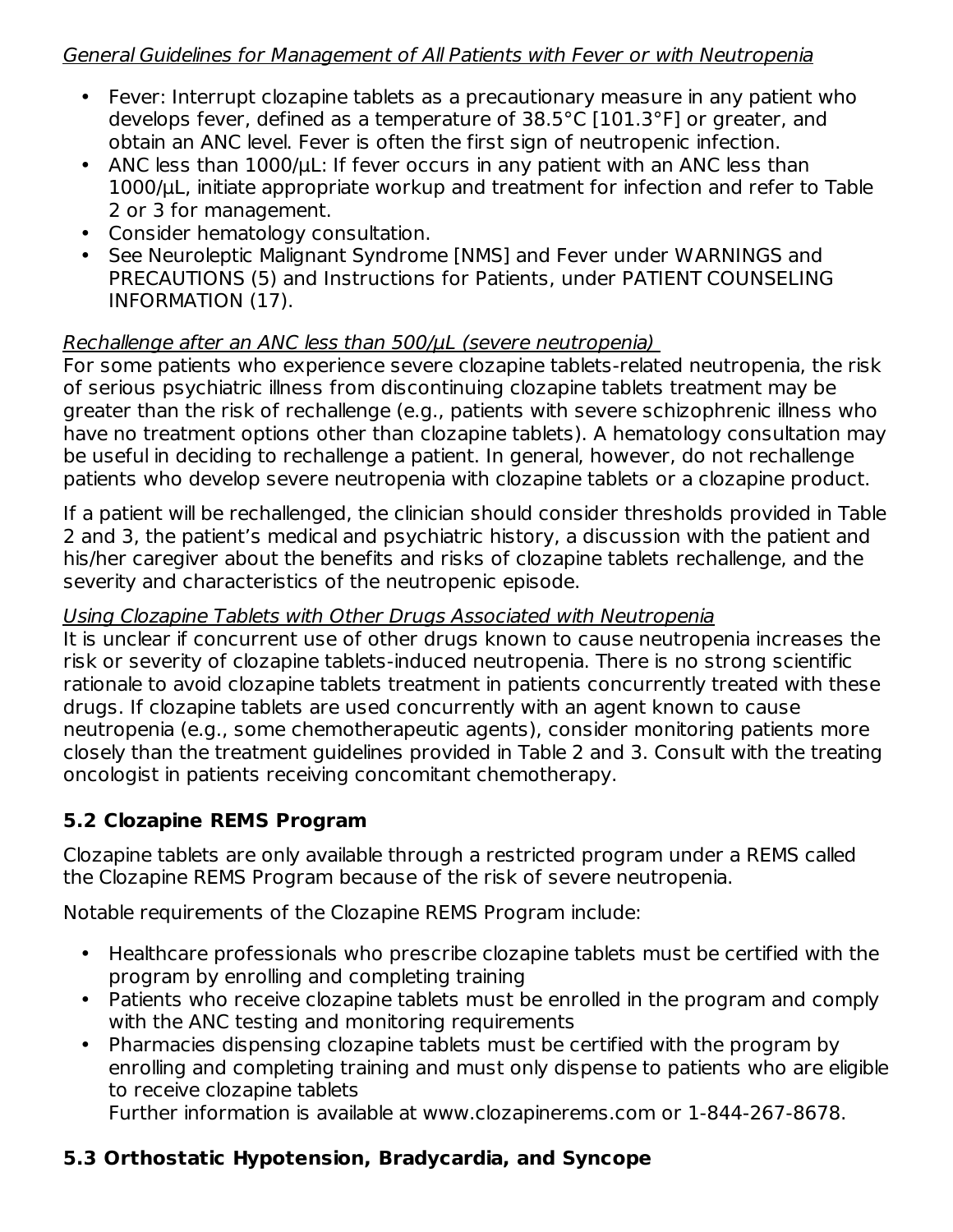Hypotension, bradycardia, syncope, and cardiac arrest have occurred with clozapine treatment. The risk is highest during the initial titration period, particularly with rapid dose-escalation. These reactions can occur with the first dose, at doses as low as 12.5 mg. These reactions can be fatal. The syndrome is consistent with neurally mediated reflex bradycardia (NMRB).

Treatment must begin at a maximum dose of 12.5 mg once daily or twice daily. The total daily dose can be increased in increments of 25 mg to 50 mg per day, if well-tolerated, to a target dose of 300 mg to 450 mg per day (administered in divided doses) by the end of 2 weeks. Subsequently, the dose can be increased weekly or twice weekly, in increments of up to 100 mg. The maximum dose is 900 mg per day. Use cautious titration and a divided dosage schedule to minimize the risk of serious cardiovascular reactions [see Dosage and Administration (2.2)]. Consider reducing the dose if hypotension occurs. When restarting patients who have had even a brief interval off clozapine tablets (i.e., 2 days or more since the last dose), re-initiate treatment at 12.5 mg once daily or twice daily [see Dosage and Administration (2.5)].

Use clozapine tablets cautiously in patients with cardiovascular disease (history of myocardial infarction or ischemia, heart failure, or conduction abnormalities), cerebrovascular disease, and conditions which would predispose patients to hypotension (e.g., concomitant use of antihypertensives, dehydration and hypovolemia).

## **5.4 Falls**

Clozapine tablets may cause somnolence, postural hypotension, motor and sensory instability, which may lead to falls and, consequently, fractures or other injuries. For patients with diseases, conditions, or medications that could exacerbate these effects, complete fall risk assessments when initiating antipsychotic treatment and recurrently for patients on long-term antipsychotic therapy.

## **5.5 Seizures**

Seizure has been estimated to occur in association with clozapine use at a cumulative incidence at one year of approximately 5%, based on the occurrence of one or more seizures in 61 of 1743 patients exposed to clozapine during its clinical testing prior to domestic marketing (i.e., a crude rate of 3.5%). The risk of seizure is dose-related. Initiate treatment with a low dose (12.5 mg), titrate slowly, and use divided dosing.

Use caution when administering clozapine tablets to patients with a history of seizures or other predisposing risk factors for seizure (e.g., head trauma or other CNS pathology, use of medications that lower the seizure threshold, or alcohol abuse). Because of the substantial risk of seizure associated with clozapine tablets use, caution patients about engaging in any activity where sudden loss of consciousness could cause serious risk to themselves or others (e.g., driving an automobile, operating complex machinery, swimming, climbing).

## **5.6 Myocarditis, Cardiomyopathy and Mitral Valve Incompetence**

Myocarditis and cardiomyopathy have occurred with the use of clozapine tablets. These reactions can be fatal. Discontinue clozapine tablets and obtain a cardiac evaluation upon suspicion of myocarditis or cardiomyopathy. Generally, patients with a history of clozapine-associated myocarditis or cardiomyopathy should not be rechallenged with clozapine tablets. However, if the benefit of clozapine tablets treatment is judged to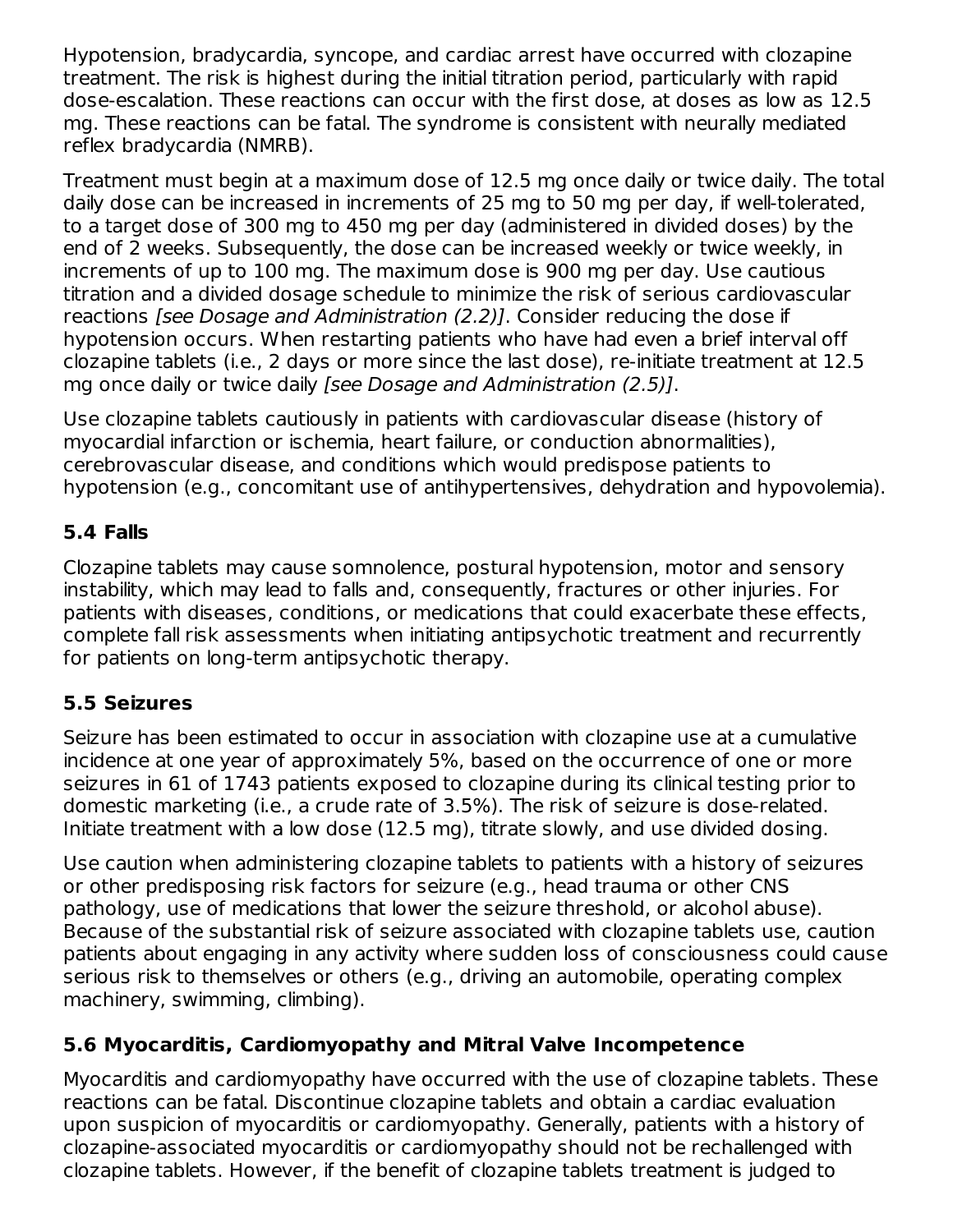outweigh the potential risks of recurrent myocarditis or cardiomyopathy, the clinician may consider rechallenge with clozapine tablets in consultation with a cardiologist, after a complete cardiac evaluation, and under close monitoring.

Consider the possibility of myocarditis or cardiomyopathy in patients receiving clozapine tablets who present with chest pain, dyspnea, persistent tachycardia at rest, palpitations, fever, flu-like symptoms, hypotension, other signs or symptoms of heart failure, or electrocardiographic findings (low voltages, ST-T abnormalities, arrhythmias, right axis deviation, and poor R wave progression). Myocarditis most frequently presents within the first 2 months of clozapine treatment. Symptoms of cardiomyopathy generally occur later than clozapine-associated myocarditis and usually after 8 weeks of treatment. However, myocarditis and cardiomyopathy can occur at any period during treatment with clozapine tablets. It is common for nonspecific flu-like symptoms such as malaise, myalgia, pleuritic chest pain, and low-grade fevers to precede more overt signs of heart failure. Typical laboratory findings include elevated troponin I or T, elevated creatinine kinase-MB, peripheral eosinophilia, and elevated C-reactive protein (CRP). Chest roentgenogram may demonstrate cardiac silhouette enlargement, and cardiac imaging (echocardiogram, radionucleotide studies, or cardiac catheterization) may reveal evidence of left ventricular dysfunction. In patients who are diagnosed with cardiomyopathy while taking clozapine tablets mitral valve incompetence has been reported. These cases reported either mild or moderate mitral regurgitation on twodimensional echocardiography. In patients with suspected cardiomyopathy, consider a 2D-echo Doppler examination to identify mitral valve incompetence.

### **5.7 Increased Mortality in Elderly Patients with Dementia-Related Psychosis**

Elderly patients with dementia-related psychosis treated with antipsychotic drugs are at an increased risk of death. Analyses of 17 placebo-controlled trials (modal duration of 10 weeks), largely in patients taking atypical antipsychotic drugs, revealed a risk of death in drug-treated patients of between 1.6 to 1.7 times the risk of death in placebo-treated patients. Over the course of a typical 10-week controlled trial, the rate of death in drugtreated patients was about 4.5%, compared to a rate of about 2.6% in the placebo group. Although the causes of death were varied, most of the deaths appeared to be either cardiovascular (e.g., heart failure, sudden death) or infectious (e.g., pneumonia) in nature. Observational studies suggest that, similar to atypical antipsychotic drugs, treatment with conventional antipsychotic drugs may increase mortality in this population. The extent to which the findings of increased mortality in observational studies may be attributed to the antipsychotic drug as opposed to some characteristic(s) of the patients is not clear. Clozapine tablets are not approved for the treatment of patients with dementia-related psychosis [see Boxed Warning].

#### **5.8 Gastrointestinal Hypomotility with Severe Complications**

Severe gastrointestinal adverse reactions have occurred with the use of clozapine tablets, primarily due to its potent anticholinergic effects and resulting gastrointestinal hypomotility. In post marketing experience, reported effects range from constipation to paralytic ileus. Increased frequency of constipation and delayed diagnosis and treatment increased the risk of severe complications of gastrointestinal hypomotility, resulting in intestinal obstruction, fecal impaction, megacolon and intestinal ischemia or infarction [see Adverse Reaction (6.2)]. These reactions have resulted in hospitalization, surgery, and death. The risk of severe adverse reactions is further increased with anticholinergic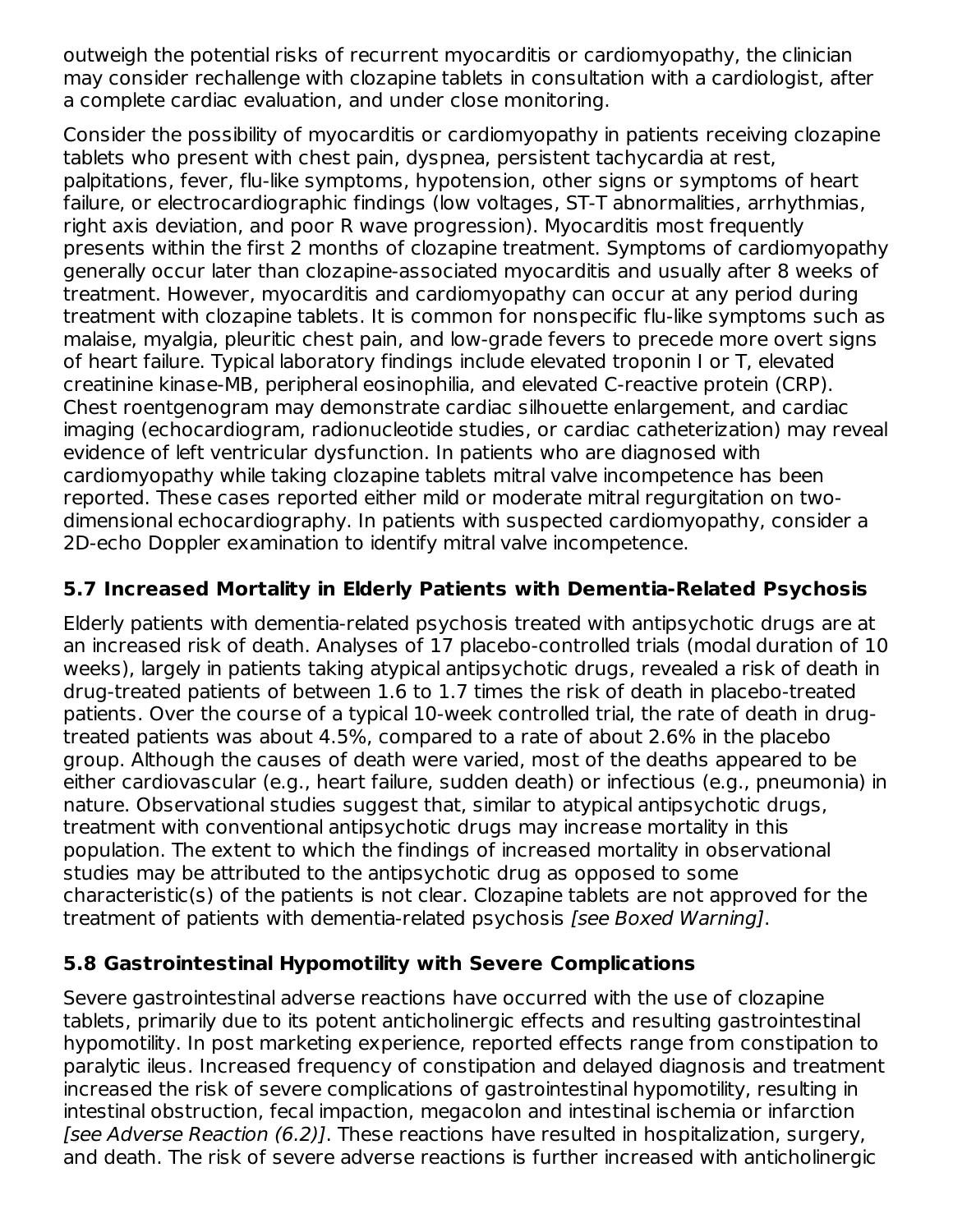medications (and other medications that decrease gastrointestinal peristalsis); therefore, concomitant use should be avoided when possible [see Warnings and Precautions (5.16), Drug Interactions (7.1)].

Prior to initiating clozapine tablets, screen for constipation and treat as necessary. Subjective symptoms of constipation may not accurately reflect the degree of gastrointestinal hypomotility in clozapine tablets treated patients. Therefore, reassess bowel function frequently with careful attention to any changes in the frequency or character of bowel movements, as well as signs and symptoms of complications of hypomotility (e.g., nausea, vomiting, abdominal distension, abdominal pain). If constipation or gastrointestinal hypomotility are identified, monitor closely and treat promptly with appropriate laxatives, as necessary, to prevent severe complications. Consider prophylactic laxatives in high risk patients.

## **5.9 Eosinophilia**

Eosinophilia, defined as a blood eosinophil count of greater than 700/μL, has occurred with clozapine tablets treatment. In clinical trials, approximately 1% of patients developed eosinophilia. Clozapine-related eosinophilia usually occurs during the first month of treatment. In some patients, it has been associated with myocarditis, pancreatitis, hepatitis, colitis, and nephritis. Such organ involvement could be consistent with a drug reaction with eosinophilia and systemic symptoms syndrome (DRESS), also known as drug induced hypersensitivity syndrome (DIHS). If eosinophilia develops during clozapine tablets treatment, evaluate promptly for signs and symptoms of systemic reactions, such as rash or other allergic symptoms, myocarditis, or other organ-specific disease associated with eosinophilia. If clozapine tablets-related systemic disease is suspected, discontinue clozapine tablets immediately.

If a cause of eosinophilia unrelated to clozapine tablets is identified (e.g., asthma, allergies, collagen vascular disease, parasitic infections, and specific neoplasms), treat the underlying cause and continue clozapine tablets.

Clozapine tablets-related eosinophilia has also occurred in the absence of organ involvement and can resolve without intervention. There are reports of successful rechallenge after discontinuation of clozapine, without recurrence of eosinophilia. In the absence of organ involvement, continue clozapine tablets under careful monitoring. If the total eosinophil count continues to increase over several weeks in the absence of systemic disease, the decision to interrupt clozapine tablets therapy and rechallenge after the eosinophil count decreases should be based on the overall clinical assessment, in consultation with an internist or hematologist.

## **5.10 QT Interval Prolongation**

QT prolongation, Torsade de Pointes and other life-threatening ventricular arrhythmias, cardiac arrest, and sudden death have occurred with clozapine tablets treatment. When prescribing clozapine tablets, consider the presence of additional risk factors for QT prolongation and serious cardiovascular reactions. Conditions that increase these risks include the following: history of QT prolongation, long QT syndrome, family history of long QT syndrome or sudden cardiac death, significant cardiac arrhythmia, recent myocardial infarction, uncompensated heart failure, treatment with other medications that cause QT prolongation, treatment with medications that inhibit the metabolism of clozapine, and electrolyte abnormalities.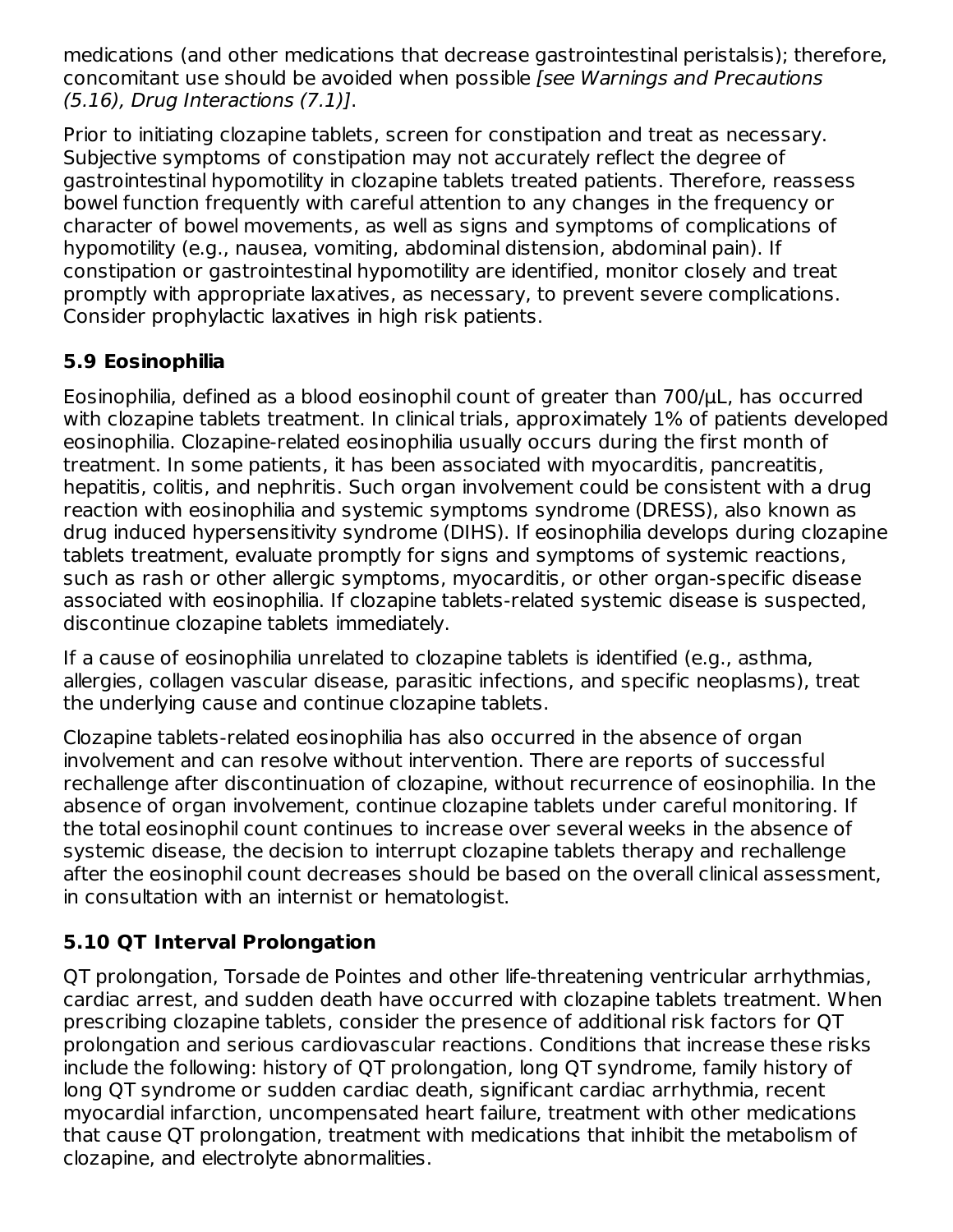Prior to initiating treatment with clozapine tablets, perform a careful physical examination, medical history, and concomitant medication history. Consider obtaining a baseline ECG and serum chemistry panel. Correct electrolyte abnormalities. Discontinue clozapine tablets if the QTc interval exceeds 500 msec. If patients experience symptoms consistent with Torsades de Pointes or other arrhythmias (e.g., syncope, presyncope, dizziness, or palpitations), obtain a cardiac evaluation and discontinue clozapine tablets.

Use caution when administering concomitant medications that prolong the QT interval or inhibit the metabolism of clozapine tablets. Drugs that cause QT prolongation include: specific antipsychotics (e.g., ziprasidone, iloperidone, chlorpromazine, thioridazine, mesoridazine, droperidol, pimozide), specific antibiotics (e.g., erythromycin, gatifloxacin, moxifloxacin, sparfloxacin), Class 1A antiarrhythmic medications (e.g., quinidine, procainamide) or Class III antiarrhythmics (e.g., amiodarone, sotalol), and others (e.g., pentamidine, levomethadyl acetate, methadone, halofantrine, mefloquine, dolasetron mesylate, probucol or tacrolimus). Clozapine is primarily metabolized by CYP isoenzymes 1A2, 2D6, and 3A4. Concomitant treatment with inhibitors of these enzymes can increase the concentration of clozapine tablets [see Drug Interactions (7.1) and Clinical Pharmacology (12.3)].

Hypokalemia and hypomagnesemia increase the risk of QT prolongation. Hypokalemia can result from diuretic therapy, diarrhea, and other causes. Use caution when treating patients at risk for significant electrolyte disturbance, particularly hypokalemia. Obtain baseline measurements of serum potassium and magnesium levels, and periodically monitor electrolytes. Correct electrolyte abnormalities before initiating treatment with clozapine tablets.

## **5.11 Metabolic Changes**

Atypical antipsychotic drugs, including clozapine tablets have been associated with metabolic changes that can increase cardiovascular and cerebrovascular risk. These metabolic changes include hyperglycemia, dyslipidemia, and body weight gain. While atypical antipsychotic drugs may produce some metabolic changes, each drug in the class has its own specific risk profile.

#### Hyperglycemia and Diabetes Mellitus

Hyperglycemia, in some cases extreme and associated with ketoacidosis or hyperosmolar coma or death, has been reported in patients treated with atypical antipsychotics including clozapine tablets. Assessment of the relationship between atypical antipsychotic use and glucose abnormalities is complicated by the possibility of an increased background risk of diabetes mellitus in patients with schizophrenia and the increasing incidence of diabetes mellitus in the general population. Given these confounders, the relationship between atypical antipsychotic use and hyperglycemiarelated adverse reactions is not completely understood. However, epidemiological studies suggest an increased risk of treatment-emergent, hyperglycemia-related adverse reactions in patients treated with the atypical antipsychotics. Precise risk estimates for hyperglycemia-related adverse reactions in patients treated with atypical antipsychotics are not available.

Patients with an established diagnosis of diabetes mellitus who are started on clozapine tablets should be monitored regularly for worsening of glucose control. Patients with risk factors for diabetes mellitus (e.g., obesity, family history of diabetes) who are starting treatment with atypical antipsychotics should undergo fasting blood glucose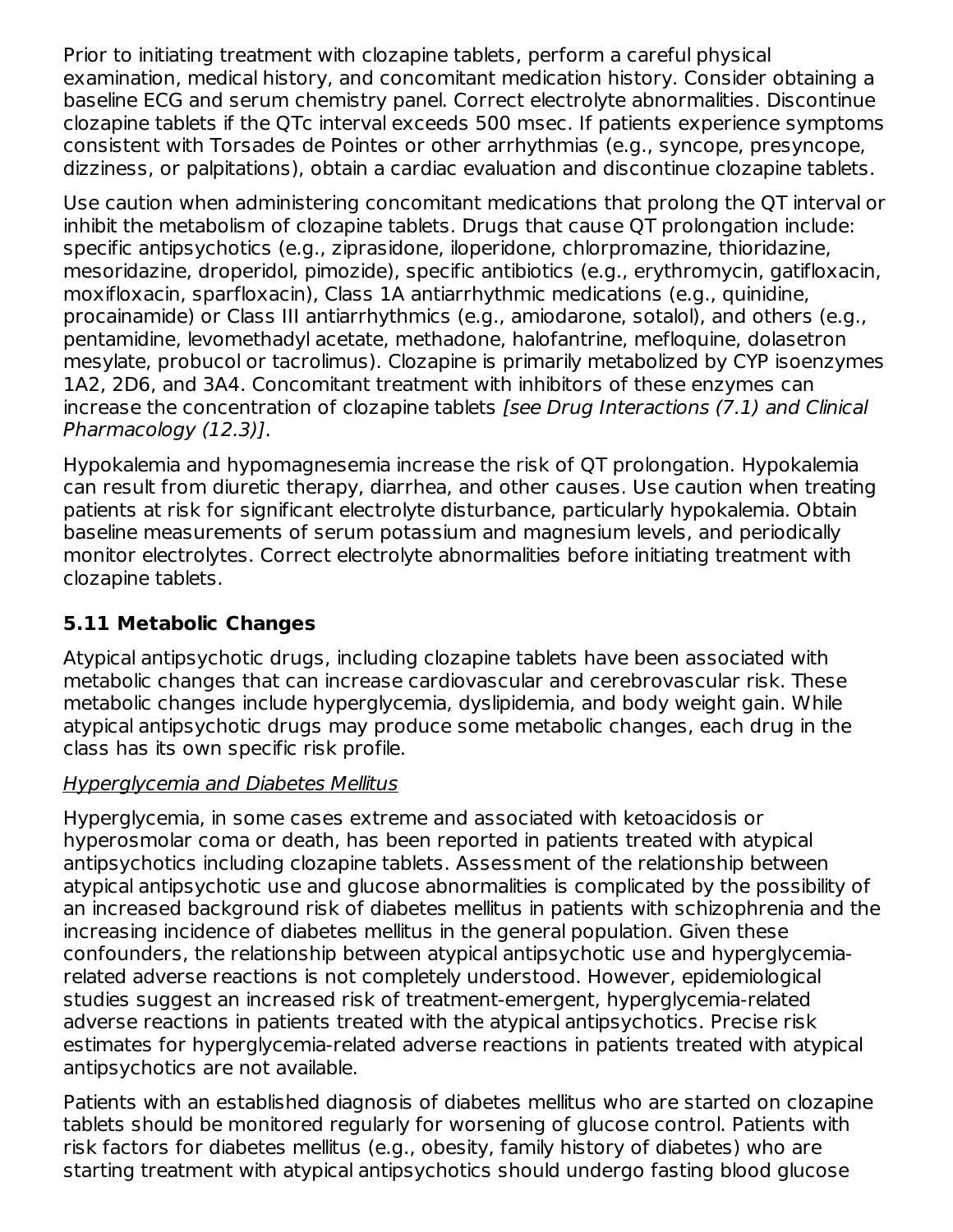testing at the beginning of treatment and periodically during treatment. Any patient treated with atypical antipsychotics should be monitored for symptoms of hyperglycemia including polydipsia, polyuria, polyphagia, and weakness. Patients who develop symptoms of hyperglycemia during treatment with atypical antipsychotics should undergo fasting blood glucose testing. In some cases, hyperglycemia has resolved when the atypical antipsychotic was discontinued; however, some patients required continuation of antidiabetic treatment despite discontinuation of the suspect drug.

In a pooled data analysis of 8 studies in adult subjects with schizophrenia, the mean changes in fasting glucose concentration in the clozapine tablets and chlorpromazine groups were +11 mg/dL and +4 mg/dL respectively. A higher proportion of the clozapine tablets group demonstrated categorical increases from baseline in fasting glucose concentrations, compared to the chlorpromazine group (Table 4). The clozapine tablets doses were 100-900 mg per day (mean modal dose: 512 mg per day). The maximum chlorpromazine dose was 1800 mg per day (mean modal dose: 1029 mg per day). The median duration of exposure was 42 days for clozapine tablets and chlorpromazine.

| Table 4. Categorical Changes in Fasting Glucose Level in Studies in Adult |  |
|---------------------------------------------------------------------------|--|
| <b>Subjects with Schizophrenia</b>                                        |  |

| Laboratory<br><b>Parameter</b> | Category<br><b>Change</b><br>(at least once)<br>from<br><b>baseline</b> | <b>Treatment Arm</b> | N   | n(%)      |
|--------------------------------|-------------------------------------------------------------------------|----------------------|-----|-----------|
|                                | Normal                                                                  | Clozapine            | 198 | 53 $(27)$ |
| Fasting<br>Glucose             | $(< 100 \text{ mg/dL})$<br>to<br>High ( $\geq 126$<br>mq/dL)            | Chlorpromazine       | 135 | 14(10)    |
|                                | <b>Borderline</b>                                                       | Clozapine            | 57  | 24 (42)   |
|                                | (100 to 125)<br>mq/dL)<br>to<br>High ( $\geq 126$<br>mq/dL)             | Chlorpromazine       | 43  | 12 (28)   |

## Dyslipidemia

Undesirable alterations in lipids have occurred in patients treated with atypical antipsychotics, including clozapine tablets. Clinical monitoring, including baseline and periodic follow-up lipid evaluations in patients using clozapine tablets, is recommended.

In a pooled data analysis of 10 studies in adult subjects with schizophrenia, clozapine tablets treatment was associated with increases in serum total cholesterol. No data were collected on LDL and HDL cholesterol. The mean increase in total cholesterol was 13 mg/dL in the clozapine tablets group and 15 mg/dL in the chlorpromazine group. In a pooled data analysis of 2 studies in adult subjects with schizophrenia, clozapine tablets treatment was associated with increases in fasting serum triglyceride. The mean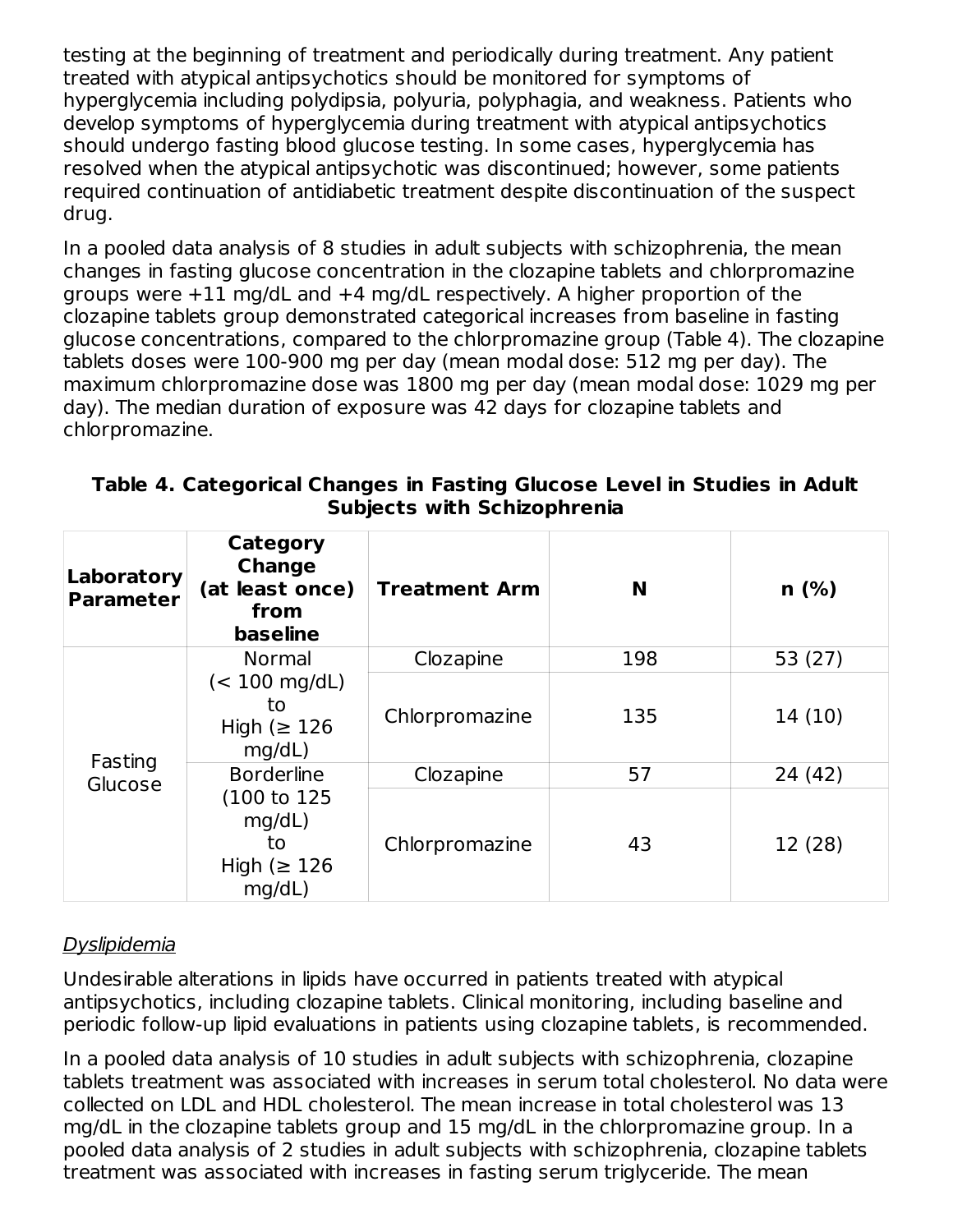increase in fasting triglyceride was 71 mg/dL (54%) in the clozapine tablets group and 39 mg/dL (35%) in the chlorpromazine group (Table 5). In addition, clozapine tablets treatment was associated with categorical increases in serum total cholesterol and triglyceride, as illustrated in Table 6. The proportion of patients with categorical increases in total cholesterol or fasting triglyceride increased with the duration of exposure. The median duration of clozapine tablets and chlorpromazine exposure was 45 days and 38 days, respectively. The clozapine tablets dose range was 100 mg to 900 mg daily; the maximum chlorpromazine dose was 1800 mg daily.

#### **Table 5. Mean Changes in Total Cholesterol and Triglyceride Concentration in Studies in Adult Subjects with Schizophrenia**

| <b>Treatment Arm</b>      | <b>Baseline total cholesterol</b><br>concentration (mg/dL) | <b>Change from baseline</b><br>$mg/dL(\% )$ |  |
|---------------------------|------------------------------------------------------------|---------------------------------------------|--|
| Clozapine Tablets (N=334) | 184                                                        | $+13(7)$                                    |  |
| Chlorpromazine $(N=185)$  | 182                                                        | $+15(8)$                                    |  |
|                           | <b>Baseline triglyceride</b><br>concentration (mg/dL)      | <b>Change from baseline</b><br>$mg/dL(\% )$ |  |
| Clozapine Tablets $(N=6)$ | 130                                                        | $+71(54)$                                   |  |
| Chlorpromazine $(N=7)$    | 110                                                        | $+39(35)$                                   |  |

#### **Table 6. Categorical Changes in Lipid Concentrations in Studies in Adult Subjects with Schizophrenia**

| Laboratory<br><b>Parameter</b>                     | <b>Category</b><br><b>Change (at</b><br>least once)<br>from<br><b>baseline</b> | <b>Treatment</b><br><b>Arm</b> | N              | $n$ (%)  |
|----------------------------------------------------|--------------------------------------------------------------------------------|--------------------------------|----------------|----------|
|                                                    | Increase by $\geq 40$                                                          | <b>Clozapine Tablets</b>       | 334            | 111 (33) |
|                                                    | mg/dL                                                                          | Chlorpromazine                 | 185            | 46 (25)  |
|                                                    | Normal $(<$ 200                                                                | <b>Clozapine Tablets</b>       | 222            | 18(8)    |
|                                                    | mg/dL)                                                                         | Chlorpromazine                 | 132            | 3(2)     |
| <b>Total Cholesterol</b><br>(random or<br>fasting) | to<br>High ( $\geq 240$<br>mg/dL)                                              |                                |                |          |
|                                                    | <b>Borderline</b>                                                              | <b>Clozapine Tablets</b>       | 79             | 30(38)   |
|                                                    | $(200 - 239)$                                                                  | Chlorpromazine                 | 34             | 14(41)   |
|                                                    | $mq/dL$ ) to<br>High ( $\geq 240$<br>mg/dL)                                    |                                |                |          |
|                                                    | Increase by $\geq$                                                             | <b>Clozapine Tablets</b>       | 6              | 3(50)    |
|                                                    | 50 mg/dL                                                                       | Chlorpromazine                 | $\overline{7}$ | 3(43)    |
|                                                    | Normal $(< 150$                                                                | <b>Clozapine Tablets</b>       | 4              | 0(0)     |
|                                                    | mg/dL)                                                                         | Chlorpromazine                 | 6              | 2(33)    |
| <b>Triglycerides</b><br>(fasting)                  | to<br>High ( $\geq 200$<br>mg/dL)                                              |                                |                |          |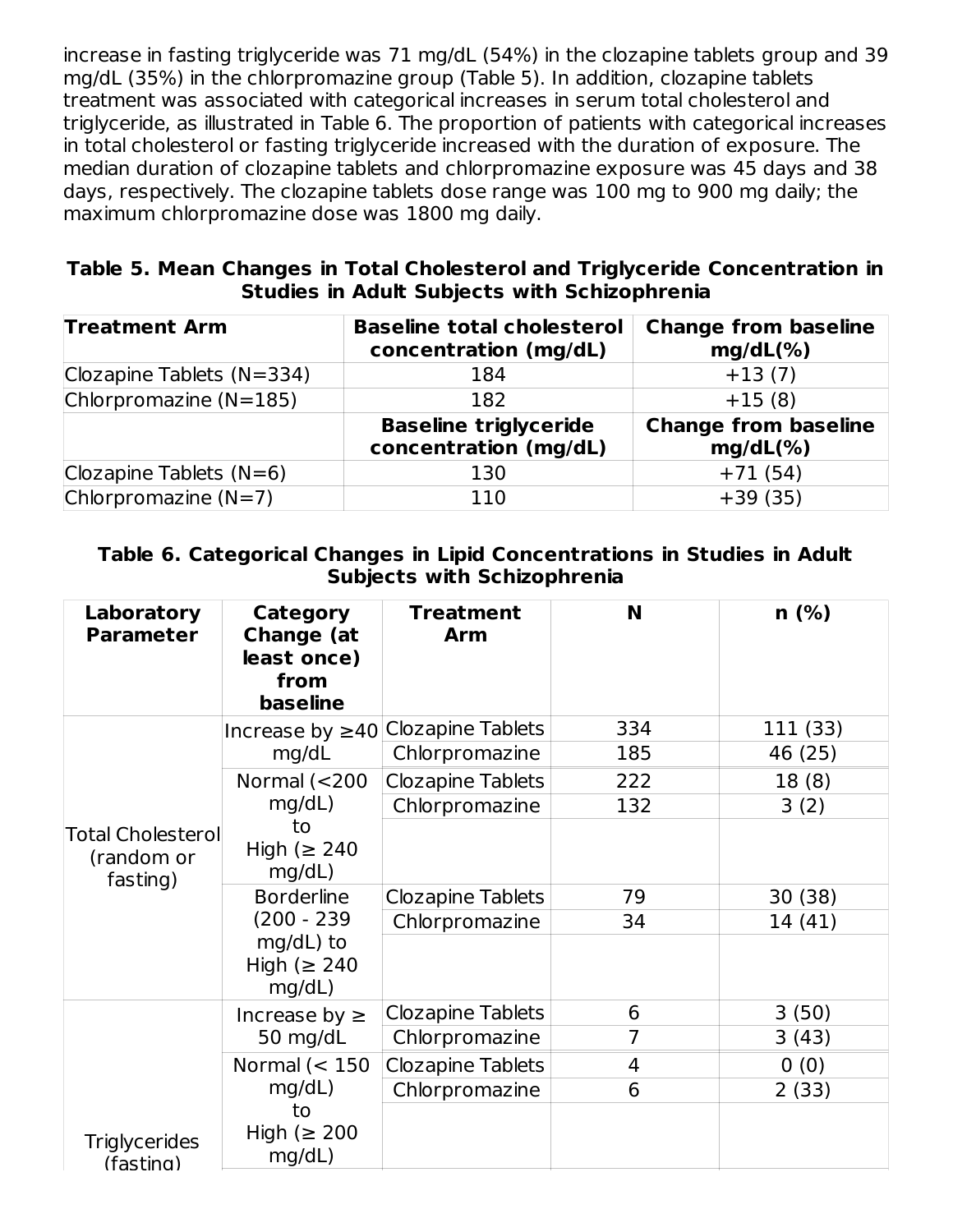| <b>Borderline</b>          | <b>Clozapine Tablets</b> | 1(100) |
|----------------------------|--------------------------|--------|
| $(\geq 150 \text{ mg/dL})$ | Chlorpromazine           | (0)    |
| and                        |                          |        |
| $ $ < 200 mg/dL) to        |                          |        |
| High ( $\geq 200$          |                          |        |
| mg/dL)                     |                          |        |

#### Weight Gain

Weight gain has occurred with the use of antipsychotics, including clozapine tablets. Monitor weight during treatment with clozapine tablets. Table 7 summarizes the data on weight gain by the duration of exposure pooled from 11 studies with clozapine tablets and active comparators. The median duration of exposure was 609, 728, and 42 days, in the clozapine tablets, olanzapine, and chlorpromazine group, respectively.

#### **Table 7. Mean Change in Body Weight (kg) by Duration of Exposure from Studies in Adult Subjects with Schizophrenia**

| <b>Metabolic</b>                            | <b>Exposure</b><br>duration    | <b>Clozapine Tablets</b><br>$(N = 669)$ |             | <b>Olanzapine</b><br>$(N = 442)$ |             | <b>Chlorpromazine</b><br>$(N = 155)$ |                |
|---------------------------------------------|--------------------------------|-----------------------------------------|-------------|----------------------------------|-------------|--------------------------------------|----------------|
| parameter                                   |                                | n                                       | <b>Mean</b> | n                                | <b>Mean</b> | n                                    | <b>Mean</b>    |
| Weight<br>change<br>from<br><b>baseline</b> | 2 weeks (Day<br>$11 - 17$      | 6                                       | $+0.9$      | 3                                | $+0.7$      | 2                                    | $-0.5$         |
|                                             | 4 weeks (Day<br>$21 - 35$      | 23                                      | $+0.7$      | 8                                | $+0.8$      | 17                                   | $+0.6$         |
|                                             | 8 weeks (Day<br>$49 - 63$      | 12                                      | $+1.9$      | 13                               | $+1.8$      | 16                                   | $+0.9$         |
|                                             | 12 weeks<br>(Day 70 - 98)      | 17                                      | $+2.8$      | 5                                | $+3.1$      | $\Omega$                             | $\Omega$       |
|                                             | 24 weeks<br>(Day 154 -<br>182) | 42                                      | $-0.6$      | 12                               | $+5.7$      | $\Omega$                             | $\overline{0}$ |
|                                             | 48 weeks<br>(Day 322 -<br>350) | 3                                       | $+3.7$      | 3                                | $+13.7$     | $\Omega$                             | $\Omega$       |

Table 8 summarizes pooled data from 11 studies in adult subjects with schizophrenia demonstrating weight gain  $\geq 7\%$  of body weight relative to baseline. The median duration of exposure was 609, 728, and 42 days, in the clozapine tablets, olanzapine, and chlorpromazine group, respectively.

|  |  | Table 8. Proportion of Adult Subjects in Schizophrenia Studies with Weight |  |  |
|--|--|----------------------------------------------------------------------------|--|--|
|  |  | Gain ≥7% Relative to Baseline Body Weight                                  |  |  |

| <b>Weight change</b>  | <b>Clozapine</b><br><b>Tablets</b> | <b>Olanzapine</b> | <b>Chlorpromazine</b> |
|-----------------------|------------------------------------|-------------------|-----------------------|
| N                     | 669                                | 442               | 155                   |
| $\geq$ 7% (inclusive) | 236 (35%)                          | 203 (46%)         | 13 (8%)               |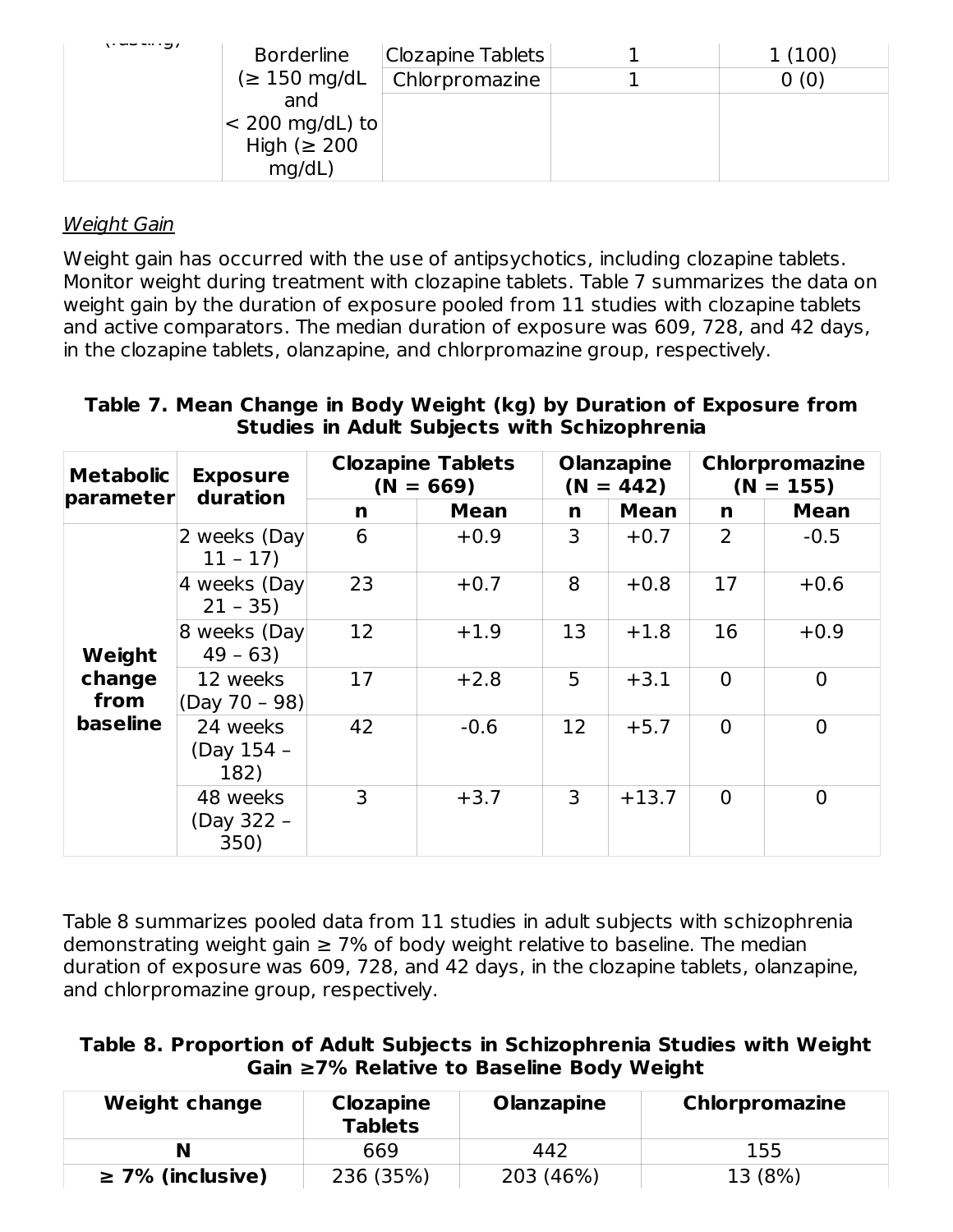## **5.12 Neuroleptic Malignant Syndrome**

Antipsychotic drugs including clozapine tablets can cause a potentially fatal symptom complex referred to as Neuroleptic Malignant Syndrome (NMS). Clinical manifestations of NMS include hyperpyrexia, muscle rigidity, altered mental status, and autonomic instability (irregular pulse or blood pressure, tachycardia, diaphoresis, and cardiac dysrhythmias). Associated findings can include elevated creatine phosphokinase (CPK), myoglobinuria, rhabdomyolysis, and acute renal failure.

The diagnostic evaluation of patients with this syndrome is complicated. It is important to consider the presence of other serious medical conditions (e.g., severe neutropenia, infection, heat stroke, primary CNS pathology, central anticholinergic toxicity, extrapyramidal symptoms, and drug fever).

The management of NMS should include (1) immediate discontinuation of antipsychotic drugs and other drugs not essential to concurrent therapy, (2) intensive symptomatic treatment and medical monitoring, and (3) treatment of comorbid medical conditions. There is no general agreement about specific pharmacological treatments for NMS.

If a patient requires antipsychotic drug treatment after recovery from NMS, the potential reintroduction of drug therapy should be carefully considered. NMS can recur. Monitor closely if restarting treatment with antipsychotics.

NMS has occurred with clozapine tablets monotherapy and with concomitant CNS-active medications, including lithium.

### **5.13 Hepatotoxicity**

Severe, life threatening, and in some cases fatal hepatotoxicity including hepatic failure, hepatic necrosis, and hepatitis have been reported in post marketing studies in patients treated with clozapine [see Adverse Reactions (6.2)]. Monitor for the appearance of signs and symptoms of hepatotoxicity such as fatigue, malaise, anorexia, nausea, jaundice, bilirubinemia, coagulopathy, and hepatic encephalopathy. Perform serum tests for liver injury and consider permanently discontinuing treatment if hepatitis or transaminase elevations combined with other systemic symptoms are due to clozapine.

## **5.14 Fever**

During clozapine therapy, patients have experienced transient, clozapine-related fever. The peak incidence is within the first 3 weeks of treatment. While this fever is generally benign and self-limited, it may necessitate discontinuing treatment. The fever can be associated with an increase or decrease in WBC count. Carefully evaluate patients with fever to rule out severe neutropenia or infection. Consider the possibility of NMS [see Warnings and Precautions (5.11)].

## **5.15 Pulmonary Embolism**

Pulmonary embolism and deep-vein thrombosis have occurred in patients treated with clozapine tablets. Consider the possibility of pulmonary embolism in patients who present with deep-vein thrombosis, acute dyspnea, chest pain, or with other respiratory signs and symptoms. Whether pulmonary embolus and deep-vein thrombosis can be attributed to clozapine or some characteristic(s) of patients is not clear.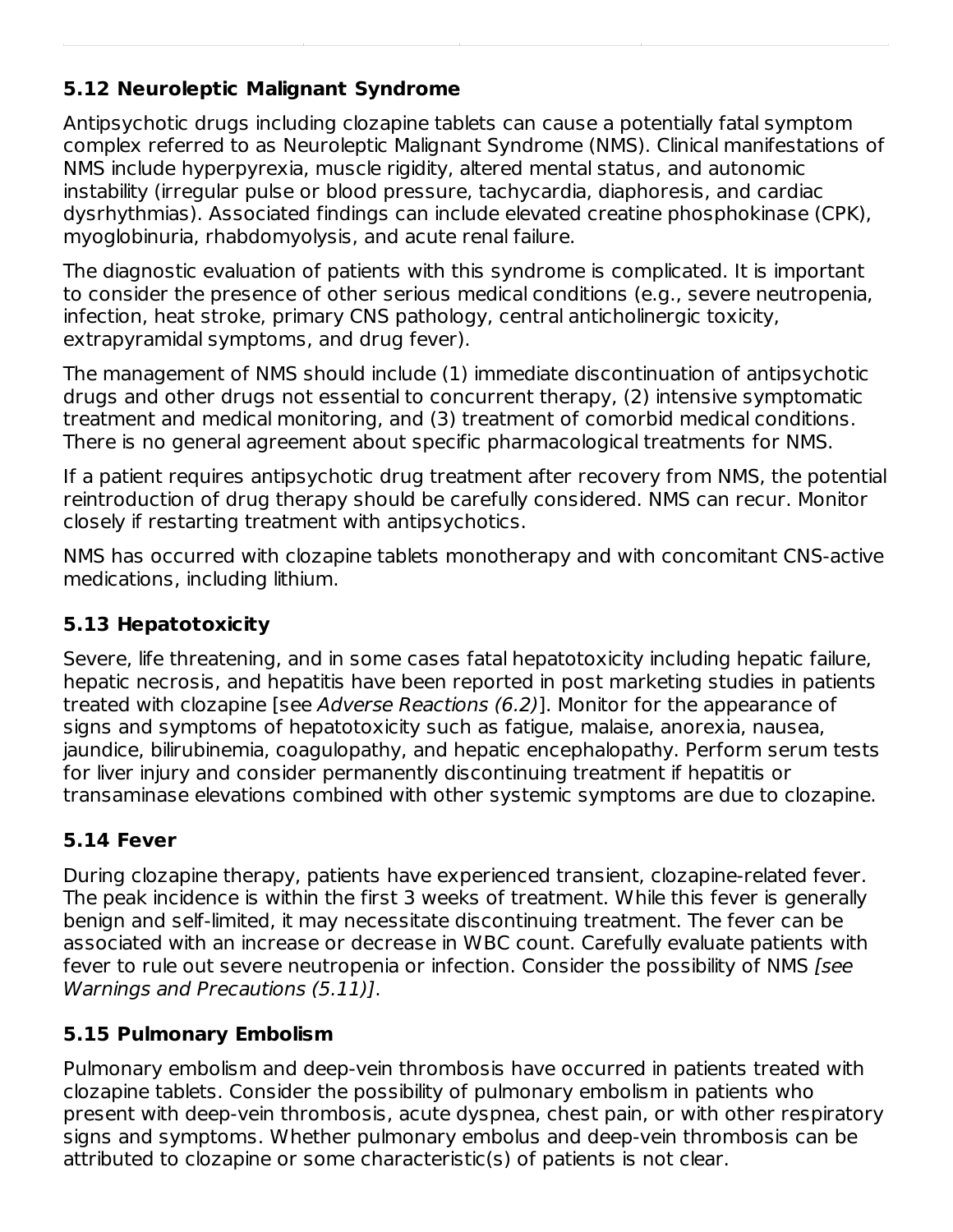## **5.16 Anticholinergic Toxicity**

Clozapine tablets has potent anticholinergic effects. Treatment with clozapine tablets can result in CNS and peripheral anticholinergic toxicity, especially at higher dosages, or in overdose situations *[see Overdosage (10)]*. Use with caution in patients with a current diagnosis or prior history of constipation, urinary retention, clinically significant prostatic hypertrophy, or other conditions in which anticholinergic effects can lead to significant adverse reactions. When possible, avoid concomitant use, with other anticholinergic medications because the risk for anticholinergic toxicity or severe gastrointestinal adverse reactions is increased [See Warnings and Precautions (5.8), Drug Interactions  $(7.1)$ ].

## **5.17 Interference with Cognitive and Motor Performance**

Clozapine tablets can cause sedation and impairment of cognitive and motor performance. Caution patients about operating hazardous machinery, including automobiles, until they are reasonably certain that clozapine tablets does not affect them adversely. These reactions may be dose-related. Consider reducing the dose if they occur.

## **5.18 Tardive Dyskinesia**

Tardive dyskinesia (TD) has occurred in patients treated with antipsychotic drugs, including clozapine tablets. The syndrome consists of potentially irreversible, involuntary, dyskinetic movements. The risk of TD and the likelihood that it will become irreversible are believed to increase with greater durations of treatment and higher total cumulative doses. However, the syndrome can develop after relatively brief treatment periods at low doses. Prescribe clozapine tablets in a manner that is most likely to minimize the risk of developing TD. Use the lowest effective dose and the shortest duration necessary to control symptoms. Periodically assess the need for continued treatment. Consider discontinuing treatment if TD occurs. However, some patients may require treatment with clozapine tablets despite the presence of the syndrome.

There is no known treatment for TD. However, the syndrome may remit partially or completely if treatment is discontinued. Antipsychotic treatment, itself, may suppress (or partially suppress) the signs and symptoms, and it has the potential to mask the underlying process. The effect of symptom suppression on the long-term course of TD is unknown.

## **5.19 Cerebrovascular Adverse Reactions**

In controlled trials, elderly patients with dementia-related psychosis treated with some atypical antipsychotics had an increased risk (compared to placebo) of cerebrovascular adverse reactions (e.g., stroke, transient ischemic attack), including fatalities. The mechanism for this increased risk is not known. An increased risk cannot be excluded for clozapine tablets or other antipsychotics or other patient populations. Clozapine tablets should be used with caution in patients with risk factors for cerebrovascular adverse reactions.

### **5.20 Recurrence of Psychosis and Cholinergic Rebound after Abrupt Discontinuation of Clozapine Tablets**

If abrupt discontinuation of clozapine tablets is necessary (because of severe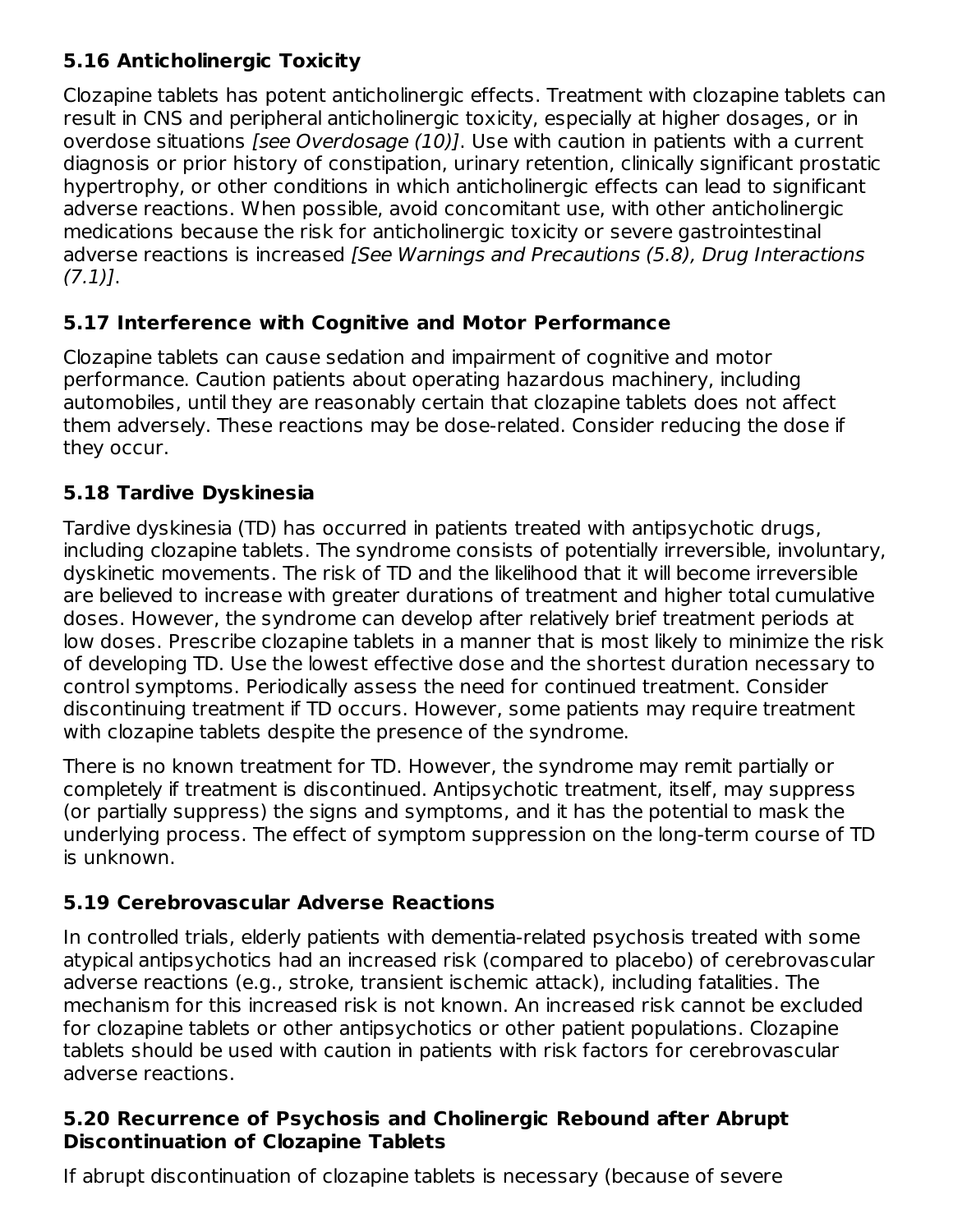neutropenia or another medical condition, for example) [see Dosage and Administration (2.4), Warnings and Precautions (5.1)], monitor carefully for the recurrence of psychotic symptoms and adverse reactions related to cholinergic rebound, such as profuse sweating, headache, nausea, vomiting and diarrhea.

## **6 ADVERSE REACTIONS**

The following adverse reactions are discussed in more detail in other sections of the labeling:

- Severe Neutropenia [see Warnings and Precautions (5.1)]
- Orthostatic Hypotension, Bradycardia, and Syncope [see Warnings and Precautions  $(5.3)$ ]
- Falls [see Warnings and Precautions (5.4)]
- Seizures [see Warnings and Precautions (5.5)]
- Myocarditis, Cardiomyopathy, and Mitral Valve Incompetence [see Warnings and Precautions (5.6)]
- Increased Mortality in Elderly Patients with Dementia-Related Psychosis [see Warnings and Precautions (5.7)]
- Gastrointestinal Hypomotility with Severe Complications *[See Warnings and* Precautions (5.8)]
- Eosinophilia [see Warnings and Precautions (5.9)]
- QT Interval Prolongation [see Warnings and Precautions (5.10)]
- Metabolic Changes (Hyperglycemia and Diabetes Mellitus, Dyslipidemia, and Weight Gain) [see Warnings and Precautions (5.11)]
- Neuroleptic Malignant Syndrome [see Warnings and Precautions (5.12)]
- Hepatotoxicity [see Warnings and Precautions (5.13)]
- Fever [see Warnings and Precautions (5.14)]
- Pulmonary Embolism [see Warnings and Precautions (5.15)]
- $\bullet$ Anticholinergic Toxicity *[see Warnings and Precautions (5.16)]*
- Interference with Cognitive and Motor Performance [see Warnings and Precautions (5.17)]
- Tardive Dyskinesia [see Warnings and Precautions (5.18)]
- Cerebrovascular Adverse Reactions [see Warnings and Precautions (5.19)]
- Recurrence of Psychosis and Cholinergic Rebound after Abrupt Discontinuation [see Warnings and Precautions (5.20)]

## **6.1 Clinical Trials Experience**

Because clinical trials are conducted under widely varying conditions, adverse reaction rates observed in the clinical trials of a drug cannot be directly compared to rates in the clinical trials of another drug and may not reflect the rates observed in clinical practice.

The most commonly reported adverse reactions (≥5%) across clozapine tablets clinical trials were: CNS reactions, including sedation, dizziness/vertigo, headache, and tremor; cardiovascular reactions, including tachycardia, hypotension, and syncope; autonomic nervous system reactions, including hypersalivation, sweating, dry mouth, and visual disturbances; gastrointestinal reactions, including constipation and nausea; and fever. Table 9 summarizes the most commonly reported adverse reactions (≥5%) in clozapine tablets-treated patients (compared to chlorpromazine-treated patients) in the pivotal, 6 week, controlled trial in treatment-resistant schizophrenia.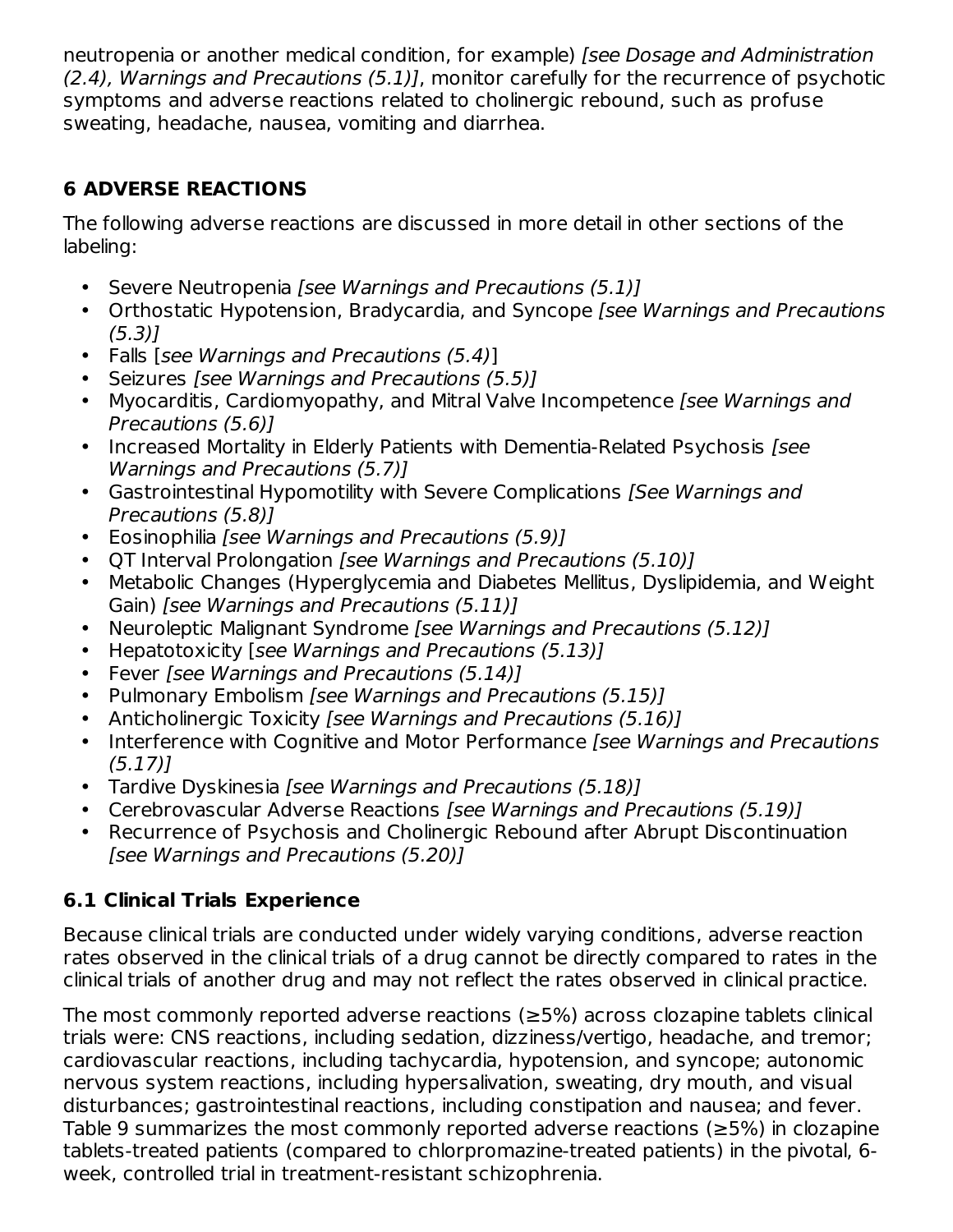| <b>Adverse Reaction</b>     | <b>Clozapine</b><br><b>Tablets</b><br>$(N = 126)$<br>(%) | <b>Chlorpromazine</b><br>$(N = 142)$<br>(% ) |
|-----------------------------|----------------------------------------------------------|----------------------------------------------|
| <b>Sedation</b>             | 21                                                       | 13                                           |
| <b>Tachycardia</b>          | 17                                                       | 11                                           |
| <b>Constipation</b>         | 16                                                       | 12                                           |
| <b>Dizziness</b>            | 14                                                       | 16                                           |
| <b>Hypotension</b>          | 13                                                       | 38                                           |
| <b>Fever (hyperthermia)</b> | 13                                                       | 4                                            |
| <b>Hypersalivation</b>      | 13                                                       |                                              |
| <b>Hypertension</b>         | 12                                                       | 5                                            |
| <b>Headache</b>             | 10                                                       | 10                                           |
| Nausea/vomiting             | 10                                                       | 12                                           |
| Dry mouth                   | 5                                                        | 20                                           |

**Table 9. Common Adverse Reactions (≥ 5%) in the 6-Week, Randomized, Chlorpromazine-controlled Trial in Treatment-Resistant Schizophrenia**

Table 10 summarizes the adverse reactions reported in clozapine tablets-treated patients at a frequency of 2% or greater across all clozapine tablets studies (excluding the 2-year InterSePT™ Study). These rates are not adjusted for duration of exposure.

#### **Table 10. Adverse Reactions (≥2%) Reported in Clozapine Tablets-treated Patients (N=842) Across all Clozapine Tablets Studies (excluding the 2-year InterSePT™ Study)**

| <b>Body System</b><br><b>Adverse Reaction*</b> | <b>Clozapine Tablets</b><br>$N = 842$ |
|------------------------------------------------|---------------------------------------|
|                                                | <b>Percentage of Patients</b>         |
| <b>Central Nervous System</b>                  | 39                                    |
| Drowsiness/Sedation                            | 19                                    |
| Dizziness/Vertigo                              | 7                                     |
| Headache                                       | 6                                     |
| <b>Tremor</b>                                  | 6                                     |
| Syncope                                        | 4                                     |
| Disturbed Sleep/Nightmares                     | 4                                     |
| <b>Restlessness</b>                            | 4                                     |
| Hypokinesia/Akinesia                           | 4                                     |
| Agitation                                      | 4                                     |
| Seizures (convulsions)                         | 3†                                    |
| Rigidity                                       | 3                                     |
| Akathisia                                      | 3                                     |
| Confusion                                      | 3                                     |
| Fatigue                                        | 2                                     |
| Insomnia                                       | 2                                     |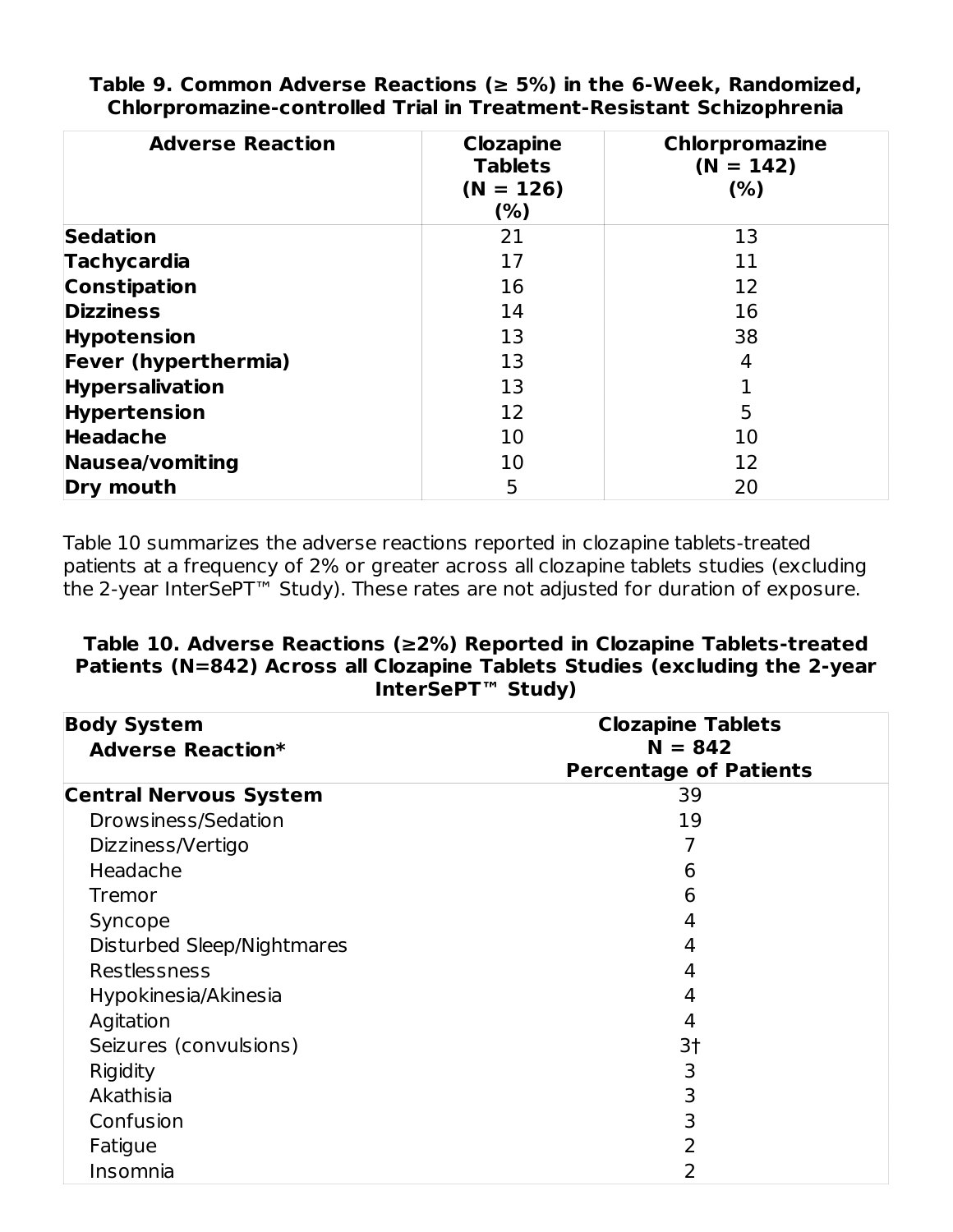| <b>Cardiovascular</b>                                                                      |                |
|--------------------------------------------------------------------------------------------|----------------|
| Tachycardia                                                                                | $25+$          |
| Hypotension                                                                                | 9              |
| Hypertension                                                                               | 4              |
| Gastrointestinal                                                                           |                |
| Constipation                                                                               | 14             |
| <b>Nausea</b>                                                                              | 5              |
| Abdominal Discomfort/Heartburn                                                             | 4              |
| Nausea/Vomiting                                                                            | 3              |
| Vomiting                                                                                   | 3              |
| Diarrhea                                                                                   | $\overline{2}$ |
| Urogenital                                                                                 |                |
| <b>Urinary Abnormalities</b>                                                               | $\overline{2}$ |
| <b>Autonomic Nervous System</b>                                                            |                |
| Salivation                                                                                 | 31             |
| Sweating                                                                                   | 6              |
| Dry Mouth                                                                                  | 6              |
| <b>Visual Disturbances</b>                                                                 | 5              |
| <b>Skin</b>                                                                                |                |
| Rash                                                                                       | $\overline{2}$ |
| <b>Hemic/Lymphatic</b>                                                                     |                |
| Leukopenia/Decreased WBC/Neutropenia                                                       | 3              |
| <b>Miscellaneous</b>                                                                       |                |
| Fever                                                                                      | 5              |
| Weight Gain                                                                                | 4              |
| $\dagger$ Rate based on population of approximately 1700 exposed during premarket clinical |                |
| evaluation of clozapine tablets.                                                           |                |

Table 11 summarizes the most commonly reported adverse reactions ( $\geq$ 10% of the clozapine tablets or olanzapine group) in the InterSePT™ Study. This was an adequate and well-controlled, two-year study evaluating the efficacy of clozapine tablets relative to olanzapine in reducing the risk of suicidal behavior in patients with schizophrenia or schizoaffective disorder. The rates are not adjusted for duration of exposure.

#### **Table 11. Incidence of Adverse Reactions in Patients Treated with Clozapine Tablets or Olanzapine in the InterSePT™ Study (≥10% in the clozapine or olanzapine group)**

| <b>Adverse Reactions</b>      | <b>Clozapine Tablets</b><br>$N = 479$<br>% Reporting | <b>Olanzapine</b><br>$N = 477$<br>% Reporting |
|-------------------------------|------------------------------------------------------|-----------------------------------------------|
| Salivary hypersecretion       | 48                                                   | 6                                             |
| Somnolence                    | 46                                                   | 25                                            |
| Weight increased              | 31                                                   | 56                                            |
| Dizziness (excluding vertigo) | 27                                                   | 12                                            |
| Constipation                  | 25                                                   | 10                                            |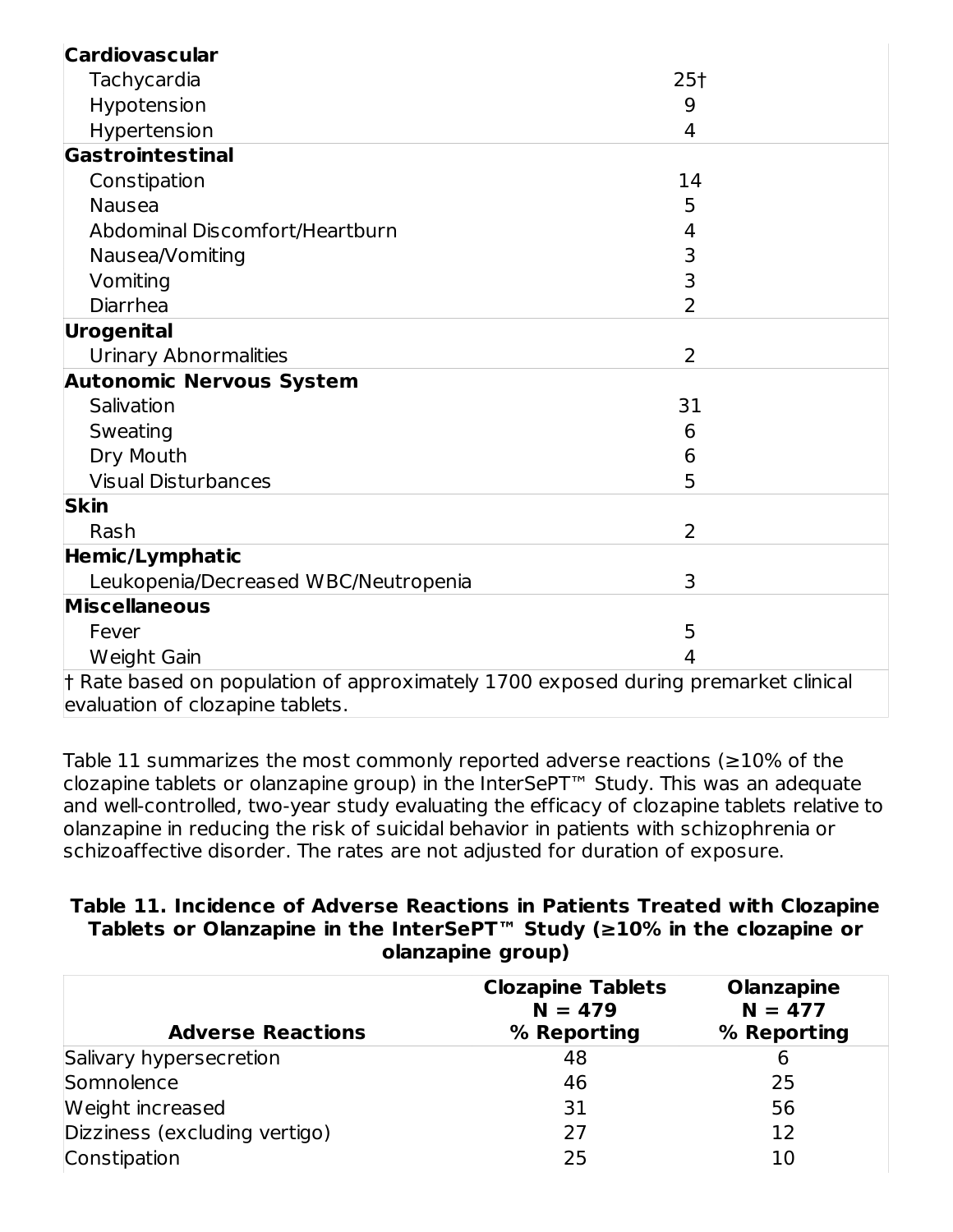| Insomnia  | 20 | 33 |
|-----------|----|----|
| Nausea    |    | 10 |
| Vomiting  |    |    |
| Dyspepsia | 14 |    |

#### Dystonia

Class effect: Symptoms of dystonia, prolonged abnormal contractions of muscle groups, may occur in susceptible individuals during the first few days of treatment. Dystonic symptoms include: spasm of the neck muscles, sometimes progressing to tightness of the throat, swallowing difficulty, difficulty breathing, and/or protrusion of the tongue. While these symptoms can occur at low doses, they occur more frequently and with greater severity with high potency and at higher doses of first generation antipsychotic drugs. An elevated risk of acute dystonia is observed in males and younger age groups.

## **6.2 Postmarketing Experience**

The following adverse reactions have been identified during post-approval use of clozapine. Because these reactions are reported voluntarily from a population of uncertain size, it is not always possible to reliably estimate their frequency or establish a causal relationship to drug exposure.

#### Central Nervous System

Delirium, EEG abnormal, myoclonus, paresthesia, possible cataplexy, status epilepticus, obsessive compulsive symptoms, restless leg syndrome, and post-discontinuation cholinergic rebound adverse reactions.

#### Cardiovascular System

Atrial or ventricular fibrillation, ventricular tachycardia, palpitations, QT interval prolongation, Torsades de Pointes, mitral valve incompetence associated with clozapinerelated cardiomyopathy, myocardial infarction, cardiac arrest, myocarditis, and periorbital edema.

#### Endocrine System

Pseudopheochromocytoma

#### Gastrointestinal System

Acute pancreatitis, dysphagia, salivary gland swelling, colitis, megacolon, intestinal ischemia or infarction.

#### Hepatobiliary System

Cholestasis, hepatitis, jaundice, hepatotoxicity, hepatic steatosis, hepatic necrosis, hepatic fibrosis, hepatic cirrhosis, liver injury (hepatic, cholestatic, and mixed), and liver failure.

Immune System Disorders Angioedema, leukocytoclastic vasculitis.

#### Urogenital System

Acute interstitial nephritis, nocturnal enuresis, priapism, renal failure, and retrograde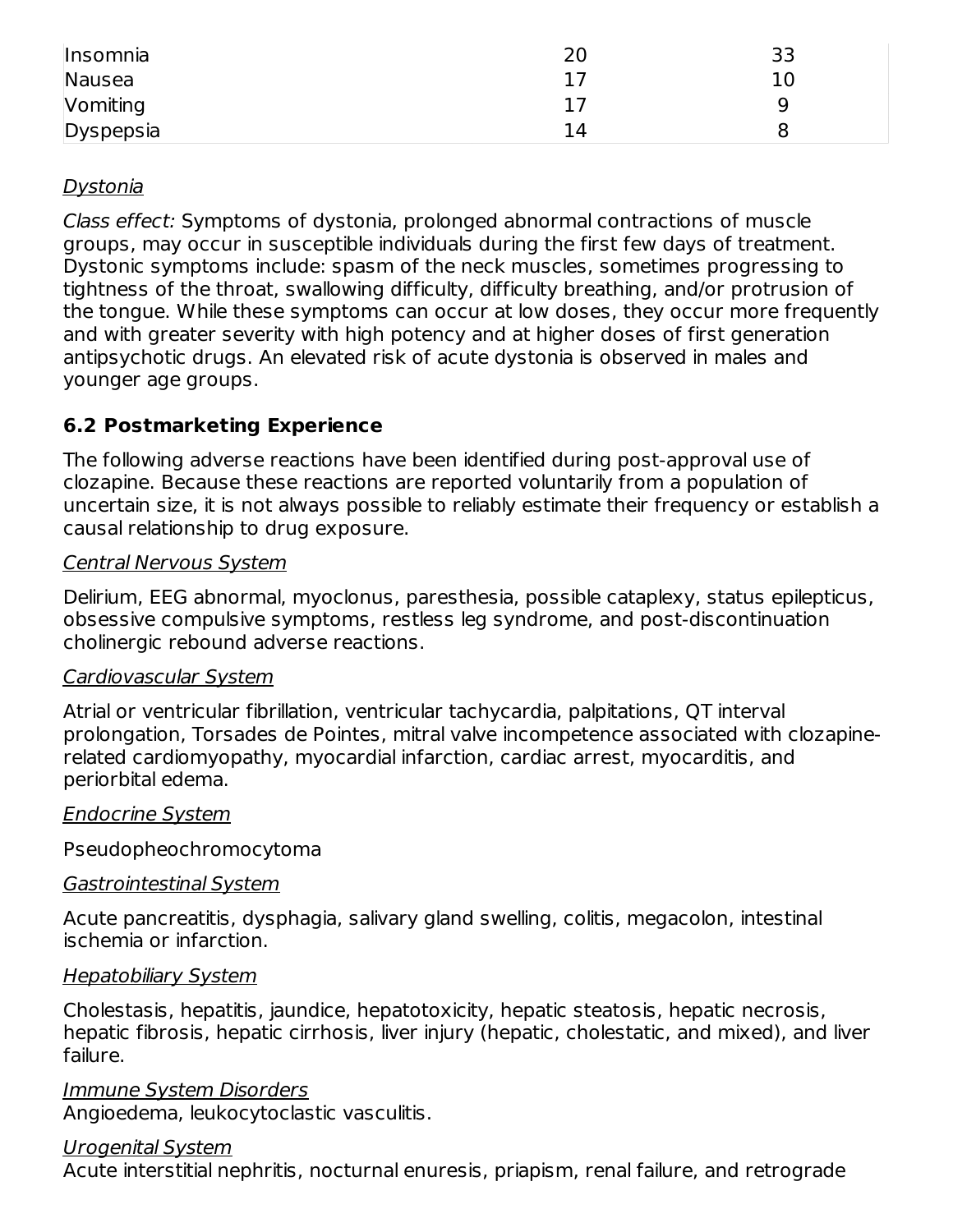ejaculation.

#### Skin and Subcutaneous Tissue Disorders

Hypersensitivity reactions: photosensitivity, vasculitis, erythema multiforme, skin pigmentation disorder, and Stevens-Johnson Syndrome.

Musculoskeletal System and Connective Tissue Disorders

Myasthenic syndrome, rhabdomyolysis, and systemic lupus erythematosus.

### Respiratory System

Aspiration, pleural effusion, pneumonia, lower respiratory tract infection, sleep apnea.

## Hemic and Lymphatic System

Mild, moderate, or severe leukopenia, agranulocytosis, granulocytopenia, WBC decreased, deep-vein thrombosis, elevated hemoglobin/hematocrit, erythrocyte sedimentation rate (ESR) increased, sepsis, thrombocytosis, and thrombocytopenia.

### Vision Disorders

Narrow-angle glaucoma.

### **Miscellaneous**

Creatine phosphokinase elevation, hyperuricemia, hyponatremia, polyserositis, and weight loss.

# **7 DRUG INTERACTIONS**

## **7.1 Potential for Other Drugs to Affect Clozapine Tablets**

Clozapine is a substrate for many cytochrome P450 isozymes, in particular CYP1A2, CYP3A4, and CYP2D6. Use caution when administering clozapine tablets concomitantly with drugs that are inducers or inhibitors of these enzymes.

## CYP1A2 Inhibitors

Concomitant use of clozapine tablets and CYP1A2 inhibitors can increase plasma levels of clozapine, potentially resulting in adverse reactions. Reduce the clozapine tablets dose to one-third of the original dose when clozapine tablets are coadministered with strong CYP1A2 inhibitors (e.g., fluvoxamine, ciprofloxacin, or enoxacin). The clozapine tablets dose should be increased to the original dose when coadministration of strong CYP1A2 inhibitors is discontinued [see Dosage and Administration (2.6), Clinical Pharmacology (12.3)].

Moderate or weak CYP1A2 inhibitors include oral contraceptives and caffeine. Monitor patients closely when clozapine tablets are coadministered with these inhibitors. Consider reducing the clozapine tablets dosage if necessary [see Dosage and Administration (2.6)].

## CYP2D6 and CYP3A4 Inhibitors

Concomitant treatment with clozapine tablets and CYP2D6 or CYP3A4 inhibitors (e.g., cimetidine, escitalopram, erythromycin, paroxetine, bupropion, fluoxetine, quinidine, duloxetine, terbinafine, or sertraline) can increase clozapine levels and lead to adverse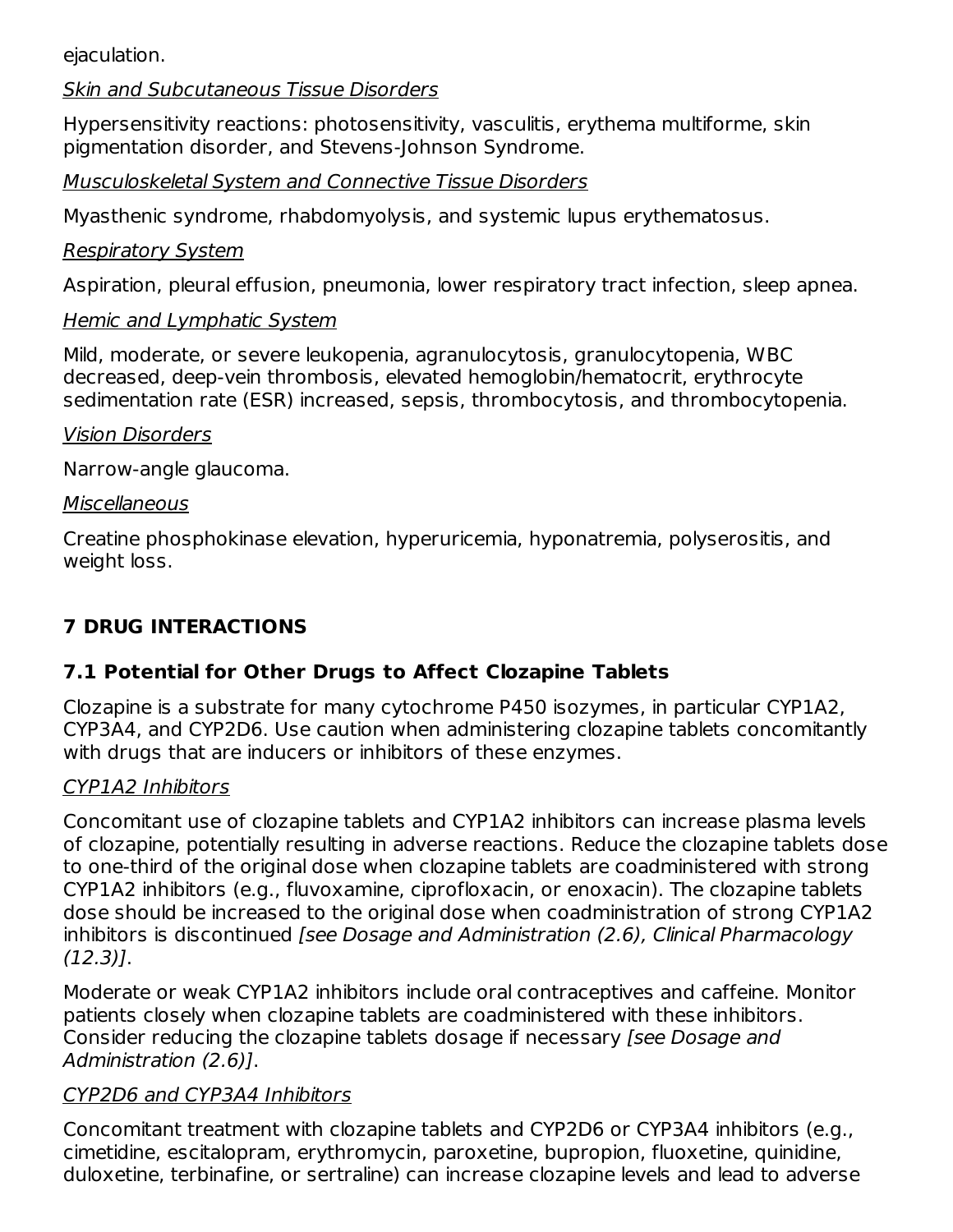reactions [see Clinical Pharmacology (12.3)]. Use caution and monitor patients closely when using such inhibitors. Consider reducing the clozapine tablets dose [see Dosage] and Administration (2.6)].

### CYP1A2 and CYP3A4 Inducers

Concomitant treatment with drugs that induce CYP1A2 or CYP3A4 can decrease the plasma concentration of clozapine, resulting in decreased effectiveness of clozapine tablets. Tobacco smoke is a moderate inducer of CYP1A2. Strong CYP3A4 inducers include carbamazepine, phenytoin, St. John's wort, and rifampin. It may be necessary to increase the clozapine tablets dose if used concomitantly with inducers of these enzymes. However, concomitant use of clozapine tablets and strong CYP3A4 inducers is not recommended [see Dosage and Administration (2.6)].

Consider reducing the clozapine tablets dosage when discontinuing coadministered enzyme inducers; because discontinuation of inducers can result in increased clozapine plasma levels and an increased risk of adverse reactions [see Dosage and Administration  $(2.6)$ ].

## Anticholinergic Drugs

Concomitant treatment with clozapine and other drugs with anticholinergic activity (e.g., benztropine, cyclobenzaprine, diphenhydramine) can increase the risk for anticholinergic toxicity and severe gastrointestinal adverse reactions related to hypomotility. Avoid concomitant use of clozapine tablets with anticholinergic drugs when possible [see Warnings and Precautions (5.8,5.16)].

### Drugs that Cause QT Interval Prolongation

Use caution when administering concomitant medications that prolong the QT interval or inhibit the metabolism of clozapine. Drugs that cause QT prolongation include: specific antipsychotics (e.g., ziprasidone, iloperidone, chlorpromazine, thioridazine, mesoridazine, droperidol, and pimozide), specific antibiotics (e.g., erythromycin, gatifloxacin, moxifloxacin, sparfloxacin), Class 1A antiarrhythmics (e.g., quinidine, procainamide) or Class III antiarrhythmics (e.g., amiodarone, sotalol), and others (e.g., pentamidine, levomethadyl acetate, methadone, halofantrine, mefloquine, dolasetron mesylate, probucol or tacrolimus) [see Warnings and Precautions (5.10)].

## **7.2 Potential for Clozapine Tablets to Affect Other Drugs**

Concomitant use of clozapine tablets with other drugs metabolized by CYP2D6 can increase levels of these CYP2D6 substrates. Use caution when coadministering clozapine tablets with other drugs that are metabolized by CYP2D6. It may be necessary to use lower doses of such drugs than usually prescribed. Such drugs include specific antidepressants, phenothiazines, carbamazepine, and Type 1C antiarrhythmics (e.g., propafenone, flecainide, and encainide).

## **8 USE IN SPECIFIC POPULATIONS**

## **8.1 Pregnancy**

Pregnancy Category B

Risk Summary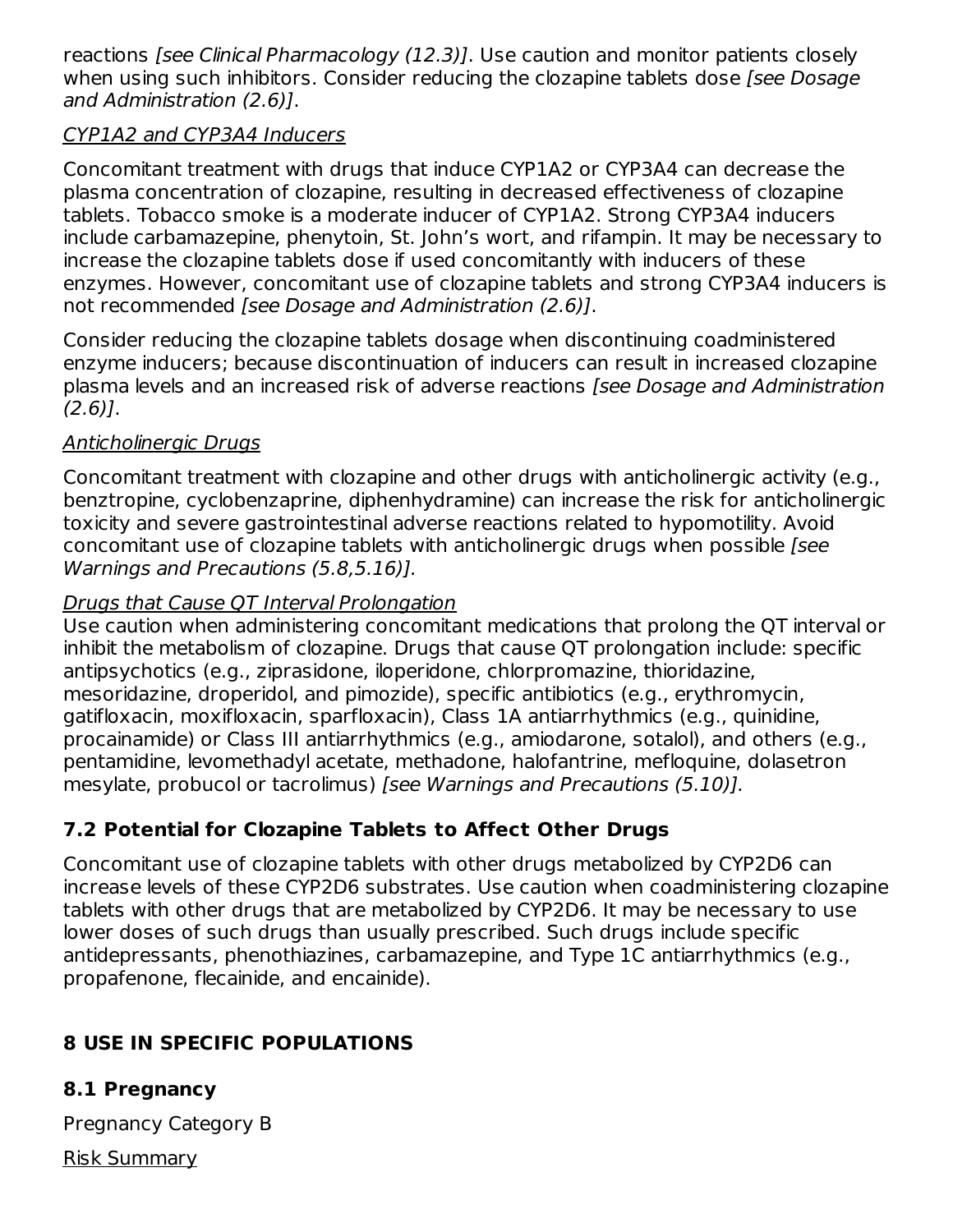There are no adequate or well-controlled studies of clozapine in pregnant women.

Reproduction studies have been performed in rats and rabbits at doses up to 0.4 and 0.9 times, respectively, the maximum recommended human dose (MRHD) of 900 mg/day on a mg/m<sup>2</sup> body surface area basis. The studies revealed no evidence of impaired fertility or harm to the fetus due to clozapine. Because animal reproduction studies are not always predictive of human response, clozapine tablets should be used during pregnancy only if clearly needed.

#### Clinical Considerations

Consider the risk of exacerbation of psychosis when discontinuing or changing treatment with antipsychotic medications during pregnancy and postpartum. Consider early screening for gestational diabetes for patients treated with antipsychotic medications [see Warnings and Precautions (5.11)]. Neonates exposed to antipsychotic drugs during the third trimester of pregnancy are at risk for extrapyramidal and/or withdrawal symptoms following delivery. Monitor neonates for symptoms of agitation, hypertonia, hypotonia, tremor, somnolence, respiratory distress, and feeding difficulties. The severity of complications can vary from self-limited symptoms to some neonates requiring intensive care unit support and prolonged hospitalization.

#### Animal Data

In embryofetal developmental studies, clozapine had no effects on maternal parameters, litter sizes, or fetal parameters when administered orally to pregnant rats and rabbits during the period of organogenesis at doses up to 0.4 and 0.9 times, respectively, the MRHD of 900 mg/day on a mg/m<sup>2</sup> body surface area basis.

In peri/postnatal developmental studies, pregnant female rats were administered clozapine over the last third of pregnancy and until day 21 postpartum. Observations were made on fetuses at birth and during the postnatal period; the offspring were allowed to reach sexual maturity and mated. Clozapine caused a decrease in maternal body weight but had no effects on litter size or body weights of either F1 or F2 generations at doses up to 0.4 times the MRHD of 900 mg/day on a mg/m<sup>2</sup> body surface area basis.

### **8.3 Nursing Mothers**

Clozapine tablets is present in human milk. Because of the potential for serious adverse reactions in nursing infants from clozapine tablets, a decision should be made whether to discontinue nursing or to discontinue the drug, taking into account the importance of the drug to the mother.

### **8.4 Pediatric Use**

Safety and effectiveness in pediatric patients have not been established.

## **8.5 Geriatric Use**

There have not been sufficient numbers of geriatric patients in clinical studies utilizing clozapine tablets to determine whether those over 65 years of age differ from younger subjects in their response to clozapine tablets.

Orthostatic hypotension and tachycardia can occur with clozapine tablets treatment [see Boxed Warning and Warnings and Precautions (5.3)]. Elderly patients, particularly those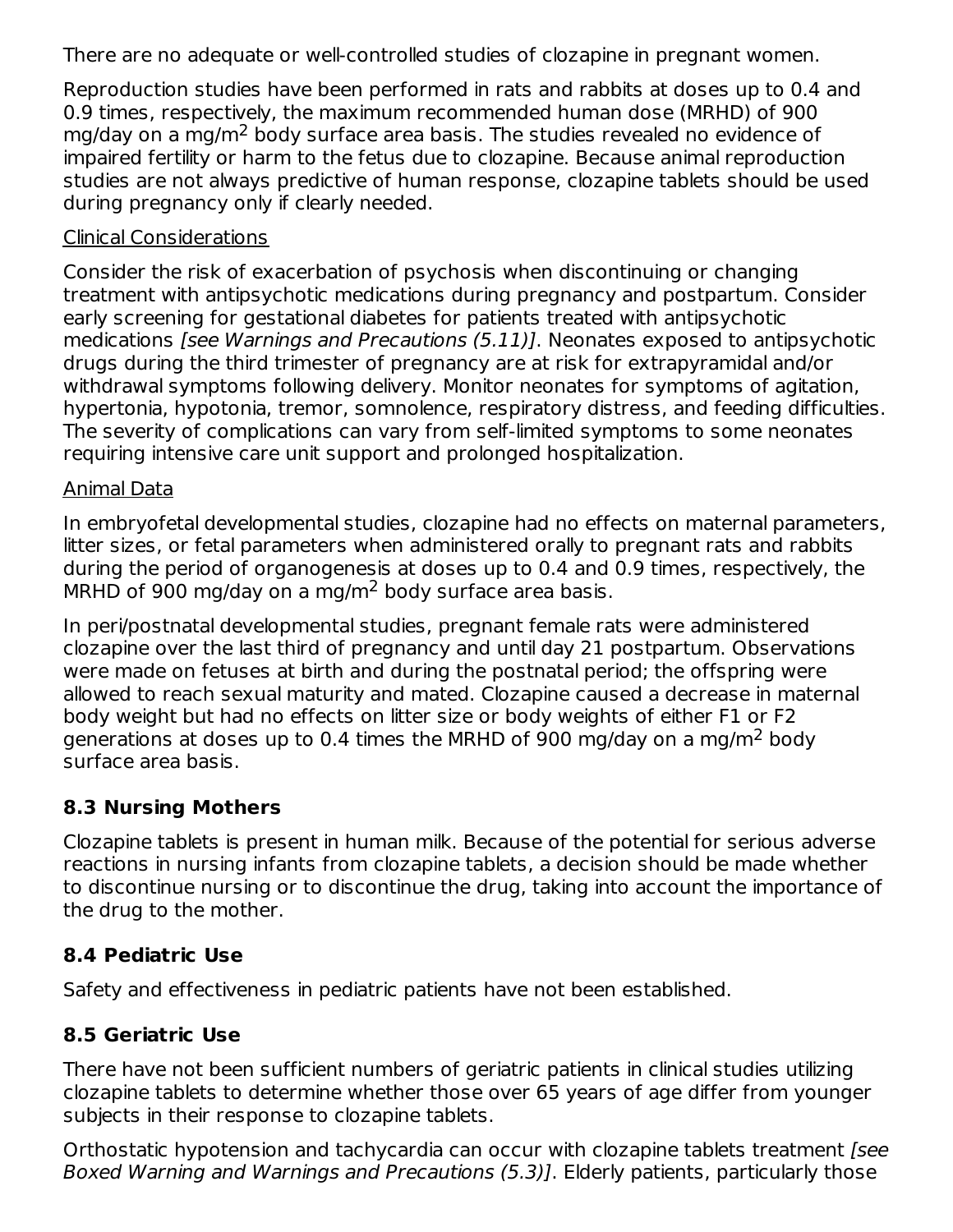with compromised cardiovascular functioning, may be more susceptible to these effects.

Elderly patients may be particularly susceptible to the anticholinergic effects of clozapine tablets, such as urinary retention and constipation [see Warnings and Precautions (5.16)].

Carefully select clozapine tablets doses in elderly patients, taking into consideration their greater frequency of decreased hepatic, renal, or cardiac function, as well as other concomitant disease and other drug therapy. Clinical experience suggests that the prevalence of tardive dyskinesia appears to be highest among the elderly; especially elderly women [see Warnings and Precautions (5.18)].

### **8.6 Patients with Renal or Hepatic Impairment**

Dose reduction may be necessary in patients with significant impairment of renal or hepatic function. Clozapine concentrations may be increased in these patients, because clozapine is almost completely metabolized and then excreted [see Dosage and Administration (2.7), Clinical Pharmacology (12.3)].

## **8.7 CYP2D6 Poor Metabolizers**

Dose reduction may be necessary in patients who are CYP2D6 poor metabolizers. Clozapine concentrations may be increased in these patients, because clozapine is almost completely metabolized and then excreted [see Dosage and Administration (2.7), Clinical Pharmacology (12.3)].

### **8.8 Hospice Patients**

For hospice patients (i.e., terminally ill patients with an estimated life expectancy of six months or less), the prescriber may reduce the ANC monitoring frequency to once every 6 months, after a discussion with the patient and his/her caregiver. Individual treatment decisions should weigh the importance of monitoring ANC in the context of the need to control psychiatric symptoms and the patient's terminal illness.

## **10 OVERDOSAGE**

## **10.1 Overdosage Experience**

The most commonly reported signs and symptoms associated with clozapine overdose are: sedation, delirium, coma, tachycardia, hypotension, respiratory depression or failure; and hypersalivation. There are reports of aspiration pneumonia, cardiac arrhythmias, and seizure. Fatal overdoses have been reported with clozapine, generally at doses above 2500 mg. There have also been reports of patients recovering from overdoses well in excess of 4 g.

## **10.2 Management of Overdosage**

There is no available specific antidote to an overdose of clozapine tablets. Establish and maintain an airway; ensure adequate oxygenation and ventilation. Monitor cardiac status and vital signs. Use general symptomatic and supportive measures. Consider the possibility of multiple-drug involvement.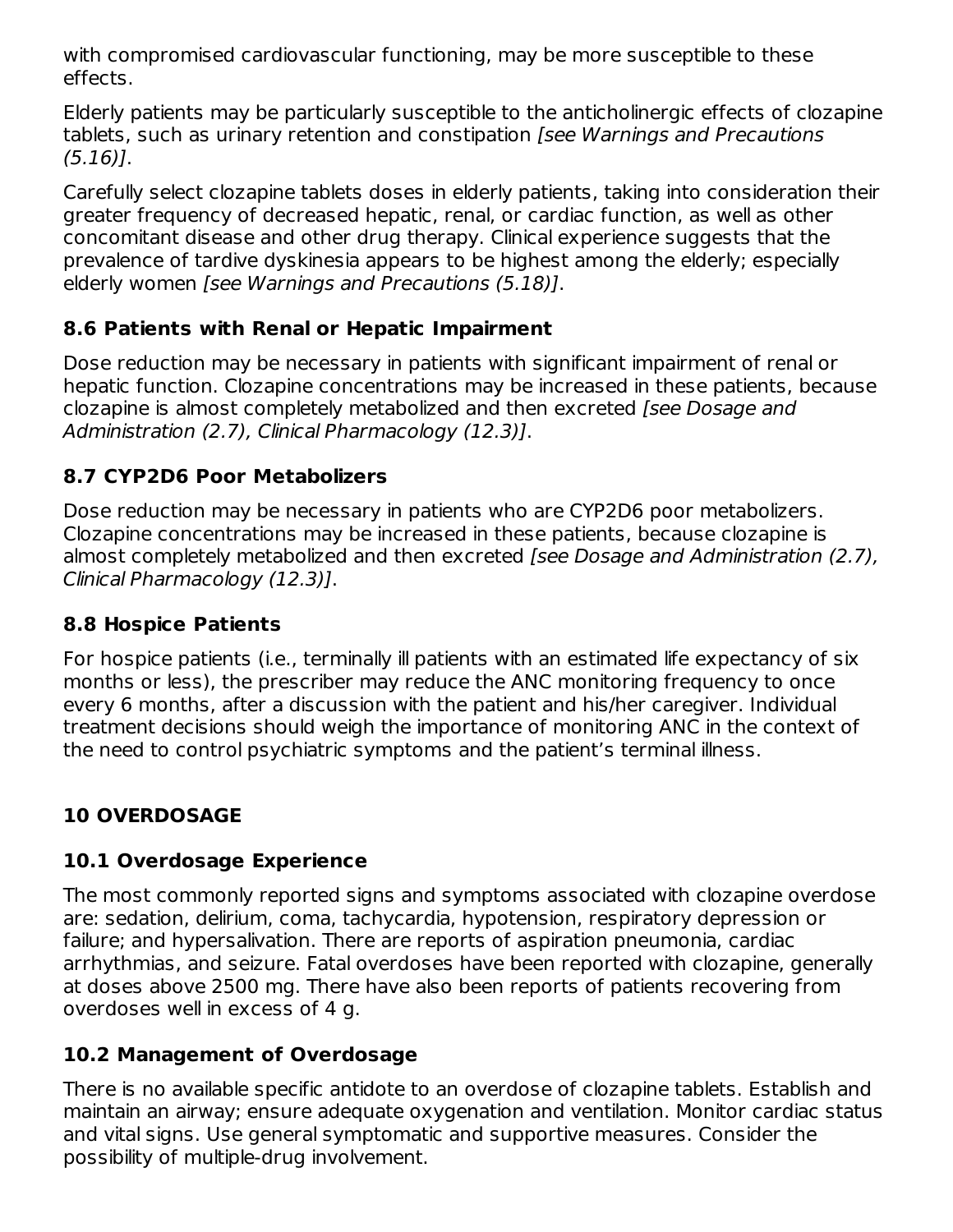Contact a Certified Poison Control Center for the most up to date information on the management of overdosage (1-800- 222-1222).

## **11 DESCRIPTION**

Clozapine, an atypical antipsychotic drug, is a tricyclic dibenzodiazepine derivative, 8 chloro-11-(4-methyl-1-piperazinyl)-5H-dibenzo [b,e] [1,4] diazepine. The structural formula is:



C<sub>18</sub>H<sub>19</sub>CIN<sub>4</sub>

Mol. wt. 326.83

Clozapine tablets, USP are available in yellow colored tablets of 25 mg, 50 mg, 100 mg, and 200 mg for oral administration.

Active Ingredient: clozapine

Inactive Ingredients are colloidal silicon dioxide, lactose, magnesium stearate, povidone, starch (corn), pregelatinized starch and talc.

## **12 CLINICAL PHARMACOLOGY**

### **12.1 Mechanism of Action**

The mechanism of action of clozapine is unknown. However, it has been proposed that the therapeutic efficacy of clozapine in schizophrenia is mediated through antagonism of the dopamine type 2 (D<sub>2</sub>) and the serotonin type 2A (5-HT<sub>2A</sub>) receptors. Clozapine tablets also act as an antagonist at adrenergic, cholinergic, histaminergic and other dopaminergic and serotonergic receptors.

## **12.2 Pharmacodynamics**

Clozapine demonstrated binding affinity to the following receptors: histamine H $_1$  (K $_{\sf i}$  1.1  $\;$ nM), adrenergic α $_{1}$ д (K<sub>i</sub> 1.6 nM), serotonin 5-HT<sub>6</sub> (K<sub>i</sub> 4 nM), serotonin 5-HT<sub>2A</sub> (K<sub>i</sub> 5.4 nM), muscarinic M $_1$  (K<sub>i</sub> 6.2 nM), serotonin 5-HT<sub>7</sub> (K<sub>i</sub> 6.3 nM), serotonin 5-HT $_{2 \text{C}}$  (K<sub>i</sub> 9.4 nM), dopamine D $_4$  (K<sub>i</sub> 24 nM), adrenergic  $\alpha_{\text{2A}}$  (K<sub>i</sub> 90 nM), serotonin 5-HT $_3$  (K<sub>i</sub> 95 nM), serotonin 5-HT $_{1\sf A}$  (K<sub>i</sub> 120 nM), dopamine D<sub>2</sub> (K<sub>i</sub> 160 nM), dopamine D $_1$  (K<sub>i</sub> 270 nM), dopamine D<sub>5</sub> (K<sub>i</sub> 454 nM), and dopamine D<sub>3</sub> (K<sub>i</sub> 555 nM).

Clozapine causes little or no prolactin elevation.

Clinical electroencephalogram (EEG) studies demonstrated that clozapine increases delta and theta activity and slows dominant alpha frequencies. Enhanced synchronization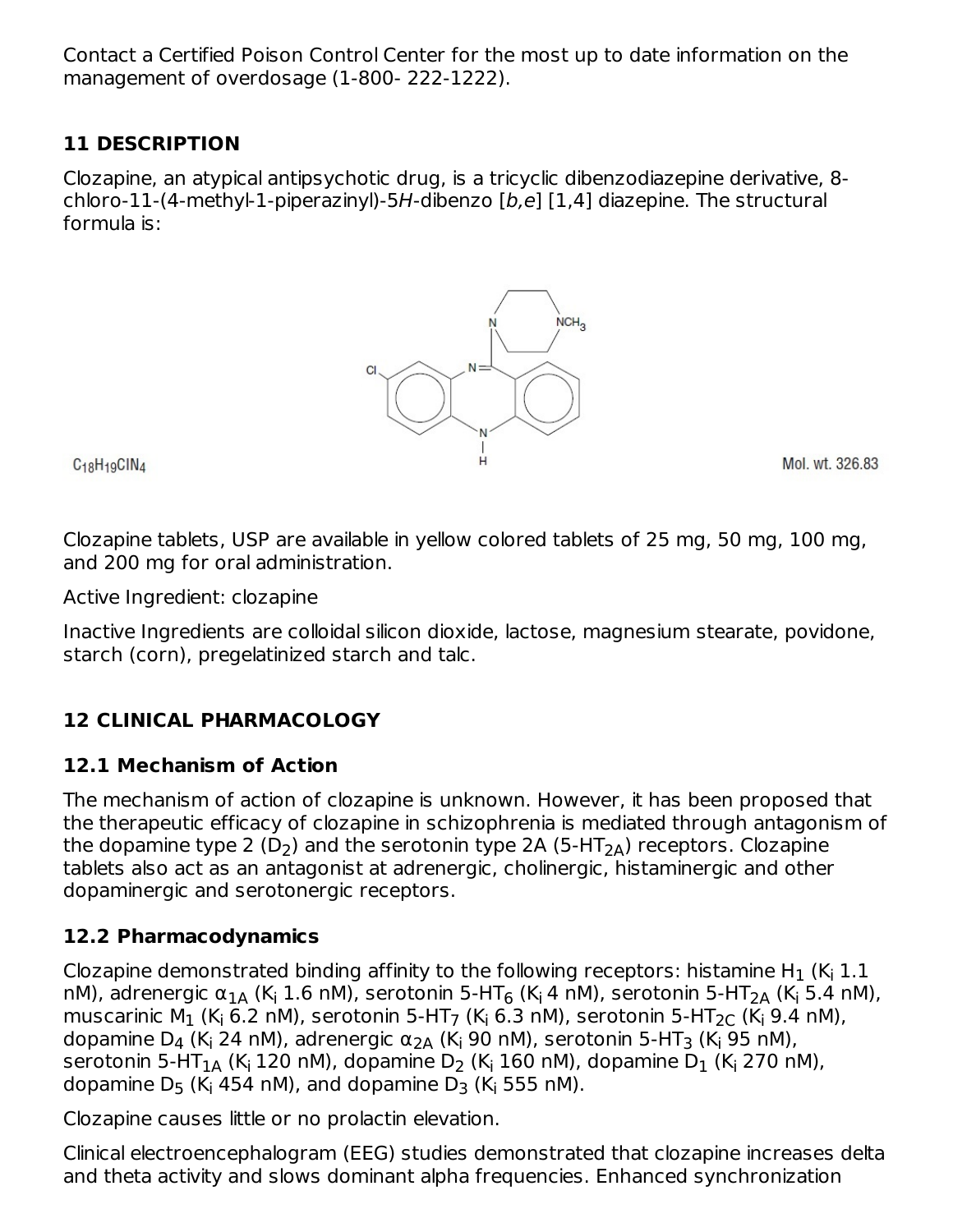occurs. Sharp wave activity and spike and wave complexes may also develop. Patients have reported an intensification of dream activity during clozapine therapy. REM sleep was found to be increased to 85% of the total sleep time. In these patients, the onset of REM sleep occurred almost immediately after falling asleep.

## **12.3 Pharmacokinetics**

## Absorption

In humans, clozapine tablets (25 mg and 100 mg) are equally bioavailable relative to a clozapine solution. Following oral administration of clozapine tablets 100 mg twice daily, the average steady-state peak plasma concentration was 319 ng/mL (range: 102 to 771 ng/mL), occurring at the average of 2.5 hours (range: 1 to 6 hours) after dosing. The average minimum concentration at steady state was 122 ng/mL (range: 41 to 343 ng/mL), after 100 mg twice daily dosing. Food does not appear to affect the systemic bioavailability of clozapine tablets. Thus, clozapine tablets may be administered with or without food.

## **Distribution**

Clozapine is approximately 97% bound to serum proteins. The interaction between clozapine and other highly protein-bound drugs has not been fully evaluated but may be important [see Drug Interactions (7)].

## Metabolism and Excretion

Clozapine is almost completely metabolized prior to excretion, and only trace amounts of unchanged drug are detected in the urine and feces. Clozapine is a substrate for many cytochrome P450 isozymes, in particular CYP1A2, CYP2D6, and CYP3A4. Approximately 50% of the administered dose is excreted in the urine and 30% in the feces. The demethylated, hydroxylated, and N-oxide derivatives are components in both urine and feces. Pharmacological testing has shown the desmethyl metabolite (norclozapine) to have only limited activity, while the hydroxylated and N-oxide derivatives were inactive. The mean elimination half-life of clozapine after a single 75 mg dose was 8 hours (range: 4 to12 hours), compared to a mean elimination half-life of 12 hours (range: 4 to 66 hours), after achieving steady state with 100 mg twice daily dosing.

A comparison of single-dose and multiple-dose administration of clozapine demonstrated that the elimination half-life increased significantly after multiple dosing relative to that after single-dose administration, suggesting the possibility of concentration-dependent pharmacokinetics. However, at steady state, approximately dose-proportional changes with respect to AUC (area under the curve), peak, and minimum clozapine plasma concentrations were observed after administration of 37.5, 75, and 150 mg twice daily.

## Drug-Drug Interaction Studies

## Fluvoxamine

A pharmacokinetic study was conducted in 16 schizophrenic patients who received clozapine under steady-state conditions. After coadministration of fluvoxamine for 14 days, mean trough concentrations of clozapine and its metabolites, Ndesmethylclozapine and clozapine N-oxide, were elevated about three-fold compared to baseline steady-state concentrations.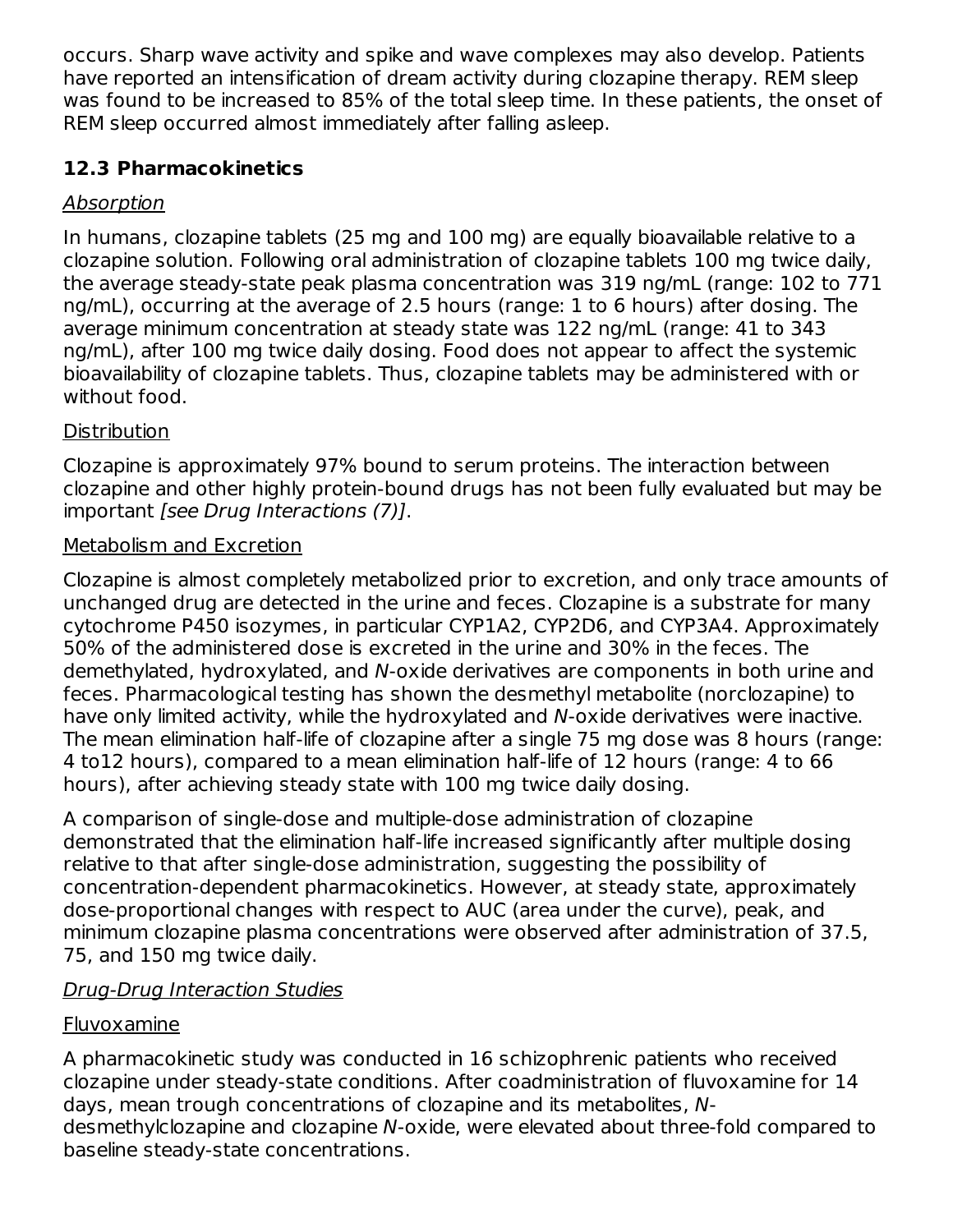#### Paroxetine, Fluoxetine, and Sertraline

In a study of schizophrenic patients  $(n=14)$  who received clozapine under steady-state conditions, coadministration of paroxetine produced only minor changes in the levels of clozapine and its metabolites. However, other published reports describe modest elevations (less than two-fold) of clozapine and metabolite concentrations when clozapine was taken with paroxetine, fluoxetine, and sertraline.

### Specific Population Studies

### Renal or Hepatic Impairment

No specific pharmacokinetic studies were conducted to investigate the effects of renal or hepatic impairment on the pharmacokinetics of clozapine. Higher clozapine plasma concentrations are likely in patients with significant renal or hepatic impairment when given usual doses.

#### CYP2D6 Poor Metabolizers

A subset (3%–10%) of the population has reduced activity of CYP2D6 (CYP2D6 poor metabolizers). These individuals may develop higher than expected plasma concentrations of clozapine when given usual doses.

# **13 NONCLINICAL TOXICOLOGY**

## **13.1 Carcinogenesis, Mutagenesis, Impairment of Fertility**

#### **Carcinogenesis**

No carcinogenic potential was demonstrated in long-term studies in mice and rats at doses up to 0.3 times and 0.4 times, respectively, the maximum recommended human dose (MRHD) of 900 mg/day on a mg/m<sup>2</sup> body surface area basis.

#### **Mutagenesis**

Clozapine was not genotoxic when tested in the following gene mutation and chromosomal aberration tests: the bacterial Ames test, the in vitro mammalian V79 in Chinese hamster cells, the in vitro unscheduled DNA synthesis in rat hepatocytes or the in vivo micronucleus assay in mice.

### Impairment of Fertility

Clozapine had no effect on any parameters of fertility, pregnancy, fetal weight or postnatal development when administered orally to male rats 70 days before mating and to female rats for 14 days before mating at doses up to 0.4 times the MRHD of 900 mg/day on a mg/m<sup>2</sup> body surface area basis.

## **14 CLINICAL STUDIES**

## **14.1 Treatment-Resistant Schizophrenia**

The efficacy of clozapine tablets in treatment-resistant schizophrenia was established in a multicenter, randomized, double-blind, active-controlled (chlorpromazine) study in patients with a DSM-III diagnosis of schizophrenia who had inadequate responses to at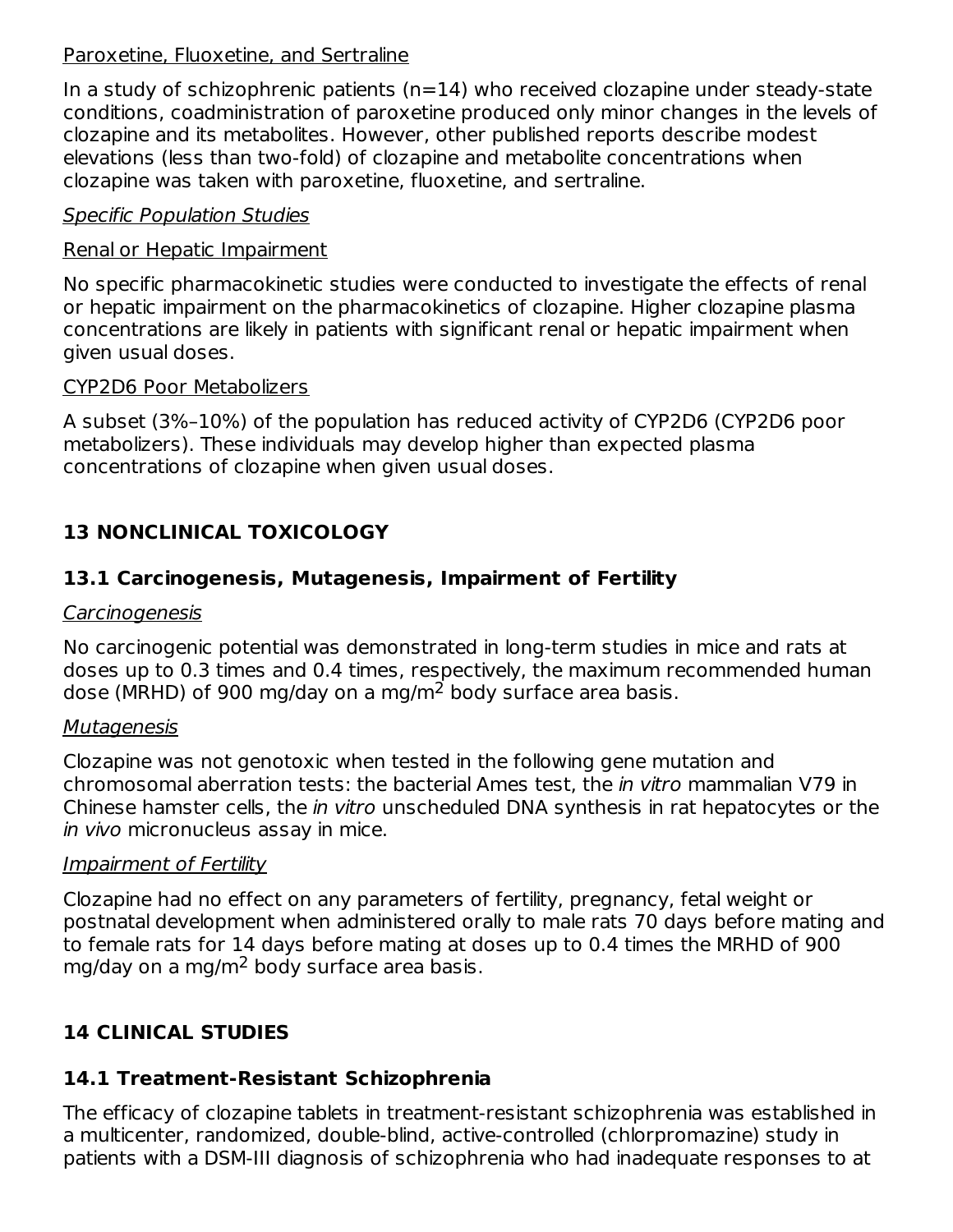least 3 different antipsychotics (from at least 2 different chemical classes) during the preceding 5 years. The antipsychotic trials must have been judged adequate; the antipsychotic dosages must have been equivalent to or greater than 1000 mg per day of chlorpromazine for a period of at least 6 weeks, each without significant reduction of symptoms. There must have been no period of good functioning within the preceding 5 years. Patients must have had a baseline score of at least 45 on the investigator-rated Brief Psychiatric Rating Scale (BPRS). On the 18-item BPRS, 1 indicates the absence of symptoms, and 7 indicates severe symptoms; the maximum potential total BPRS score is 126. At baseline, the mean BPRS score was 61. In addition, patients must have had a score of at least 4 on at least two of the following four individual BPRS items: conceptual disorganization, suspiciousness, hallucinatory behavior, and unusual thought content. Patients must have had a Clinical Global Impressions – Severity Scale score of at least 4 (moderately ill).

In the prospective, lead-in phase of the trial, all patients ( $N=305$ ) initially received singleblind treatment with haloperidol (the mean dose was 61 mg per day) for 6 weeks. More than 80% of patients completed the 6-week trial. Patients with an inadequate response to haloperidol (n=268) were randomized to double-blind treatment with clozapine tablets  $(N=126)$  or chlorpromazine  $(N=142)$ . The maximum daily clozapine tablets dose was 900 mg; the mean daily dose was > 600 mg. The maximum daily chlorpromazine dose was  $1800$  mg; the mean daily dose was  $> 1200$  mg.

The primary endpoint was treatment response, predefined as a decrease in BPRS score of at least 20% and either (1) a CGI-S score of  $<$  3 (mildly ill), or (2) a BPRS score of  $<$ 35, at the end of 6 weeks of treatment. Approximately 88% of patients from the clozapine tablets and chlorpromazine groups completed the 6-week trial. At the end of 6 weeks, 30% of the clozapine tablets group responded to treatment, and 4% of the chlorpromazine group responded to treatment. The difference was statistically significant ( $p < 0.001$ ). The mean change in total BPRS score was  $-16$  and  $-5$  in the clozapine tablets and chlorpromazine group, respectively; the mean change in the 4 key BPRS item scores was -5 and -2 in the clozapine tablets and chlorpromazine group, respectively; and the mean change in CGI-S score was -1.2 and -0.4, in the clozapine tablets and chlorpromazine group, respectively. These changes in the clozapine tablets group were statistically significantly greater than in the chlorpromazine group (p< 0.001 in each analysis).

## **14.2 Recurrent Suicidal Behavior in Schizophrenia or Schizoaffective Disorder**

The effectiveness of clozapine tablets in reducing the risk of recurrent suicidal behavior was assessed in the International Suicide Prevention Trial (InterSePT™, a trademark of Novartis Pharmaceuticals Corporation). This was a prospective, randomized, open-label, active-controlled, multicenter, international, parallel-group comparison of clozapine tablets versus olanzapine (\*Zyprexa $^\circledR$ , a registered trademark of Eli Lilly and Company) in 956 patients with schizophrenia or schizoaffective disorder (DSM-IV) who were judged to be at risk for recurrent suicidal behavior. Only about one-fourth of these patients (27%) were considered resistant to standard antipsychotic drug treatment. To enter the trial, patients must have met 1 of the following criteria:

- They had attempted suicide within the three years prior to their baseline evaluation.
- They had been hospitalized to prevent a suicide attempt within the three years prior to their baseline evaluation.
- They demonstrated moderate-to-severe suicidal ideation with a depressive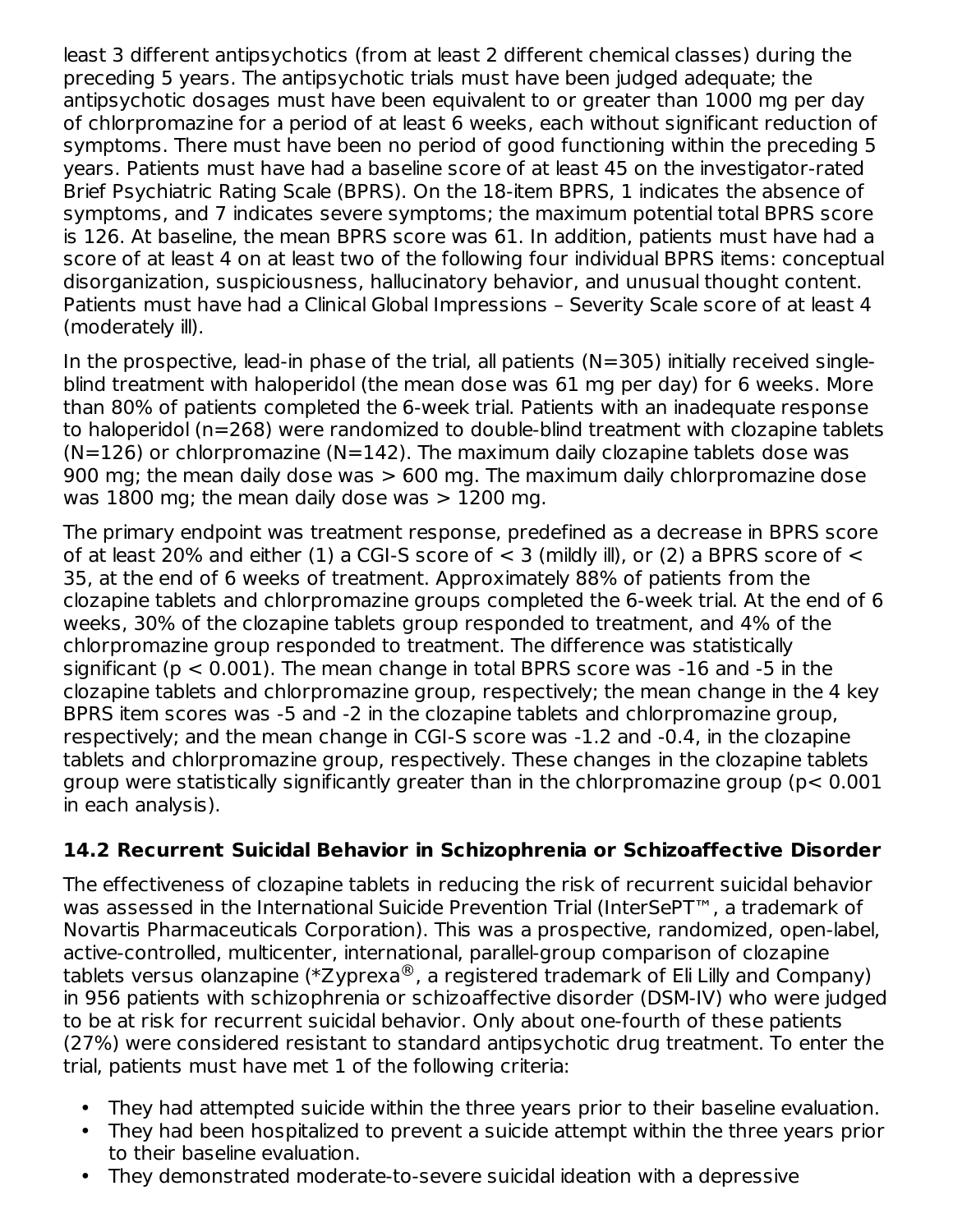component within one week prior to their baseline evaluation.

• They demonstrated moderate-to-severe suicidal ideation accompanied by command hallucinations to do self-harm within one week prior to their baseline evaluation.

Dosing regimens for each treatment group were determined by individual investigators and were individualized by patient. Dosing was flexible, with a dose range of 200– 900 mg/day for clozapine tablets and 5–20 mg/day for olanzapine. For the 956 patients who received clozapine tablets or olanzapine in this study, there was extensive use of concomitant psychotropics: 84% with antipsychotics, 65% with anxiolytics, 53% with antidepressants, and 28% with mood stabilizers. There was significantly greater use of concomitant psychotropic medications among the patients in the olanzapine group.

The primary efficacy measure was time to (1) a significant suicide attempt, including a completed suicide; (2) hospitalization due to imminent suicide risk, including increased level of surveillance for suicidality for patients already hospitalized; or (3) worsening of suicidality severity as demonstrated by "much worsening" or "very much worsening" from baseline in the Clinical Global Impression of Severity of Suicidality as assessed by the Blinded Psychiatrist (CGI-SS-BP) scale. A determination of whether or not a reported event met criterion 1 or 2 above was made by the Suicide Monitoring Board (SMB), a group of experts blinded to patient data.

A total of 980 patients were randomized to the study and 956 received study medication. Sixty-two percent of the patients were diagnosed with schizophrenia, and the remainder (38%) were diagnosed with schizoaffective disorder. Only about onefourth of the total patient population (27%) was identified as "treatment-resistant" at baseline. There were more males than females in the study (61% of all patients were male). The mean age of patients entering the study was 37 years of age (range 18–69). Most patients were Caucasian (71%), 15% were Black, 1% were Asian, and 13% were classified as being of "other" races.

Patients treated with clozapine tablets had a statistically significant longer delay in the time to recurrent suicidal behavior in comparison with olanzapine. This result should be interpreted only as evidence of the effectiveness of clozapine tablets in delaying time to recurrent suicidal behavior and not a demonstration of the superior efficacy of clozapine tablets over olanzapine.

The probability of experiencing (1) a significant suicide attempt, including a completed suicide, or (2) hospitalization because of imminent suicide risk, including increased level of surveillance for suicidality for patients already hospitalized, was lower for clozapine tablets patients than for olanzapine patients at Week 104: clozapine tablets 24% versus olanzapine 32%; 95% CI of the difference: 2%, 14% (Figure 1).

**Figure 1. Cumulative Probability of a Significant Suicide Attempt or Hospitalization to Prevent Suicide in Patients with Schizophrenia or Schizoaffective Disorder at High Risk of Suicidality**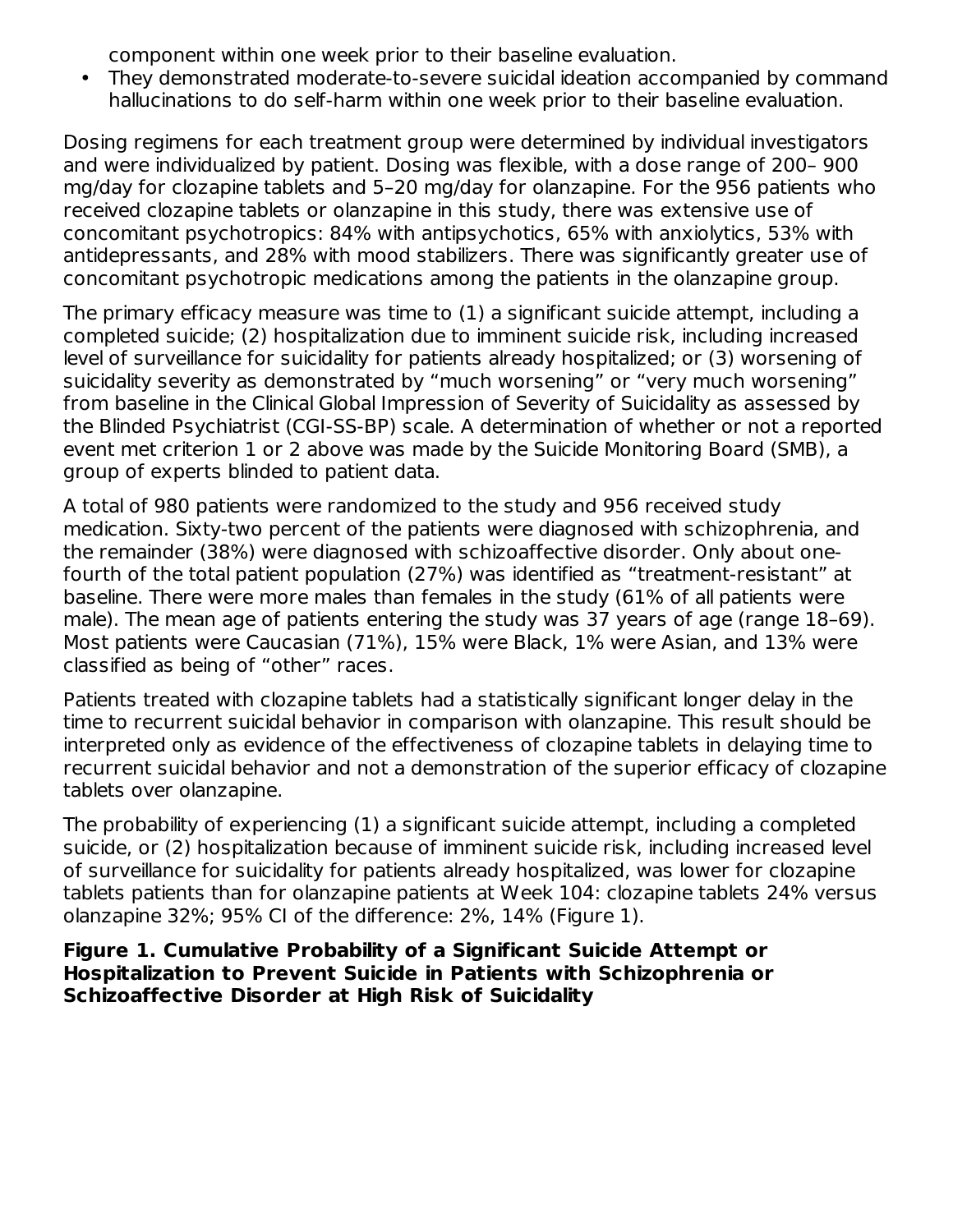

#### **16 HOW SUPPLIED/STORAGE AND HANDLING**

#### **16.1 How Supplied**

Clozapine Tablets, USP, 25 mg, yellow colored, round, flat faced beveled edged tablets, with '345' debossed on one side and with a facilitated score on the other side, available as:

Bottles of 100 (NDC 57664-345-88) Child resistant Caps Bottles of 500 (NDC 57664-345-13)

Clozapine Tablets, USP, 50 mg, yellow colored, round, flat faced beveled edged tablets, with '241' debossed on one side and with a facilitated score on the other side, available as:

Bottles of 100 (NDC 57664-241-88) Child resistant Caps Bottles of 500 (NDC 57664-241-13)

Clozapine Tablets, USP, 100 mg, yellow colored, round, flat faced beveled edged tablets, with '347' debossed on one side and with a facilitated score on the other side, available as:

Bottles of 100 (NDC 57664-347-88) Child resistant Caps Bottles of 500 (NDC 57664-347-13)

Clozapine Tablets, USP, 200 mg, yellow colored, round, flat faced beveled edged tablets, with '211' debossed on both sides of the score on one side and debossed "C" on the other side, available as:

Bottles of 100 (NDC 57664-211-88) Child resistant Caps Bottles of 500 (NDC 57664-211-13)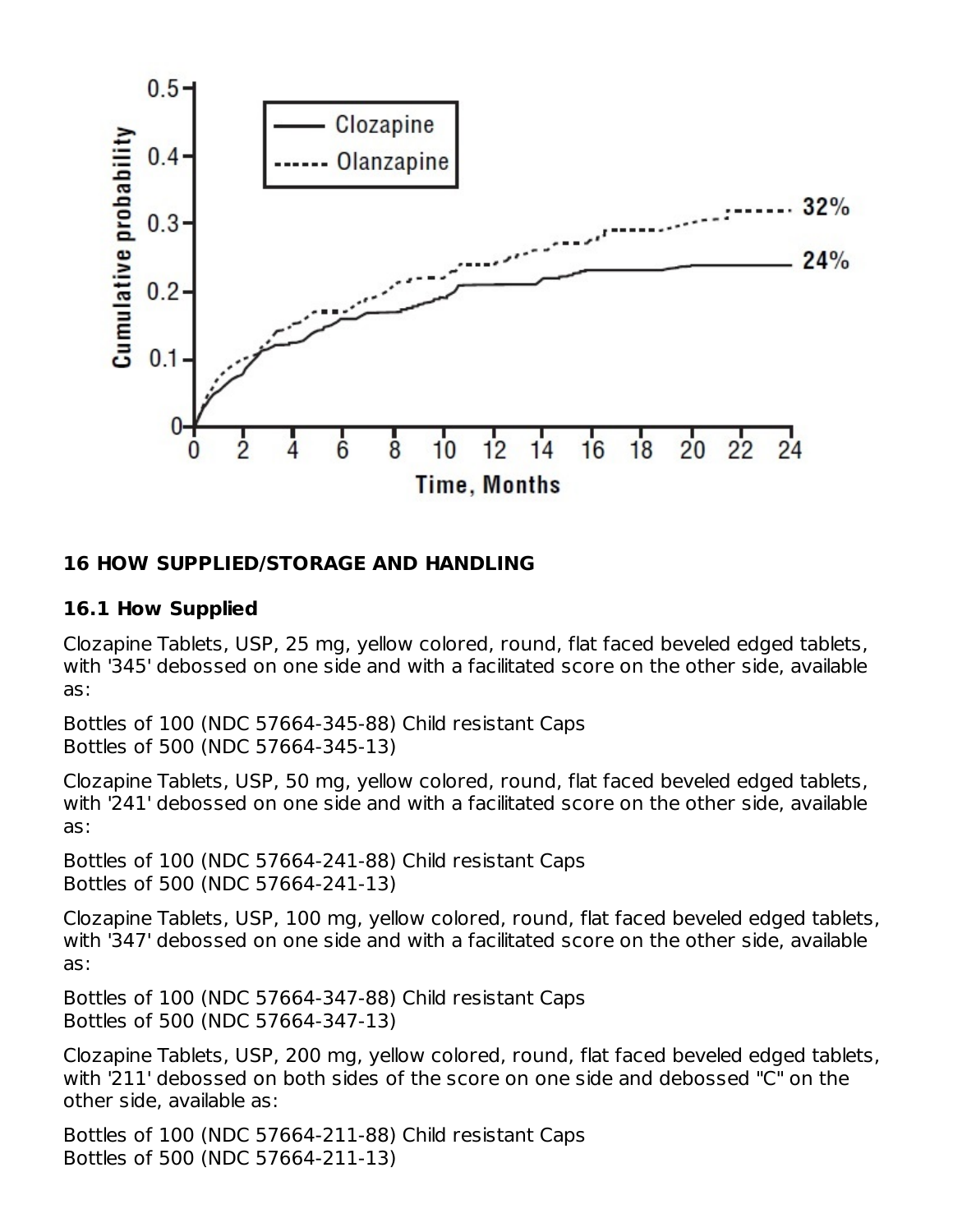### **16.2 Storage and Handling**

Store at controlled room temperature 20° to 25°C (68° to 77°F) (see USP). Keep out of reach of children.

## **17 PATIENT COUNSELING INFORMATION**

Discuss the following issues with patients and caregivers:

- Severe Neutropenia:
	- Instruct patients (and caregivers) beginning treatment with clozapine tablets about the risk of developing severe neutropenia and infection.
	- Instruct patients to immediately report to their physician any symptom or sign of infection (e.g., flu-like illness; fever; lethargy; general weakness or malaise; mucus membrane ulceration; skin, pharyngeal, vaginal, urinary, or pulmonary infection; or extreme weakness or lethargy) occurring at any time during clozapine tablets therapy, to aid in evaluation for neutropenia and to institute prompt and appropriate management. [see Warnings and Precautions (5.1), 5.11, 5.14)].
	- Inform patients and caregivers clozapine tablets are available only through a restricted program called the Clozapine REMS Program designed to ensure the required blood monitoring, in order to reduce the risk of developing severe neutropenia. Advise patients and caregivers of the importance of having blood tested as follows:
		- Weekly blood tests are required for the first 6 months.
		- An ANC is required every 2 weeks for the next 6 months if an acceptable ANC is maintained during the first 6 months of continuous therapy,
		- An ANC is required once every 4 weeks thereafter if an acceptable ANC is maintained during the second 6 months of continuous therapy.
	- Clozapine tablets are available only from certified pharmacies participating in the program. Provide patients (and caregivers) with website information and the telephone number on how to obtain the product (www.clozapinerems.com or 1-844-267-8678) [see Warnings and Precautions (5.2)].
- Orthostatic Hypotension, Bradycardia, and Syncope: Inform patients and caregivers about the risk of orthostatic hypotension and syncope, especially during the period of initial dose titration. Instruct them to strictly follow the clinician's instructions for dosage and administration. Advise patients to consult their clinician immediately if they feel faint, lose consciousness or have signs or symptoms suggestive of bradycardia or arrhythmia [see Dosage and Administration (2.2), Warnings and Precautions (5.3)].
- Seizures: Inform patients and caregivers about the significant risk of seizure during clozapine tablets treatment. Caution them about driving and any other potentially hazardous activity while taking clozapine tablets [see Warnings and Precautions  $(5.5)$ ].
- Gastrointestinal Hypomotility with Severe Complications: Educate patients and caregivers on the risks, prevention and treatment of clozapine-induced constipation, including medications to avoid when possible (e.g., drugs with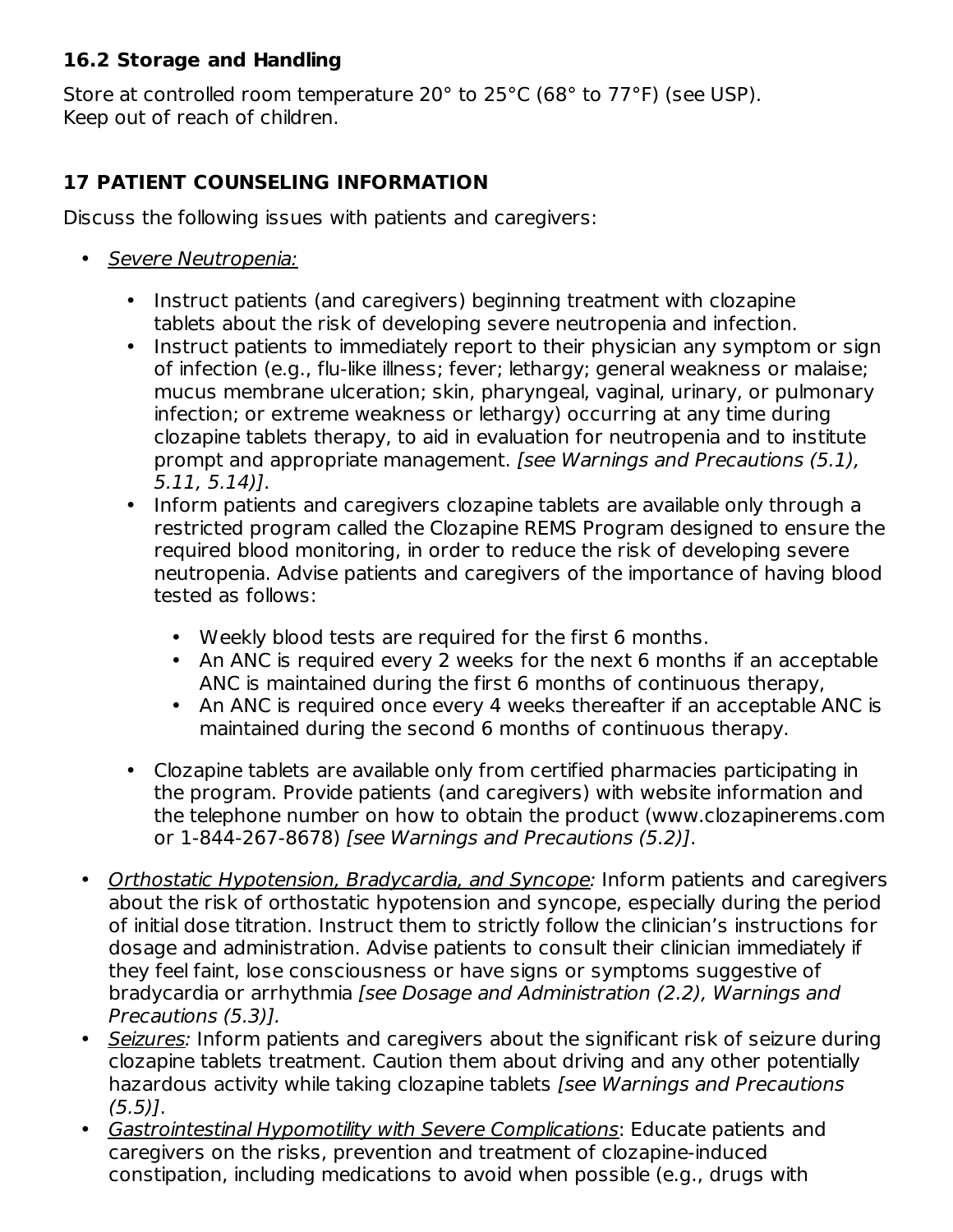anticholinergic activity). Encourage appropriate hydration, physical activity, and fiber intake and emphasize that prompt attention and treatment to the development of constipation or other gastrointestinal symptoms is critical in preventing severe complications. Advise patients and caregivers to contact their health care provider if they experience symptoms of constipation (e.g., difficulty passing stools, incomplete passage of stool, decreased bowel movement frequency) or other symptoms associated with gastrointestinal hypomotility (e.g., nausea, abdominal distension or pain, vomiting) [see Warnings and Precautions (5.8), Drug Interactions  $(7.1)$ ].

- QT Interval Prolongation: Advise patients to consult their clinician immediately if they feel faint, lose consciousness or have signs or symptoms suggestive of arrhythmia. Instruct patients to not take clozapine tablets with other drugs that cause QT interval prolongation. Instruct patients to inform their clinicians that they are taking clozapine tablets before any new drug [see Warnings and Precautions (5.10), Drug Interactions (7.1)].
- Metabolic Changes (hyperglycemia and diabetes mellitus, dyslipidemia, weight gain): Educate patients and caregivers about the risk of metabolic changes and the need for specific monitoring. The risks include hyperglycemia and diabetes mellitus, dyslipidemia, weight gain, and cardiovascular reactions. Educate patients and caregivers about the symptoms of hyperglycemia (high blood sugar) and diabetes mellitus (e.g., polydipsia, polyuria, polyphagia, and weakness). Monitor all patients for these symptoms. Patients who are diagnosed with diabetes or have risk factors for diabetes (obesity, family history of diabetes) should have their fasting blood glucose monitored before beginning treatment and periodically during treatment. Patients who develop symptoms of hyperglycemia should have assessments of fasting glucose. Clinical monitoring of weight is recommended *[see Warnings and* Precautions (5.11)].
- Interference with Cognitive and Motor Performance: Because clozapine tablets may have the potential to impair judgment, thinking, or motor skills, patients should be cautioned about operating hazardous machinery, including automobiles, until they are reasonably certain that clozapine tablets therapy does not affect them adversely [see Warnings and Precautions (5.17)].
- Missed Doses and Re-initiating Treatment: Inform patients and caregivers that if the patient misses taking clozapine tablets for more than 2 days, they should not restart their medication at the same dosage but should contact their physician for dosing instructions [see Dosage and Administration (2.5), Warnings and Precautions (5.1, 5.3)].
- Pregnancy: Patients and caregivers should notify the clinician if the patient becomes pregnant or intends to become pregnant during therapy [see Use in Specific Populations (8.1)].
- Nursing: Advise patients and caregivers that the patient should not breastfeed an infant if they are taking clozapine tablets [see Use in Specific Populations (8.3)].
- Concomitant Medication: Advise patients to inform their healthcare provider if they are taking, or plan to take, any prescription or over-the-counter drugs; there is a potential for significant drug-drug interactions [see Dosage and Administration  $(2.6)$ , Drug Interactions  $(7.1)$ ].

 $^\ast$ Zyprexa $^\circledR$  (olanzapine) is a registered trademark of Eli Lilly and Company.

\*\*Trademark of Thomson Healthcare, Inc.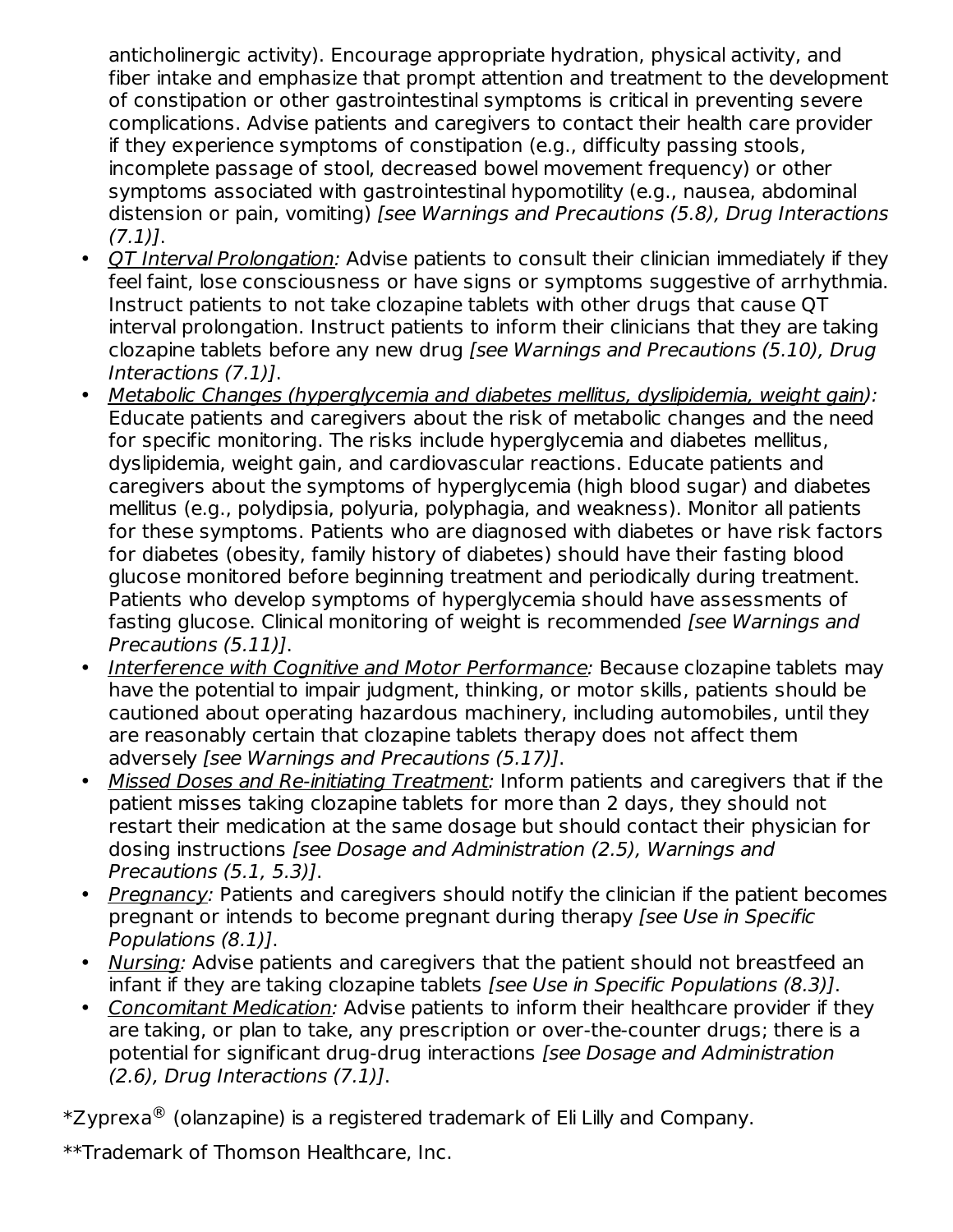Distributed by: Sun Pharmaceutical Industries, Inc. Cranbury, NJ 08512 5217765 Rev. 02/2021

#### **Clozapine Tablets - 25mg**



### **Clozapine Tablets - 50mg**



**Clozapine Tablets - 100mg**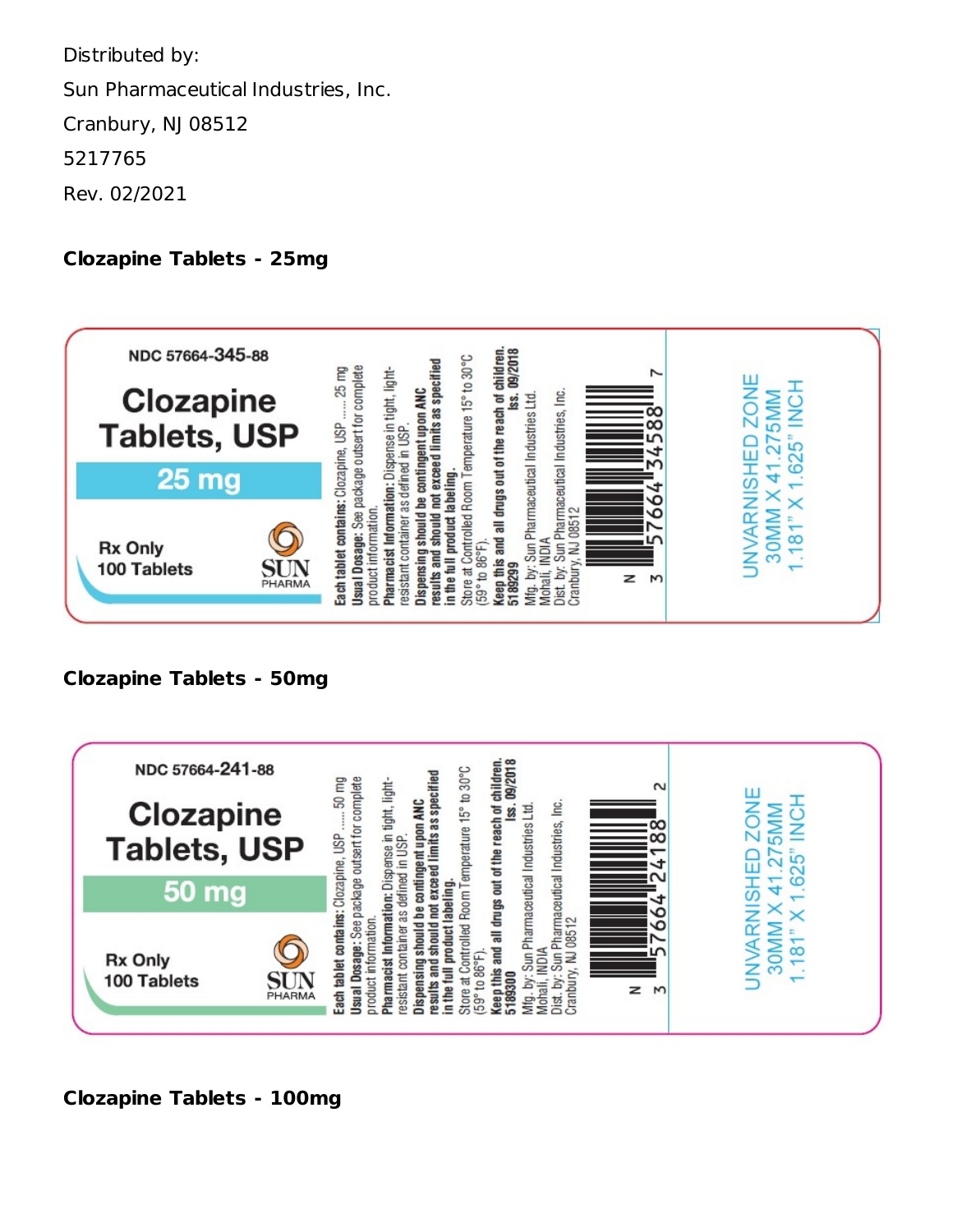

## **Clozapine Tablets - 200mg**



| <b>CLOZAPINE</b>                                                   |                                |                           |                  |  |  |
|--------------------------------------------------------------------|--------------------------------|---------------------------|------------------|--|--|
| clozapine tablet                                                   |                                |                           |                  |  |  |
|                                                                    |                                |                           |                  |  |  |
| <b>Product Information</b>                                         |                                |                           |                  |  |  |
| <b>Product Type</b>                                                | <b>HUMAN PRESCRIPTION DRUG</b> | <b>Item Code (Source)</b> | NDC:57664-345    |  |  |
| <b>Route of Administration</b>                                     | ORAL                           |                           |                  |  |  |
|                                                                    |                                |                           |                  |  |  |
|                                                                    |                                |                           |                  |  |  |
| <b>Active Ingredient/Active Moiety</b>                             |                                |                           |                  |  |  |
|                                                                    | <b>Ingredient Name</b>         | <b>Basis of Strength</b>  | <b>Strength</b>  |  |  |
| <b>CLOZAPINE</b> (UNII: J60AR2IKIC) (CLOZAPINE - UNII: J60AR2IKIC) |                                | <b>CLOZAPINE</b>          | 25 <sub>mg</sub> |  |  |
|                                                                    |                                |                           |                  |  |  |
|                                                                    |                                |                           |                  |  |  |
| <b>Inactive Ingredients</b>                                        |                                |                           |                  |  |  |
|                                                                    | <b>Ingredient Name</b>         |                           | <b>Strength</b>  |  |  |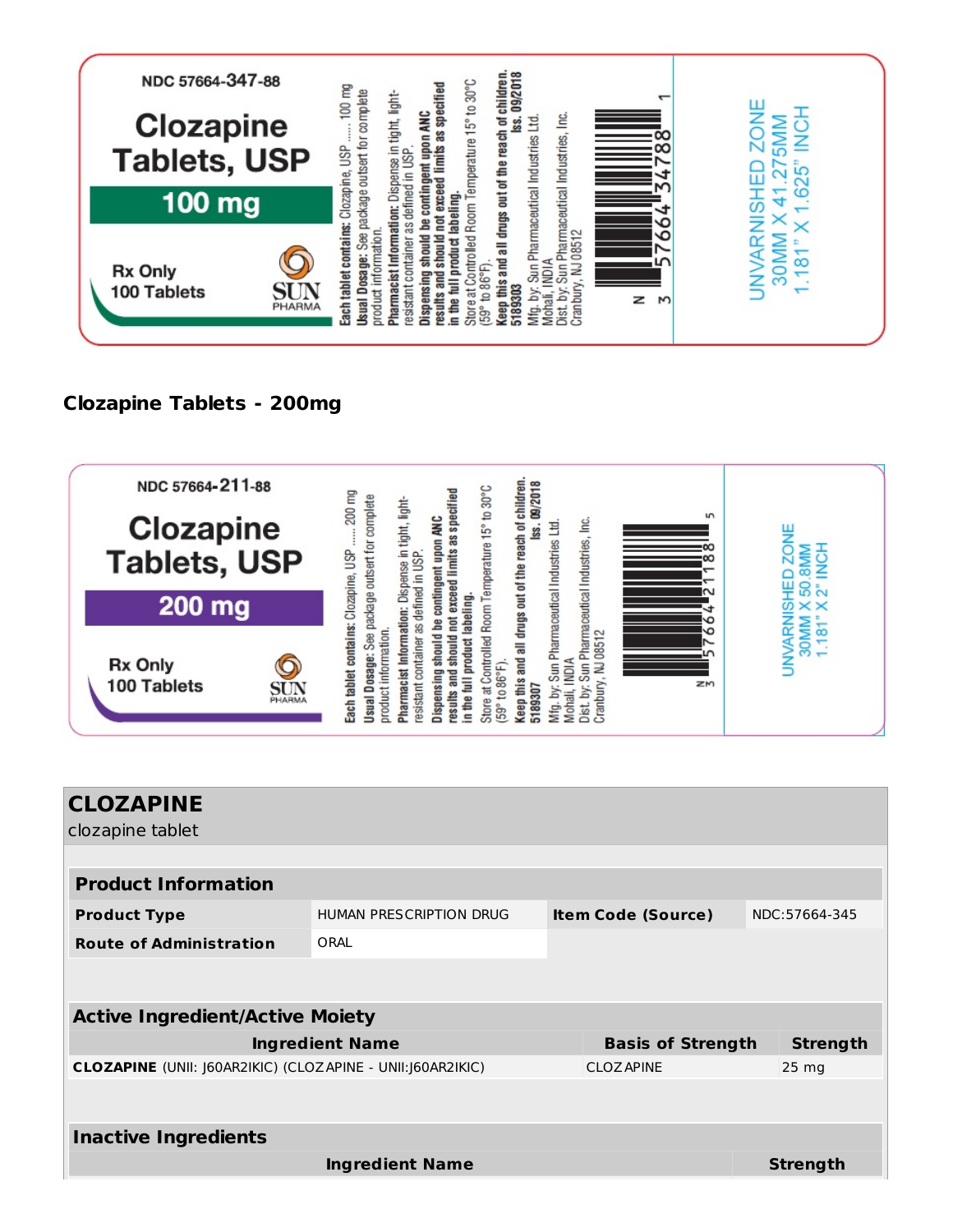| <b>SILICON DIOXIDE (UNII: ETJ7Z6XBU4)</b>           |  |
|-----------------------------------------------------|--|
| <b>LACTOSE, UNSPECIFIED FORM (UNII: 12B2A4N98G)</b> |  |
| <b>MAGNESIUM STEARATE (UNII: 70097M6I30)</b>        |  |
| <b>POVIDONE, UNSPECIFIED (UNII: FZ989GH94E)</b>     |  |
| <b>STARCH, CORN (UNII: 08232NY3SI)</b>              |  |
| <b>TALC</b> (UNII: 7SEV7J4R1U)                      |  |
|                                                     |  |

| <b>Product Characteristics</b> |               |                     |                 |  |  |
|--------------------------------|---------------|---------------------|-----------------|--|--|
| Color                          | <b>YELLOW</b> | <b>Score</b>        | 2 pieces        |  |  |
| <b>Shape</b>                   | <b>ROUND</b>  | <b>Size</b>         | 6 <sub>mm</sub> |  |  |
| <b>Flavor</b>                  |               | <b>Imprint Code</b> | 345             |  |  |
| <b>Contains</b>                |               |                     |                 |  |  |

|   | <b>Packaging</b>             |                                                                      |                                |                              |  |  |  |
|---|------------------------------|----------------------------------------------------------------------|--------------------------------|------------------------------|--|--|--|
| # | <b>Item Code</b>             | <b>Package Description</b>                                           | <b>Marketing Start</b><br>Date | <b>Marketing End</b><br>Date |  |  |  |
|   | 88                           | NDC:57664-345- 100 in 1 BOTTLE; Type 0: Not a Combination<br>Product | 11/15/2002                     |                              |  |  |  |
|   | 13                           | NDC:57664-345- 500 in 1 BOTTLE; Type 0: Not a Combination<br>Product | 11/15/2002                     |                              |  |  |  |
|   |                              |                                                                      |                                |                              |  |  |  |
|   | <b>Marketing Information</b> |                                                                      |                                |                              |  |  |  |

| <b>Marketing</b> | <b>Application Number or Monograph</b> | <b>Marketing Start</b> | <b>Marketing End</b> |
|------------------|----------------------------------------|------------------------|----------------------|
| Category         | <b>Citation</b>                        | Date                   | <b>Date</b>          |
| <b>ANDA</b>      | ANDA075713                             | 11/15/2002             |                      |

| <b>CLOZAPINE</b>                                                   |                         |  |                           |  |                 |
|--------------------------------------------------------------------|-------------------------|--|---------------------------|--|-----------------|
| clozapine tablet                                                   |                         |  |                           |  |                 |
|                                                                    |                         |  |                           |  |                 |
| <b>Product Information</b>                                         |                         |  |                           |  |                 |
| <b>Product Type</b>                                                | HUMAN PRESCRIPTION DRUG |  | <b>Item Code (Source)</b> |  | NDC:57664-241   |
| <b>Route of Administration</b>                                     | ORAL                    |  |                           |  |                 |
|                                                                    |                         |  |                           |  |                 |
|                                                                    |                         |  |                           |  |                 |
| <b>Active Ingredient/Active Moiety</b>                             |                         |  |                           |  |                 |
|                                                                    | <b>Ingredient Name</b>  |  | <b>Basis of Strength</b>  |  | <b>Strength</b> |
| <b>CLOZAPINE</b> (UNII: J60AR2IKIC) (CLOZAPINE - UNII: J60AR2IKIC) |                         |  | <b>CLOZ APINE</b>         |  | 50 mg           |
|                                                                    |                         |  |                           |  |                 |
|                                                                    |                         |  |                           |  |                 |
| <b>Inactive Ingredients</b>                                        |                         |  |                           |  |                 |
|                                                                    | <b>Ingredient Name</b>  |  |                           |  | <b>Strength</b> |
| <b>SILICON DIOXIDE (UNII: ETJ7Z6XBU4)</b>                          |                         |  |                           |  |                 |
| LACTOSE, UNSPECIFIED FORM (UNII: J2B2A4N98G)                       |                         |  |                           |  |                 |
| <b>MAGNESIUM STEARATE (UNII: 70097M6I30)</b>                       |                         |  |                           |  |                 |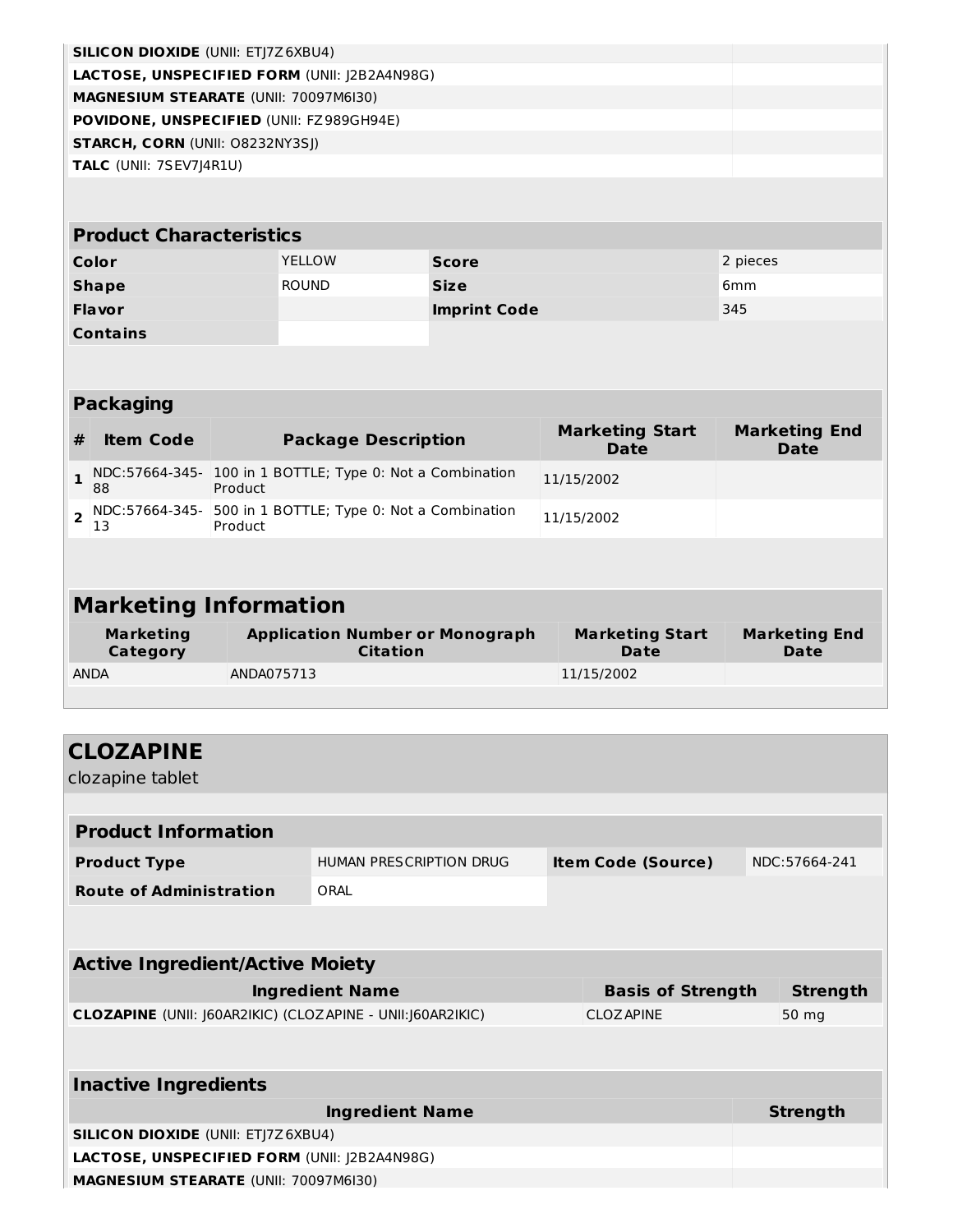|                |                                        |            | POVIDONE, UNSPECIFIED (UNII: FZ989GH94E)                  |                     |  |                                       |                                     |
|----------------|----------------------------------------|------------|-----------------------------------------------------------|---------------------|--|---------------------------------------|-------------------------------------|
|                | <b>STARCH, CORN (UNII: O8232NY3SJ)</b> |            |                                                           |                     |  |                                       |                                     |
|                | TALC (UNII: 7SEV7J4R1U)                |            |                                                           |                     |  |                                       |                                     |
|                |                                        |            |                                                           |                     |  |                                       |                                     |
|                |                                        |            |                                                           |                     |  |                                       |                                     |
|                | <b>Product Characteristics</b>         |            |                                                           |                     |  |                                       |                                     |
|                | Color                                  |            | <b>YELLOW</b>                                             | <b>Score</b>        |  |                                       | 2 pieces                            |
|                | <b>Shape</b>                           |            | <b>ROUND</b>                                              | <b>Size</b>         |  |                                       | 8 <sub>mm</sub>                     |
|                | Flavor                                 |            |                                                           | <b>Imprint Code</b> |  |                                       | 241                                 |
|                | <b>Contains</b>                        |            |                                                           |                     |  |                                       |                                     |
|                |                                        |            |                                                           |                     |  |                                       |                                     |
|                |                                        |            |                                                           |                     |  |                                       |                                     |
|                | <b>Packaging</b>                       |            |                                                           |                     |  |                                       |                                     |
| #              | <b>Item Code</b>                       |            | <b>Package Description</b>                                |                     |  | <b>Marketing Start</b><br><b>Date</b> | <b>Marketing End</b><br><b>Date</b> |
| $\mathbf{1}$   | 88                                     | Product    | NDC:57664-241- 100 in 1 BOTTLE; Type 0: Not a Combination |                     |  | 08/19/2005                            |                                     |
| $\overline{2}$ | NDC:57664-241-<br>13                   | Product    | 500 in 1 BOTTLE; Type 0: Not a Combination                |                     |  | 08/19/2005                            |                                     |
|                |                                        |            |                                                           |                     |  |                                       |                                     |
|                |                                        |            |                                                           |                     |  |                                       |                                     |
|                | <b>Marketing Information</b>           |            |                                                           |                     |  |                                       |                                     |
|                | <b>Marketing</b><br>Category           |            | <b>Application Number or Monograph</b><br><b>Citation</b> |                     |  | <b>Marketing Start</b><br><b>Date</b> | <b>Marketing End</b><br><b>Date</b> |
| <b>ANDA</b>    |                                        | ANDA075713 |                                                           |                     |  | 08/19/2005                            |                                     |
|                |                                        |            |                                                           |                     |  |                                       |                                     |

| <b>CLOZAPINE</b>                                            |                                                 |                           |                 |  |  |  |
|-------------------------------------------------------------|-------------------------------------------------|---------------------------|-----------------|--|--|--|
| clozapine tablet                                            |                                                 |                           |                 |  |  |  |
|                                                             |                                                 |                           |                 |  |  |  |
| <b>Product Information</b>                                  |                                                 |                           |                 |  |  |  |
| <b>Product Type</b>                                         | HUMAN PRESCRIPTION DRUG                         | <b>Item Code (Source)</b> | NDC:57664-347   |  |  |  |
| <b>Route of Administration</b>                              | ORAL                                            |                           |                 |  |  |  |
|                                                             |                                                 |                           |                 |  |  |  |
| <b>Active Ingredient/Active Moiety</b>                      |                                                 |                           |                 |  |  |  |
|                                                             | <b>Ingredient Name</b>                          | <b>Basis of Strength</b>  | <b>Strength</b> |  |  |  |
| CLOZAPINE (UNII: J60AR2IKIC) (CLOZAPINE - UNII: J60AR2IKIC) |                                                 | <b>CLOZ APINE</b>         | 100 mg          |  |  |  |
|                                                             |                                                 |                           |                 |  |  |  |
|                                                             |                                                 |                           |                 |  |  |  |
| <b>Inactive Ingredients</b>                                 |                                                 |                           |                 |  |  |  |
|                                                             | <b>Ingredient Name</b>                          |                           | <b>Strength</b> |  |  |  |
| <b>SILICON DIOXIDE (UNII: ETJ7Z6XBU4)</b>                   |                                                 |                           |                 |  |  |  |
| <b>LACTOSE, UNSPECIFIED FORM (UNII: 12B2A4N98G)</b>         |                                                 |                           |                 |  |  |  |
| <b>MAGNESIUM STEARATE (UNII: 70097M6I30)</b>                |                                                 |                           |                 |  |  |  |
|                                                             | <b>POVIDONE, UNSPECIFIED (UNII: FZ989GH94E)</b> |                           |                 |  |  |  |
| <b>STARCH, CORN (UNII: O8232NY3SJ)</b>                      |                                                 |                           |                 |  |  |  |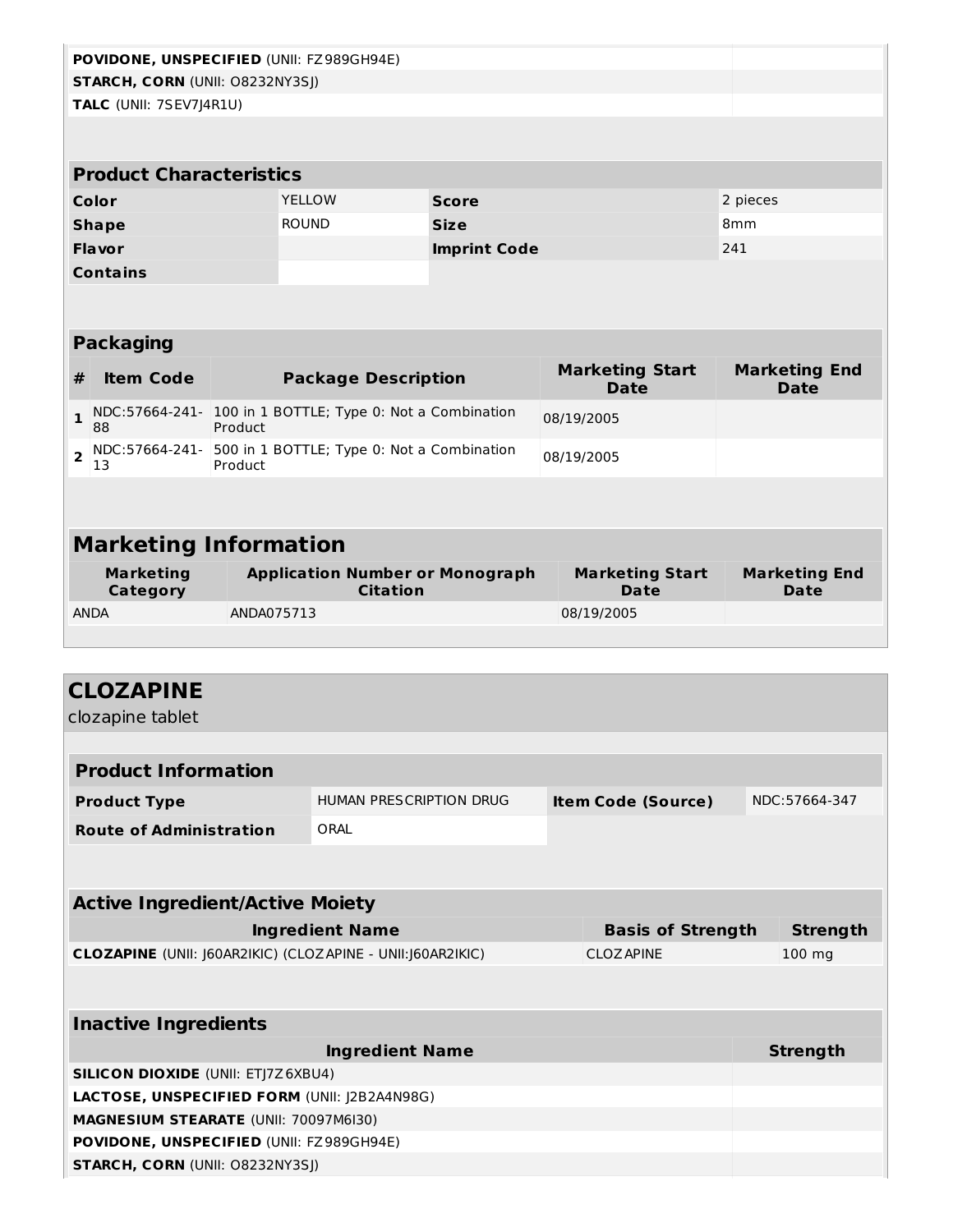| <b>Product Characteristics</b> |               |                     |                  |  |
|--------------------------------|---------------|---------------------|------------------|--|
| Color                          | <b>YELLOW</b> | <b>Score</b>        | 2 pieces         |  |
| <b>Shape</b>                   | <b>ROUND</b>  | <b>Size</b>         | 10 <sub>mm</sub> |  |
| <b>Flavor</b>                  |               | <b>Imprint Code</b> | 347              |  |
| <b>Contains</b>                |               |                     |                  |  |

#### **Packaging**

| #  | <b>Item Code</b> | <b>Package Description</b>                                                         | <b>Marketing Start</b><br><b>Date</b> | <b>Marketing End</b><br>Date |
|----|------------------|------------------------------------------------------------------------------------|---------------------------------------|------------------------------|
| 88 |                  | $\frac{1}{1}$ NDC:57664-347- 100 in 1 BOTTLE; Type 0: Not a Combination<br>Product | 11/15/2002                            |                              |
| 13 |                  | $\sim$ NDC:57664-347- 500 in 1 BOTTLE; Type 0: Not a Combination<br>Product        | 11/15/2002                            |                              |

# **Marketing Information**

| Marketing<br>Category | <b>Application Number or Monograph</b><br>Citation | <b>Marketing Start</b><br><b>Date</b> | <b>Marketing End</b><br><b>Date</b> |
|-----------------------|----------------------------------------------------|---------------------------------------|-------------------------------------|
| <b>ANDA</b>           | ANDA075713                                         | 11/15/2002                            |                                     |
|                       |                                                    |                                       |                                     |

| <b>CLOZAPINE</b>                                            |                         |                           |                 |
|-------------------------------------------------------------|-------------------------|---------------------------|-----------------|
| clozapine tablet                                            |                         |                           |                 |
|                                                             |                         |                           |                 |
| <b>Product Information</b>                                  |                         |                           |                 |
|                                                             |                         |                           |                 |
| <b>Product Type</b>                                         | HUMAN PRESCRIPTION DRUG | <b>Item Code (Source)</b> | NDC:57664-211   |
| <b>Route of Administration</b>                              | ORAL                    |                           |                 |
|                                                             |                         |                           |                 |
|                                                             |                         |                           |                 |
| <b>Active Ingredient/Active Moiety</b>                      |                         |                           |                 |
|                                                             | <b>Ingredient Name</b>  | <b>Basis of Strength</b>  | <b>Strength</b> |
| CLOZAPINE (UNII: J60AR2IKIC) (CLOZAPINE - UNII: J60AR2IKIC) |                         | <b>CLOZ APINE</b>         | 200 mg          |
|                                                             |                         |                           |                 |
|                                                             |                         |                           |                 |
| <b>Inactive Ingredients</b>                                 |                         |                           |                 |
|                                                             |                         |                           |                 |
|                                                             | <b>Ingredient Name</b>  |                           | <b>Strength</b> |
| <b>SILICON DIOXIDE (UNII: ETJ7Z6XBU4)</b>                   |                         |                           |                 |
| LACTOSE, UNSPECIFIED FORM (UNII: J2B2A4N98G)                |                         |                           |                 |
| <b>MAGNESIUM STEARATE (UNII: 70097M6I30)</b>                |                         |                           |                 |
| POVIDONE, UNSPECIFIED (UNII: FZ989GH94E)                    |                         |                           |                 |
| <b>STARCH, CORN (UNII: O8232NY3SJ)</b>                      |                         |                           |                 |
| TALC (UNII: 7SEV7J4R1U)                                     |                         |                           |                 |
|                                                             |                         |                           |                 |
|                                                             |                         |                           |                 |